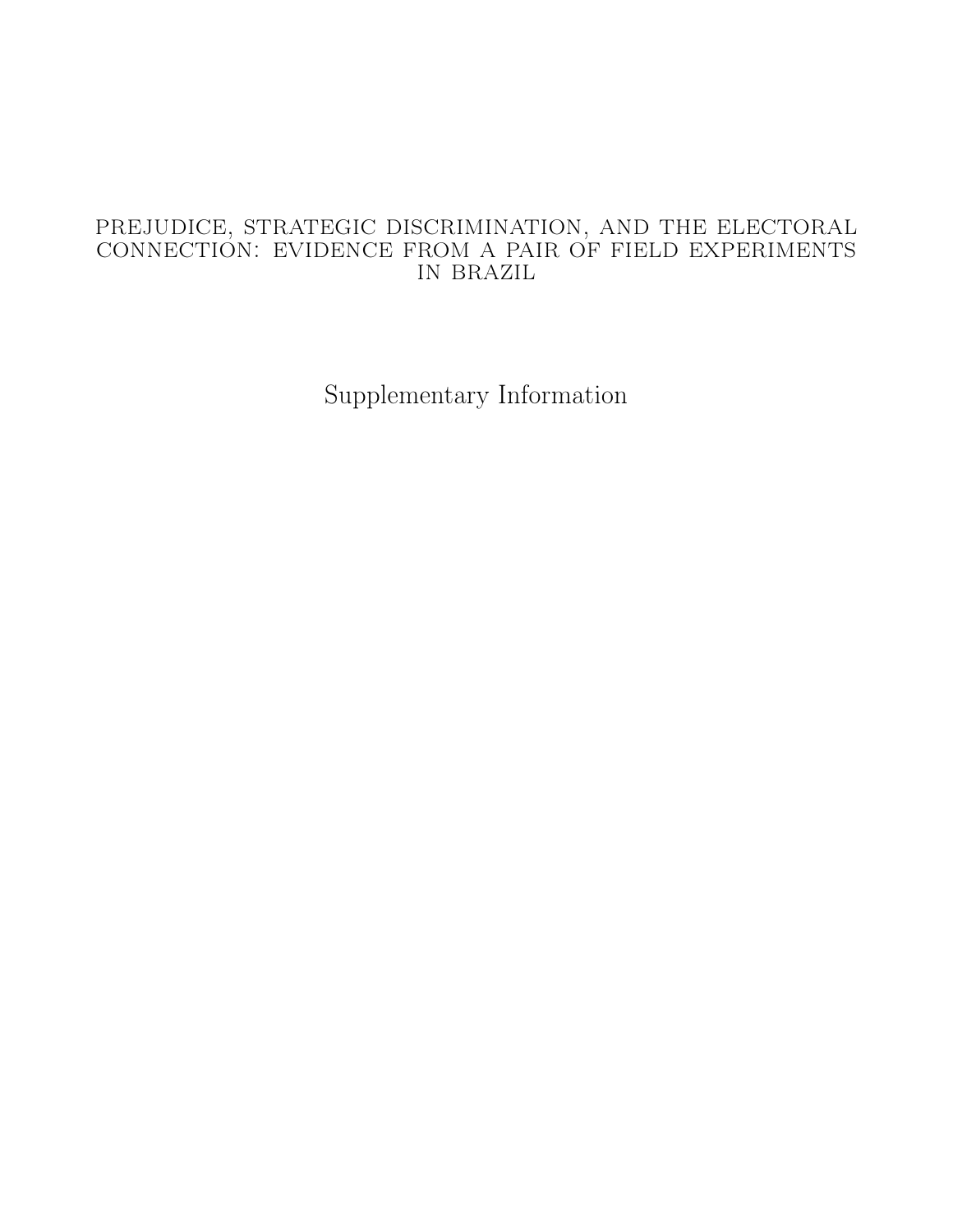# **CONTENTS**

| I             |               | Supplementary Materials of the Experimental Design                                                       | $\mathbf{1}$     |
|---------------|---------------|----------------------------------------------------------------------------------------------------------|------------------|
| $\mathbf{I}$  |               | Instrument validity                                                                                      | 3                |
|               | A             |                                                                                                          | 3                |
| Ш             |               | <b>External validity</b>                                                                                 | 6                |
|               | A             | Electoral System Characteristics and Demographic Geography                                               | $\boldsymbol{6}$ |
|               | B             | Internet and Email Access across the Socioeconomic Spectrum                                              | $\overline{7}$   |
|               | $\mathcal{C}$ |                                                                                                          | 12               |
| $\mathbf{IV}$ |               | Candidates with and without email addresses                                                              | 13               |
|               |               | Candidate resources and responsiveness                                                                   | 15               |
|               |               | VI Alternative measures of candidate viability                                                           | 16               |
|               | A             | A scaled measure of candidate viability, based on effective party magnitude                              | 17               |
|               | B             |                                                                                                          | 18               |
|               | $\mathcal C$  |                                                                                                          | 20               |
|               | D             |                                                                                                          | 21               |
|               |               | <b>VII Balance Tests</b>                                                                                 | 22               |
|               |               | VIII Full experimental design results                                                                    | 27               |
|               | A             | Treatment effects of voters' stated vote intention or past voting behavior, October                      |                  |
|               |               | (pre-election) experiment $\ldots \ldots \ldots \ldots \ldots \ldots \ldots \ldots \ldots \ldots \ldots$ | 27               |
| IX            |               | Pre-electoral Experiment, Partitioned on Election                                                        | 29               |
| X             |               | <b>Robustness Checks</b>                                                                                 | 30               |
|               | А             |                                                                                                          | 30               |
|               | B             | Untransformed (ordinary least squares) estimates                                                         | 33               |
|               | $\mathcal{C}$ | Holding other experimental factors constant (to the "no signal" treatment) $\dots$ .                     | 34               |
|               | D             |                                                                                                          | 35               |
|               | E             |                                                                                                          | 36               |
| XI            |               | Response Rates: Subgroups and Comparable Studies                                                         | 37               |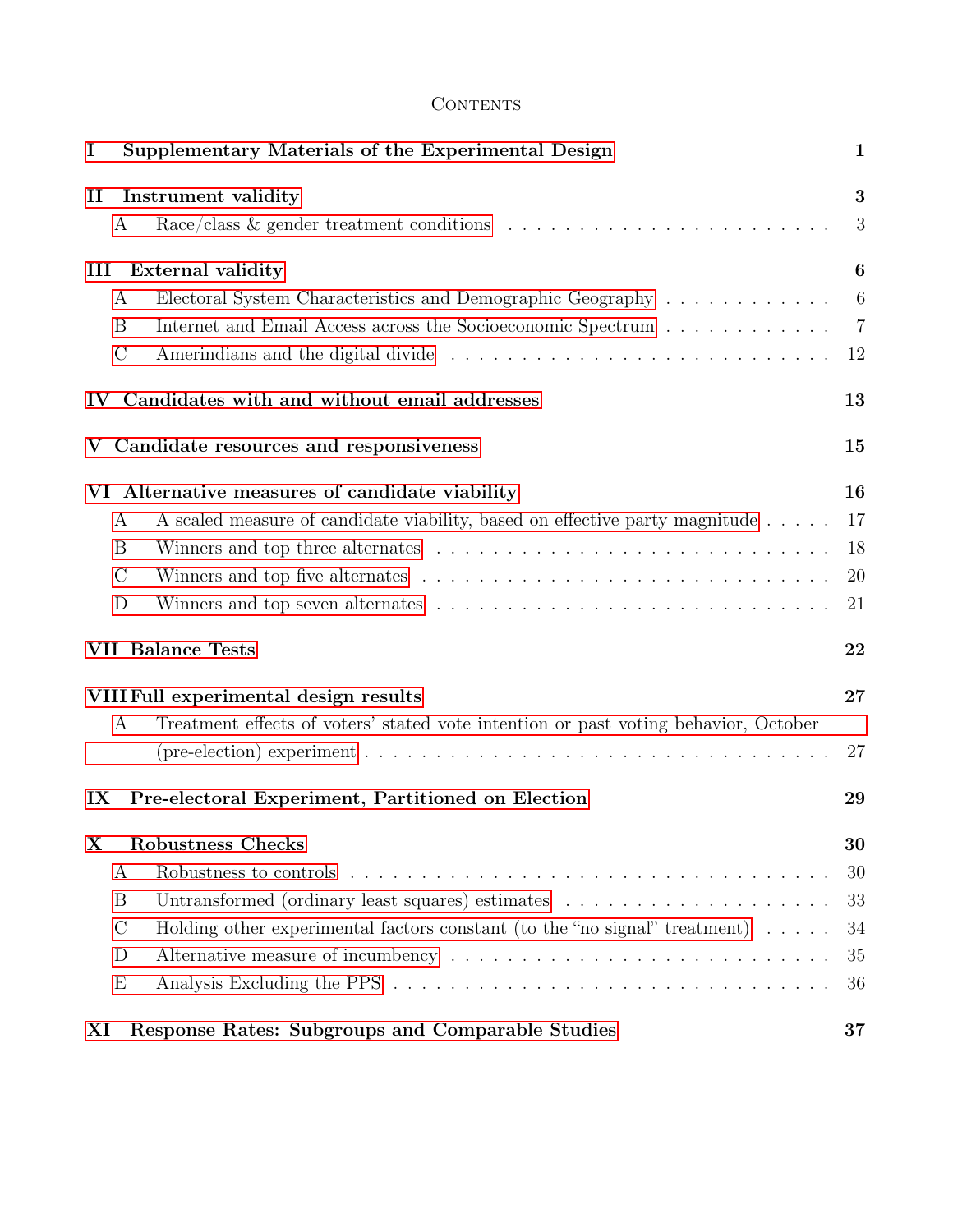| <b>XII Examples of Candidates' Responses</b> |    |
|----------------------------------------------|----|
| XIII Bibliography                            | 42 |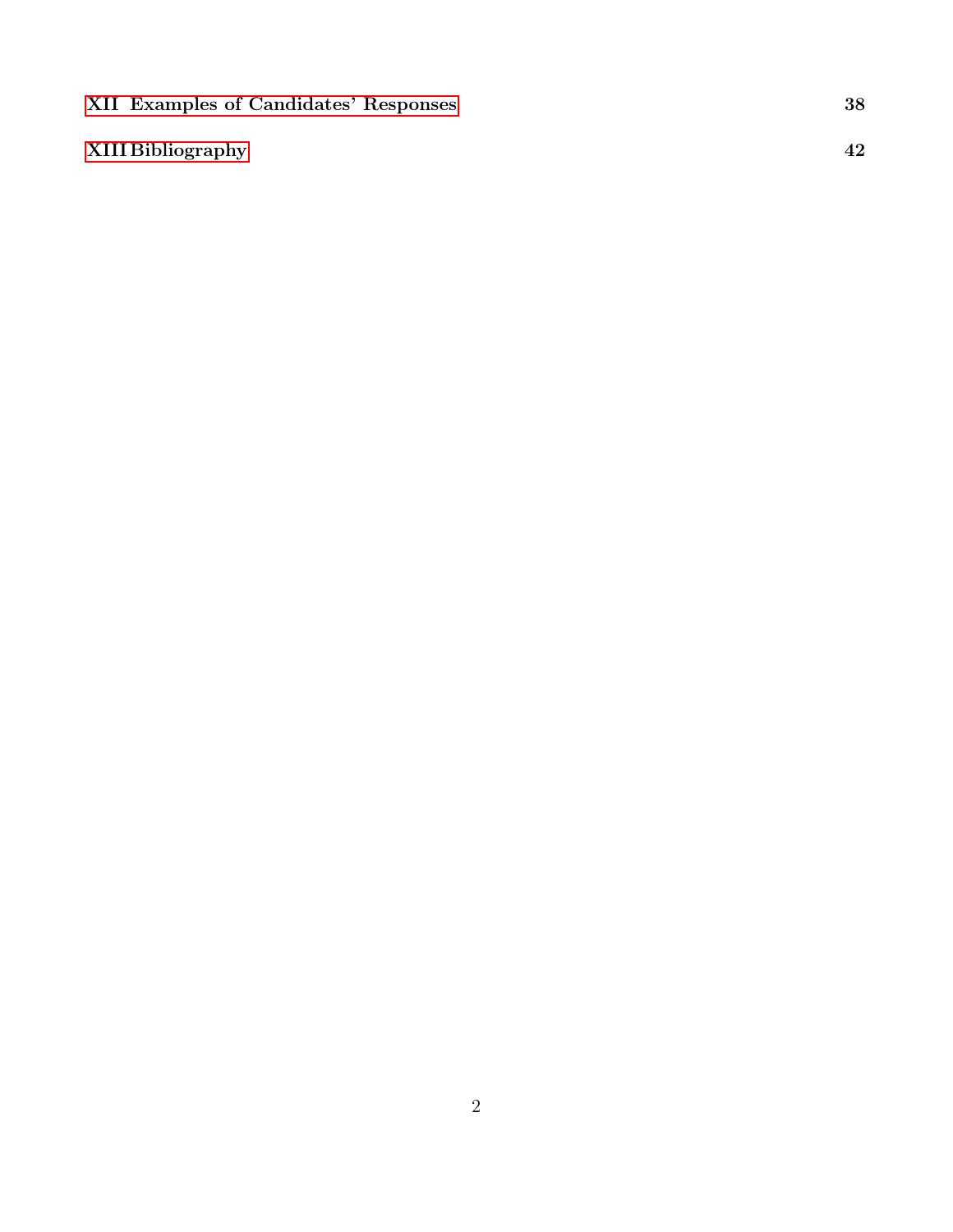#### I. Supplementary Materials of the Experimental Design

<span id="page-3-0"></span>Our first experiment was a full factorial experiment with  $3 \times 2 \times 3 \times 4 = 72$  distinct treatment combinations. All emails contained a question about the candidate's platform with respect to unemployment. Table 2 in the main body of the paper details the experimental treatment scheme. Our first factor varied the socio-economic and/or race of the sender, our second design factor varied the gender. These treatments affected the fictitious voter's name, email address as well as gendered pronouns and greetings. The third and fourth factors, meant to capture our fictitious voters' past voting record and future intentions, altered the subject line and body of the email. Example text of an email (corresponding to the mobilized, past supporter treatment condition), and its English translation are shown in Figure [A1.](#page-3-1) As mentioned in the manuscript, while the language in our emails is free from regional colloquialisms or grammatical mistakes, the tenor is informal and simple. Table [A1](#page-4-0) replicates Table 2 in the manuscript, providing the full Portuguese text of the emails for each of experimental treatments.

<span id="page-3-1"></span>Figure A1: Example October Email, Portuguese Text and English Translation

Subject: Uma pergunta sobre desemprego de um de seus eleitores Sra. Marli Wensiboski, Como vai? Sou do Rio de Janeiro. Já votei anteriormente no PT, apoio a sua candidatura e você certamente terá meu voto nesta eleição. Tenho uma pergunta sobre seu programa. A Sra. tem algum plano específico para reduzir o desemprego em nosso Estado? Muito Obrigado, Carlos Chimenes Subject: A question about unemployment from one of your supporters Ms. Marli Wensiboski, How do you do? I live in Rio de Janeiro. I have voted for the Worker's Party in the past. I

support your candidacy and you will certainly receive my vote in this election. I have a question about your platform. Do you have a specific plan to reduce unemployment in our state?

I thank you for your kind attention. Carlos Chimenes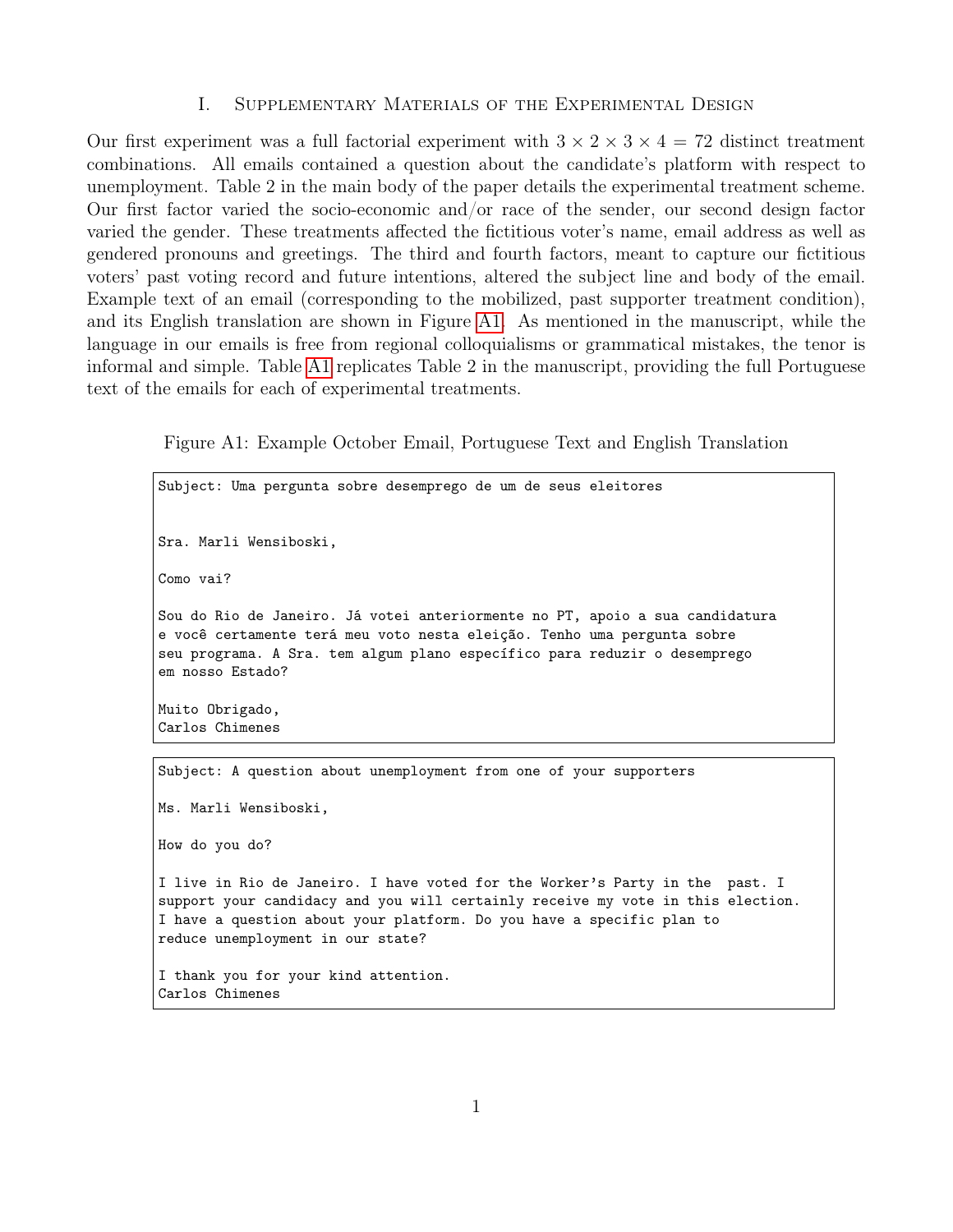<span id="page-4-0"></span>

| "Apoio a sua candidatura mas talvez justifique meu voto nestas eleições"<br>"Já votei anteriormente no $[name of candidate's party]$ "<br>"Nunca votei no name of candidate's party <sup>"</sup><br>"Ainda não decidi em quem votar desta vez"<br>Portuguese Text for associated treatment<br>Vote intention & turnout propensity<br>Unmobilized supporter<br>Mobilized supporter<br>Past voting behavior<br>Design factor/level<br>Social class & race<br>Undecided voter<br>Never supporter<br>Past supporter<br>Amerindian<br>Lower class<br>No signal<br>No signal<br>No signal<br>Female<br>Male<br>Gender | Table A1: Factors | and factor levels included in the design of the October 2010 (pre-election) experiment |
|-----------------------------------------------------------------------------------------------------------------------------------------------------------------------------------------------------------------------------------------------------------------------------------------------------------------------------------------------------------------------------------------------------------------------------------------------------------------------------------------------------------------------------------------------------------------------------------------------------------------|-------------------|----------------------------------------------------------------------------------------|
|                                                                                                                                                                                                                                                                                                                                                                                                                                                                                                                                                                                                                 |                   |                                                                                        |
|                                                                                                                                                                                                                                                                                                                                                                                                                                                                                                                                                                                                                 |                   |                                                                                        |
|                                                                                                                                                                                                                                                                                                                                                                                                                                                                                                                                                                                                                 |                   |                                                                                        |
|                                                                                                                                                                                                                                                                                                                                                                                                                                                                                                                                                                                                                 |                   |                                                                                        |
|                                                                                                                                                                                                                                                                                                                                                                                                                                                                                                                                                                                                                 |                   |                                                                                        |
|                                                                                                                                                                                                                                                                                                                                                                                                                                                                                                                                                                                                                 |                   |                                                                                        |
|                                                                                                                                                                                                                                                                                                                                                                                                                                                                                                                                                                                                                 |                   |                                                                                        |
|                                                                                                                                                                                                                                                                                                                                                                                                                                                                                                                                                                                                                 |                   |                                                                                        |
|                                                                                                                                                                                                                                                                                                                                                                                                                                                                                                                                                                                                                 |                   |                                                                                        |
|                                                                                                                                                                                                                                                                                                                                                                                                                                                                                                                                                                                                                 |                   | "Apoio a sua candidatura e você certamente terá meu voto nesta eleição"                |
|                                                                                                                                                                                                                                                                                                                                                                                                                                                                                                                                                                                                                 |                   |                                                                                        |
|                                                                                                                                                                                                                                                                                                                                                                                                                                                                                                                                                                                                                 |                   |                                                                                        |
|                                                                                                                                                                                                                                                                                                                                                                                                                                                                                                                                                                                                                 |                   |                                                                                        |
|                                                                                                                                                                                                                                                                                                                                                                                                                                                                                                                                                                                                                 |                   |                                                                                        |
|                                                                                                                                                                                                                                                                                                                                                                                                                                                                                                                                                                                                                 |                   |                                                                                        |
|                                                                                                                                                                                                                                                                                                                                                                                                                                                                                                                                                                                                                 |                   |                                                                                        |
|                                                                                                                                                                                                                                                                                                                                                                                                                                                                                                                                                                                                                 |                   |                                                                                        |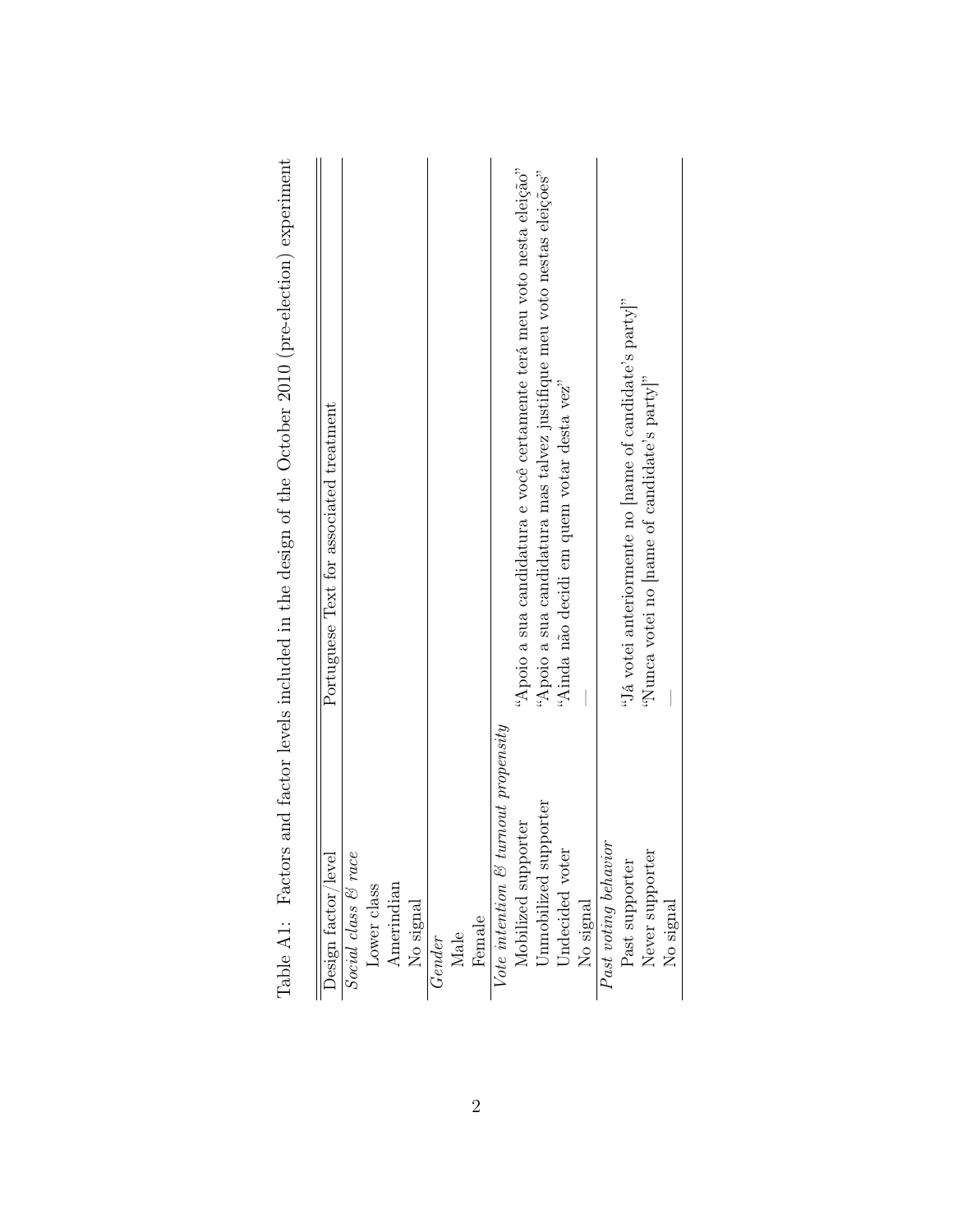## II. Instrument validity

# <span id="page-5-1"></span><span id="page-5-0"></span>A. Race/class  $\mathcal{C}$  gender treatment conditions

Our experiment randomized 72 treatment conditions sent from 24 fictitious voters. The first two factors, corresponding to our racial/class treatment and the gender treatment, altered the ficitious sender's name, email address and respective gendered pronouns. The names, emails and respective race/class and gender treatment conditions are shown in Table [A2.](#page-5-2)

| First name        | Last name                    | Email                         | Gender | Class $& \text{race}$ |
|-------------------|------------------------------|-------------------------------|--------|-----------------------|
| Carlos            | $\overline{\text{Chimenes}}$ | carloschime@gmail.com         | male   | no signal             |
| Pedro             | Aparecido                    | pedroapare@gmail.com          | male   | no signal             |
| Gabriel           | Antunes                      | gabriel.antunes09@gmail.com   | male   | no signal             |
| Tiago             | <b>Bottino</b>               | tiabotta@gmail.com            | male   | no signal             |
| Chardley          | da Silva                     | chardleysilva02@gmail.com     | male   | lower                 |
| Jeorge Washington | Oliveira                     | jeorgewoliveira@gmail.com     | male   | lower                 |
| Charlington       | Moraes                       | charlingtonmoraes@gmail.com   | male   | lower                 |
| Macmaillan        | <b>Barbosa</b>               | barbosa.macmaillan7@gmail.com | male   | lower                 |
| Ibarantã          | Ualri                        | ibaranta.ualri@gmail.com      | male   | Amerindian            |
| Ubatã             | Aikanã                       | ubaaika@gmail.com             | male   | Amerindian            |
| Cauré             | Guajajara                    | caure.guajajara@gmail.com     | male   | Amerindian            |
| Juruna            | Acatauassú                   | juruna.acatauassu@gmail.com   | male   | Amerindian            |
| Fátima            | Cardoso                      | fatima.cardoso08@gmail.com    | female | no signal             |
| Sônia             | Texeira                      | sonia.texeira09@gmail.com     | female | no signal             |
| Lúcia             | Amorim                       | lucia.amorim06@gmail.com      | female | no signal             |
| Fernanda          | Lacerda                      | fernanda.lacerda09@gmail.com  | female | no signal             |
| Lyndiane          | Ferreira                     | lyndiferr@gmail.com           | female | lower                 |
| Raucilene         | Pereira                      | raucilene.pereira06@gmail.com | female | lower                 |
| <b>Britney</b>    | Silvério                     | britneysilv@gmail.com         | female | lower                 |
| Rozemilce         | Bezerra                      | roze.rra@gmail.com            | female | lower                 |
| Iacina            | Nenã                         | iacinen@gmail.com             | female | Amerindian            |
| Anajá             | Obéima                       | anaobei@gmail.com             | female | Amerindian            |
| Guaraciaba        | Tibiriçá                     | guaraciaba.t@gmail.com        | female | Amerindian            |
| Jaciaba           | Uramutã                      | jaciaba.u@gmail.com           | female | Amerindian            |

<span id="page-5-2"></span>Table A2: Voter characteristics

The table displays the names of the 24 fictitious voters used in the experiment as well as their gmail addresses, gender, and social class or race.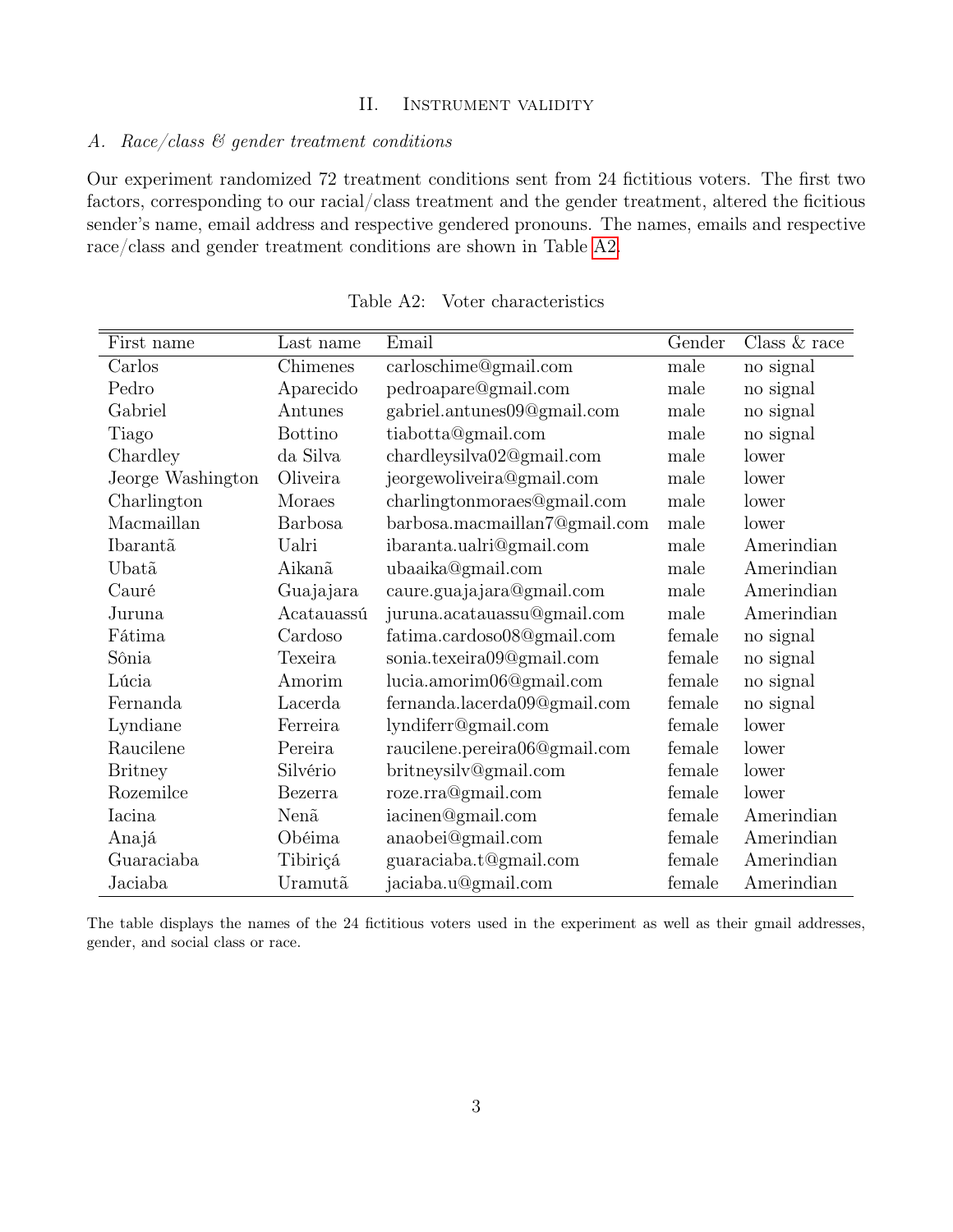To evaluate the validity of the names used in our experimental treatments, we tested our names on a sample of Brazilian university students ( $N=145$ ). Students were given the list of names and asked to classify each name on the basis of social class and ethnicity. The results of these open-ended surveys of students' perceptions, as well as our intended experimental treatment, are shown in Tables [A3](#page-6-0) and [A4.](#page-7-0) The students had no trouble picking up on our experimental prompts.

<span id="page-6-0"></span>

| Name                       | Experimental | Amer-  | Black | White |
|----------------------------|--------------|--------|-------|-------|
|                            | Treatment    | Indian |       |       |
| Carlos Chimenes            | no signal    | 7.14   | 13.49 | 79.37 |
| Pedro Aparecido            | no signal    | 0.00   | 46.46 | 53.54 |
| Gabriel Antunes            | no signal    | 1.54   | 23.08 | 75.38 |
| Tiago Bottino              | no signal    | 1.55   | 13.18 | 85.27 |
| Chardley da Silva          | lower        | 2.29   | 70.99 | 26.72 |
| Jeorge Washington Oliveira | lower        | 1.56   | 63.28 | 35.16 |
| Charlington Moraes         | lower        | 1.55   | 60.47 | 37.98 |
| Macmaillan Barbosa         | lower        | 1.57   | 59.06 | 39.37 |
| Ibarantã Ualri             | Amerindian   | 85.50  | 4.58  | 9.92  |
| Ubatã Aikanã               | Amerindian   | 94.66  | 2.29  | 3.05  |
| Cauré Guajajara            | Amerindian   | 87.79  | 9.92  | 2.29  |
| Juruna Acatauassú          | Amerindian   | 92.31  | 6.92  | 0.77  |
| Fátima Cardoso             | no signal    | 0.00   | 16.41 | 83.59 |
| Sônia Texeira              | no signal    | 0.79   | 27.56 | 71.65 |
| Lúcia Amorim               | no signal    | 0.79   | 14.96 | 84.25 |
| Fernanda Lacerda           | no signal    | 0.77   | 11.54 | 87.69 |
| Lyndiane Ferreira          | lower        | 2.36   | 55.12 | 42.52 |
| Raucilene Pereira          | lower        | 1.55   | 70.54 | 27.91 |
| Britney Silvério           | lower        | 1.56   | 42.19 | 56.25 |
| Rozemilce Bezerra          | lower        | 3.12   | 51.56 | 45.31 |
| Iacina Nenã                | Amerindian   | 82.31  | 9.23  | 8.46  |
| Anajá Obéima               | Amerindian   | 74.62  | 23.08 | 2.31  |
| Guaraciaba Tibiriçá        | Amerindian   | 86.82  | 3.88  | 9.30  |
| Jaciaba Uramutã            | Amerindian   | 88.46  | 7.69  | 3.85  |
|                            |              |        |       |       |

Table A3: Instrument validity: Students' Perceptions of Names and Race, Percentages (%)

This table reports all names used in the experiment and their intended racial group. The last three columns report the percentage of students who spontaneously classified each name into a particular racial category, which together sum to 100%. Pearson chi-square test =  $3.0e+03$  with 46 d.f.; p-value  $< 0.001$ .

Of particular note are several patterns relating race and social class. Our names that were selected as the "no treatment" signals were almost never classified as Amerindian, and most often spontaneously classified as "white". Though there is more variance with respect to social class, our "no treatment" names were also more likely to be perceived as upper or middle class names, and only rarely taken as an indicator of lower class status. The Amerindian treatments were abun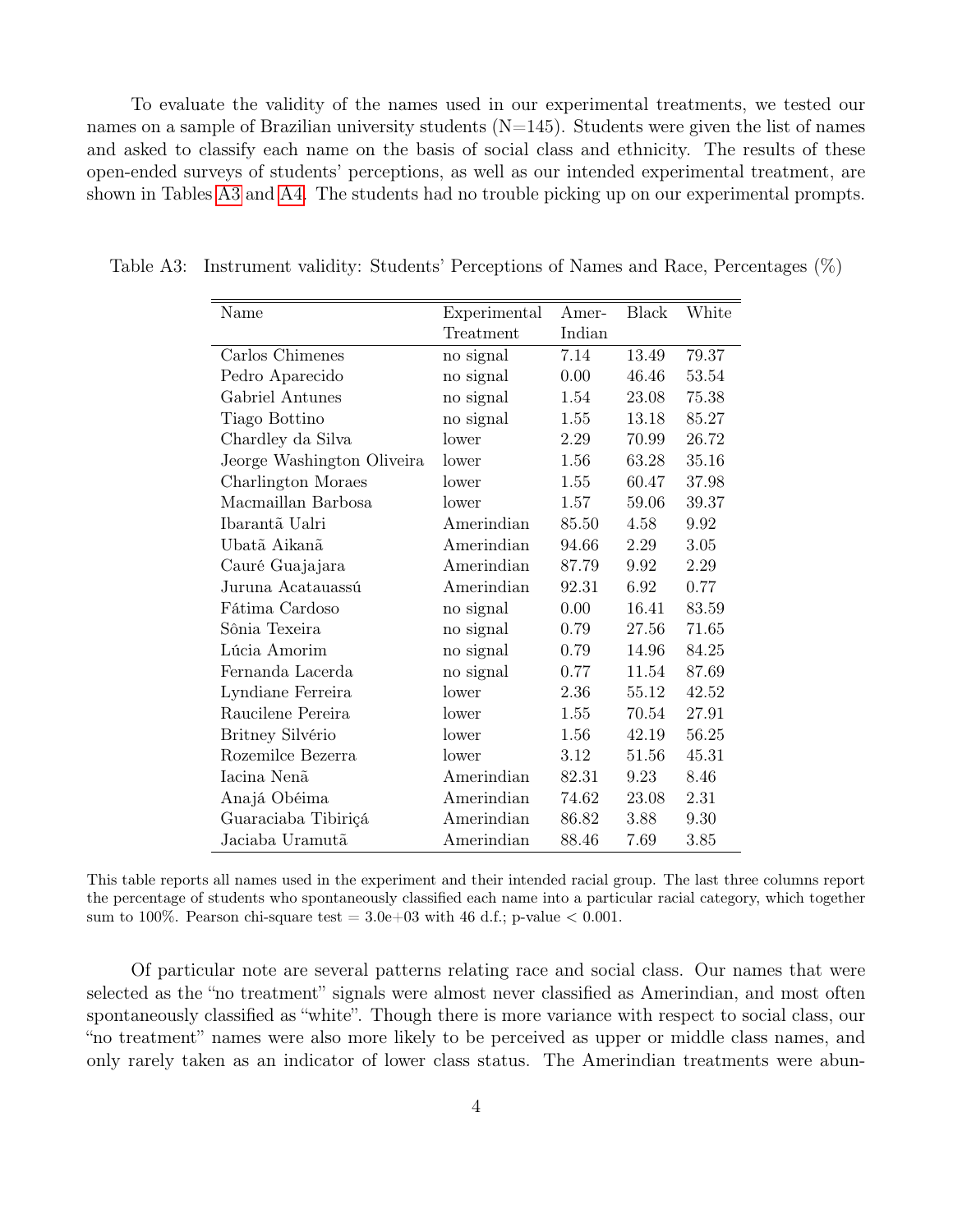dantly clear: students easily identified Amerindian names based on non-Portuguese heritage and atypical accentuation, but also interpreted names of Amerindian heritage as a signal of lower class status approximately 66% of the time. While our "lower class" names elicited correct classification 67% of the time, they were also much more likely to be perceived as belonging to individuals of afro-Brazilian descent. Though we cannot disentangle here which dimension is more informative (whether respondents classify the name with respect to race and then infer their social class, or visa versa), the pattern observed in the students' responses are consistent with aggregate correlations of race and social class in Brazil. Though we keep with Brazilian convention and characterize this treatment effect as one which is based on social class, we acknowledge and these results make clear that social class and race are inextricably entwined.

<span id="page-7-0"></span>

| Name                       | Experimental | Lower | Middle | Upper |
|----------------------------|--------------|-------|--------|-------|
|                            | Treatment    |       |        |       |
| Carlos Chimenes            | no signal    | 8.00  | 56.00  | 36.00 |
| Pedro Aparecido            | no signal    | 22.66 | 64.84  | 12.50 |
| Gabriel Antunes            | no signal    | 7.09  | 43.31  | 49.61 |
| Tiago Bottino              | no signal    | 4.76  | 30.95  | 64.29 |
| Chardley da Silva          | lower        | 82.81 | 14.06  | 3.12  |
| Jeorge Washington Oliveira | lower        | 61.42 | 31.50  | 7.09  |
| Charlington Moraes         | lower        | 66.41 | 25.00  | 8.59  |
| Macmaillan Barbosa         | lower        | 67.44 | 23.26  | 9.30  |
| Ibarantã Ualri             | Amerindian   | 62.70 | 30.16  | 7.14  |
| Ubatã Aikanã               | Amerindian   | 64.00 | 31.20  | 4.80  |
| Cauré Guajajara            | Amerindian   | 71.77 | 22.58  | 5.65  |
| Juruna Acatauassú          | Amerindian   | 66.40 | 30.40  | 3.20  |
| Fátima Cardoso             | no signal    | 11.11 | 57.14  | 31.75 |
| Sônia Texeira              | no signal    | 9.52  | 63.49  | 26.98 |
| Lúcia Amorim               | no signal    | 7.03  | 31.25  | 61.72 |
| Fernanda Lacerda           | no signal    | 5.51  | 29.92  | 64.57 |
| Lyndiane Ferreira          | lower        | 49.61 | 44.88  | 5.51  |
| Raucilene Pereira          | lower        | 66.41 | 30.47  | 3.12  |
| Britney Silvério           | lower        | 73.23 | 21.26  | 5.51  |
| Rozemilce Bezerra          | lower        | 70.31 | 28.91  | 0.78  |
| Iacina Nenã                | Amerindian   | 69.05 | 29.37  | 1.59  |
| Anajá Obéima               | Amerindian   | 65.85 | 31.71  | 2.44  |
| Guaraciaba Tibiriçá        | Amerindian   | 61.60 | 32.80  | 5.60  |
| Jaciaba Uramutã            | Amerindian   | 68.80 | 26.40  | 4.80  |

Table A4: Instrument validity: Students' Perceptions of Names and Social Class, Percentages (%)

This table reports all names used in the experiment and their intended social class. The last three columns report the percentage of students who spontaneously classified each name into a particular socio-demographic category, which together sum to 100%. Pearson chi-square test  $= 1.4e+03$  with 46 d.f.; p-value  $< 0.001$ .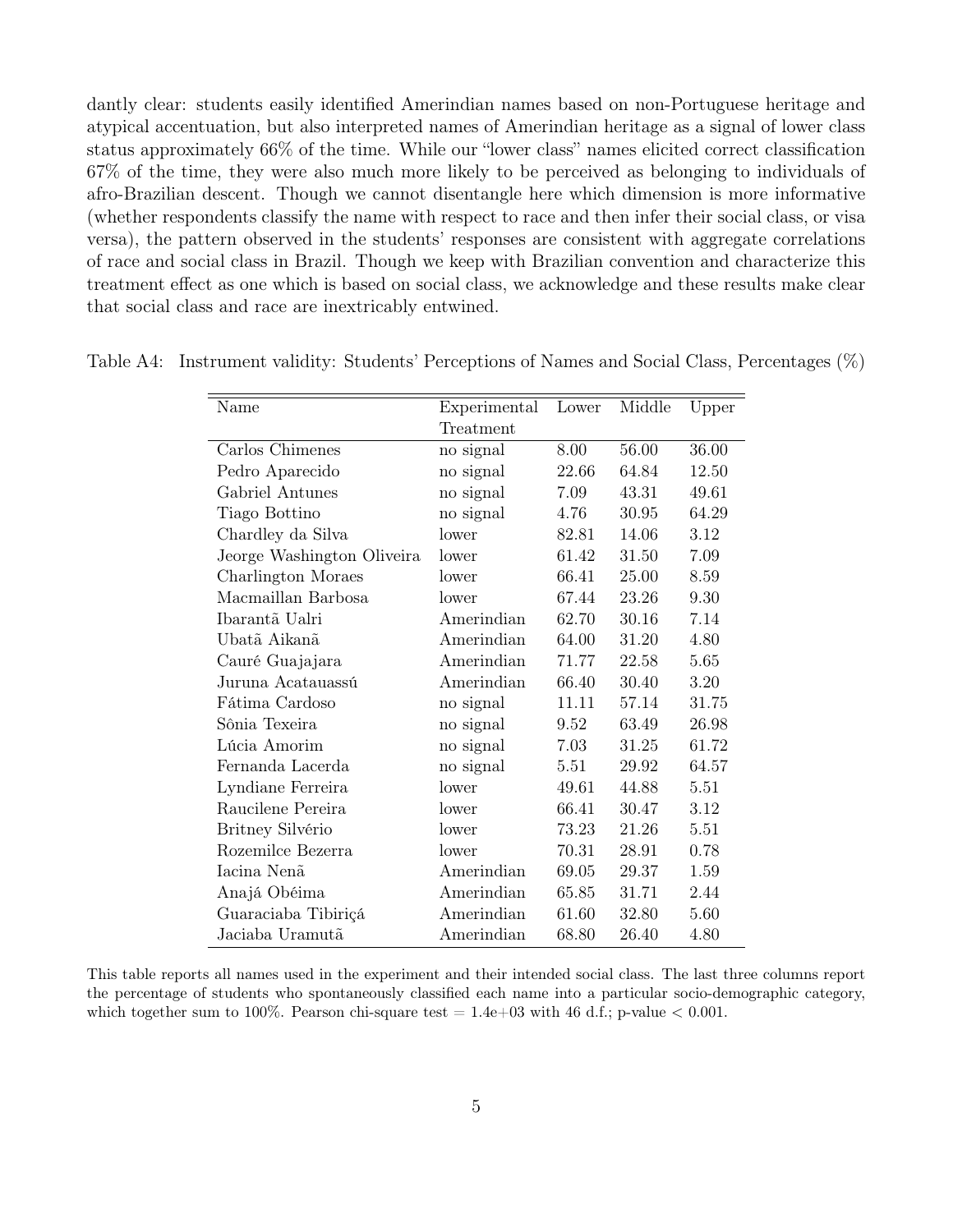#### III. External validity

<span id="page-8-0"></span>We evaluate here the extent to which our experimental administration, in which legislative candidates' received emails from putative voters from variable and randomized socioeconomic backgrounds, comports with the reality of contemporary Brazilian politics. Of particular interest is whether the mere fact of receiving an email might have cued candidates to our email senders' socioeconomic status, education, race, location or turnout propensity. This would be problematic if email was an uncommon form of political communication, or if the use of email was so concentrated in citizens of higher socioeconomic status that our candidates would find it impossible to believe that our emails had come from socioeconomically disadvantaged voters. This second concern may be especially pernicious in rural areas, where a much higher concentration of poor Brazilians are known to reside. The following analysis addresses these challenges and concerns.

#### <span id="page-8-1"></span>A. Electoral System Characteristics and Demographic Geography

There are several features of the Brazilian electoral system and demographic geography that lends contextual credibility to our experimental conditions, or minimally would imply that receiving an email from a voter from a lower socioeconomic profile would not cause alarm.

First, all federal and state deputy candidates compete in an open-list PR system for multiple positions in state-wide districts, implying that candidates can earn electoral votes from anywhere in the state (Ames 1995a, Ames 1995b; Nicolau 2007). At 315, 399  $km^2$ , the average Brazilian state is roughly the size of New Mexico or Poland, with the median population akin to that of Connecticut or Iowa (pop.=3.5 million, mean pop.  $\approx 7$  M). In the context of our experiment, our putative voters stated their residence in the candidates' electoral district in the first line of the email, meaning the candidates could infer that said voter lived anywhere within those state-wide territorial limits.

Second, the vast majority of Brazilians now reside in urban environments. The population census of 2010 reports that the rural population of Brazil has been declining steadily since 1970, and that  $84.4\%$  of Brazilians resided in urban and metropolitan centers as of 2010 (IBGE 2010).<sup>1</sup> Though urban Brazilians are much more likely to be users of the internet (a fact we explore in more depth below), Brazilians as a whole are also more likely to live in the metropolitan areas.

Third, as of 2010, fewer Brazilians lived in poverty than ever before. Massive macro-economic expansion coupled with aggressive poverty alleviation policies implemented under President Lula (2003-2011) lifted nearly 30 million Brazilians out of abject poverty since the turn of the century (Neri 2010). Though the IBGE and other government agencies did not begin using a standardized definition of social class until 2012, the independent agency of the Brazilian Association of Research Institutes, or ABEP, classified households into one of 5 social categories based on their monthly salary and the ownership of a variety of consumer goods (ABEP 2012; Neri 2010). The lowest social

<sup>&</sup>lt;sup>1</sup>The percentage of urban dwellers easily surpasses 90% in the Southeast region of country, home to both São Paolo and Rio de Janeiro (95.9% and 96.7% urban, respectively), though the urban population still represents a strong absolute majority in the least urbanized regions of the country, in states like Maranhão (63.1%), Piauí (65.8%) and Pará (68.5%) (IBGE 2010).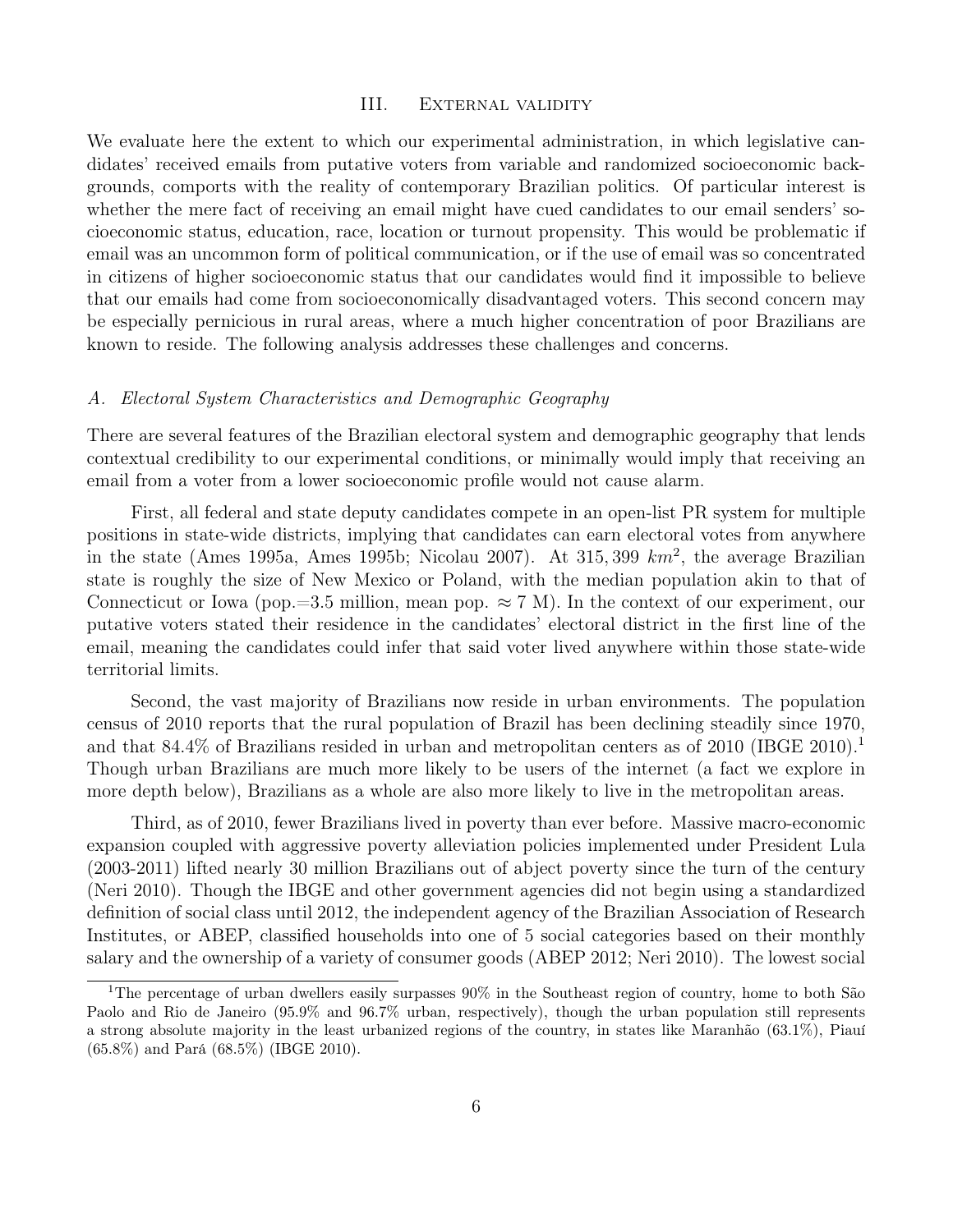tiers, Classes D & E, account for approximately  $16\%$  of all Brazilians and are those living beneath the state defined poverty line.<sup>2</sup> Next is Class C, which has been dubbed by some as the "new middle class," which constituted a very near majority of Brazilians in 2010 (49.5%). The upper middle class, Class B, accounts for the next 30.4%, while the highest social class (Class A, or "elites") represented only 4.1% of all Brazilians in 2010. Though the elevation of millions of Brazilians out of misery is unequivocally positive, critics charge it is a misnomer to label those recently exiting poverty the "middle class," as most do not enjoy the economic security, occupational prestige or social mobility that is usually associated with the term.<sup>3</sup> Instead, many argue that members of Class C are are closer to what in the United States we would consider the "working poor" (The Economist 2012; Pearson 2015). In the context of our experiment (and as we detail below), the recent elevation of so many out of poverty implies a broad cross-section of Brazilians could have credibly believed to have authored our emails.

#### <span id="page-9-0"></span>B. Internet and Email Access across the Socioeconomic Spectrum

Coinciding with the rapid ascent of many Brazilians out of poverty is the broad proliferation of internet access to a broad and increasingly diverse cross-section of the Brazilian population. A survey of households conducted by the Brazilian Institute of Geography and Statistics, (or IBGE) describes that 46.5% of Brazilians reported having used the internet in 2011, an increase of 144% over 2005 (IBGE PNAD 2011). Though personal computer ownership remains a mark of economic privilege, it was lower-class Brazilians who made the largest gains: internet access by those making up to one minimum salary more than tripled, from 9.1% in 2005 to 30.3% in 2011 (IBGE PNAD 2011). The Brazilian Internet Steering Committee (or CGIB) attributes this increase by members of the lower class and working poor to the proliferation of internet cafés (or LanHouses) throughout the country, which offer access to computers with internet access for free or a very small cost (ICT 2010).<sup>4</sup> The report underscores the importance of cyber-cafes and LanHouses to both rural and lower-class Brazilians: as of 2009, an absolute majority of internet users (54%) in rural areas reported accessing the internet in a LanHouse, and LanHouses were the primary location of internet access for a broad majority if internet users from the lowest socioeconomic strata (Classes D & E, 58%). As we explore in more detail below, the increasing prevalence of internet access throughout Brazil, and especially among Brazilians from lower social classes in particular, lends external validity to our experimental design.

The engagement of millions of Brazilians into the *world wide web* has quickly transformed electoral campaigning, with email and social media serving as a critical medium through which candidates recruit and mobilize supporters, and through which voters gather information on candidates and elected officials. Since the internet fueled rise of Barack Obama in 2008, political candidates the world over have sought to emulate his success, building extensive rosters of emails,

<sup>&</sup>lt;sup>2</sup> According to the 2010 census, the population of Brazil was 190.8 million people (IBGE 2010).

<sup>3</sup>Kerstenstzky et al. (2015) show that more than a third of all Brazilians fall into the lowest third of Class C who were more similar to Classes D  $\&$  E in their housing conditions, consumption patterns, and social mobility, than to other members of the "new middle class."

<sup>&</sup>lt;sup>4</sup>The ICT (2010) LanHouses Survey included face-to-face structured and unstructured interviews with a a representative sample of the owners and managers of LanHouses throughout the country.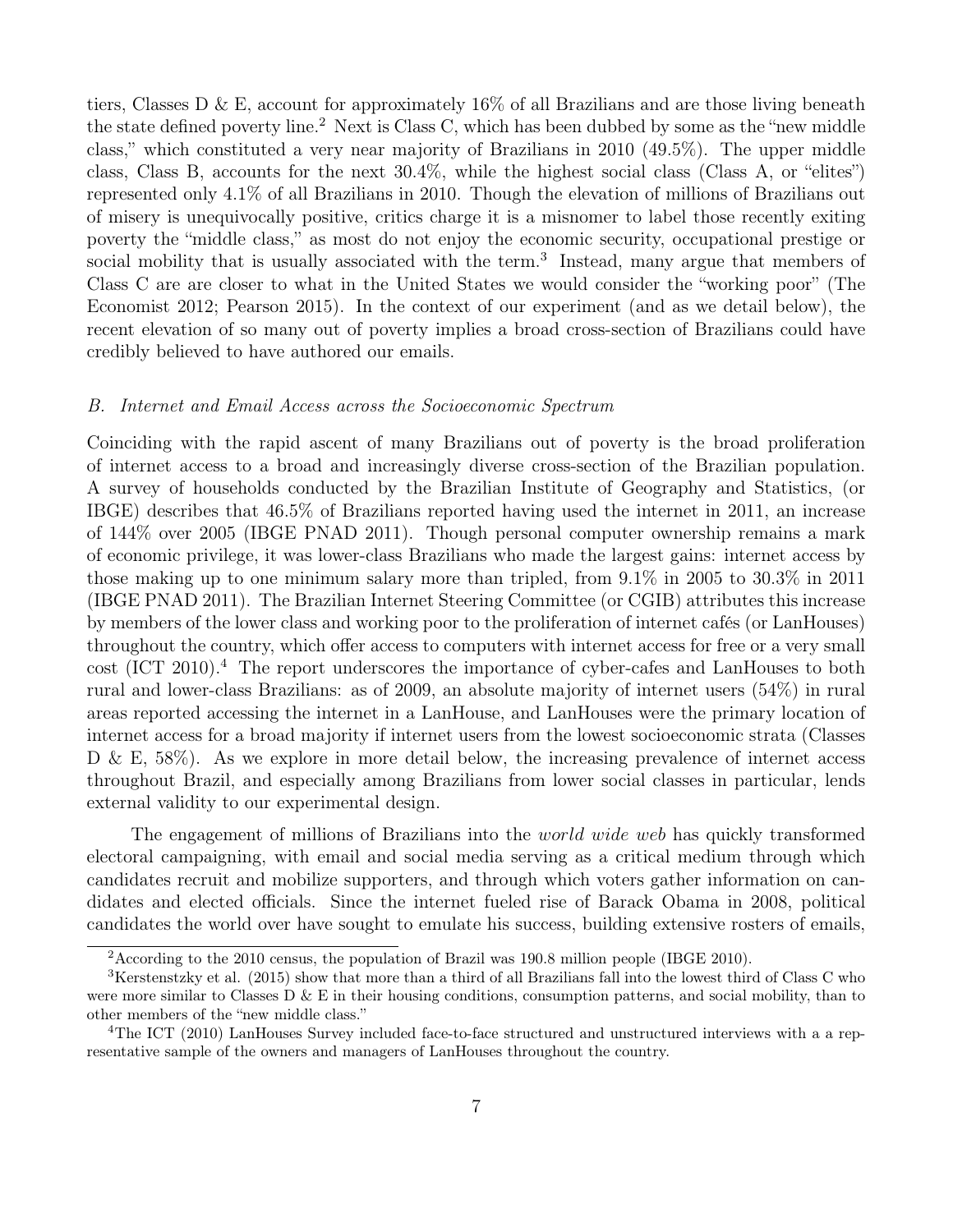Facebook and Twitter followers, and curating their own online presence to directly mobilize grassroots support (Aggio 2008). Braga (2011) reports that 69.2% of Brazilian gubernatorial and federal senate candidates in 2010 registered their campaign domain, with most candidates' websites advertising their party and candidate number, their platforms and priorities, as well as their personal contact information. Though Braga et al. (2011) suggest that social media platforms and text messages are candidates' preferred method of en masse communication (2011), focus groups with Brazilian internet users reveal that voters view email as a complementary, more intimate tool for communicating with select politicians, through which candidates foster a closer connection to their constituents (Alde 2011). Brandão (2008) considered constituent emails received by the top two presidential candidates of 2006 (then-President Lula da Silva and opposition Gerardo Alckmin), reporting the candidates received upwards of 500 emails per day throughout the campaign (p. 146, 2008). The largest proportion of emails directed to the opposition candidate Alckmin were questions about the candidate's platform and plans for the future (38%), with another 25% of the emails offering policy and campaign suggestions, many of whom declared that their decision in the election would hinge on the candidates' response (155, Brandão 2008).<sup>5</sup> This widespread use of the internet and email by both candidates and constituents gives us confidence that our emails would not have been seen as atypical, or caused our candidates undue alarm. A sample of the text of the emails we received from candidates is shown in Figure 2A.

To evaluate the realism of our emails more concretely, we collected information on the frequency of internet and email usage, based on self-reported behaviors from internet users throughout Brazil. Our data comes from the 2011 ICT Households and Enterprises Survey, which includes information not only on computer usage and internet access, but also the use of email communications  $(ICT 2012).<sup>6</sup>$  The results of the 2011 ICT Survey are reported in Table [A5.](#page-11-0) The first two columns are the results from the nationally representative household survey of Brazilians over the age of 10, which queried respondents' past internet access.The final two columns describe the percentage of internet users (those who accessed the internet in the past three months) who use the internet to communicate or to send and/or receive email.

Overall, the ICT survey reveals that the sorts of Brazilians who access the internet is both broad in scope and increasingly diversified, an absolute majority of Brazilians reported having previously accessed the internet. Though internet use is widespread, internet access correlates strongly with social class and socioeconomic privilege: access is extremely common amongst those with a college degree (91%), amongst those from the highest rung of the social ladder (Class A, 92%), while an overwhelming majority of Brazilians who are illiterate or from the lowest socioeconomic classes, have never accessed the internet (96% and 83%, respectively). Geographically speaking, internet access is more common in the relatively affluent and urbanized states of the South, Southeast and Center-West, as opposed to the relatively impoverished and isolated North and Northeast regions of the country. Likewise, though an absolute majority of urban dwellers have reportedly accessed the internet, a large majority of rural dwellers (75%) have never done so.

<sup>5</sup>For the Incumbent President Lula da Silva, 56% of the emails received were criticisms of his previous administration and policies.

<sup>&</sup>lt;sup>6</sup>Though the 2010 version of the H&E Survey more closely corresponds to the time period of our study, said survey did not include the battery of questions on email usage. The aggregate proportions of internet usage across groups were similar to those reported here.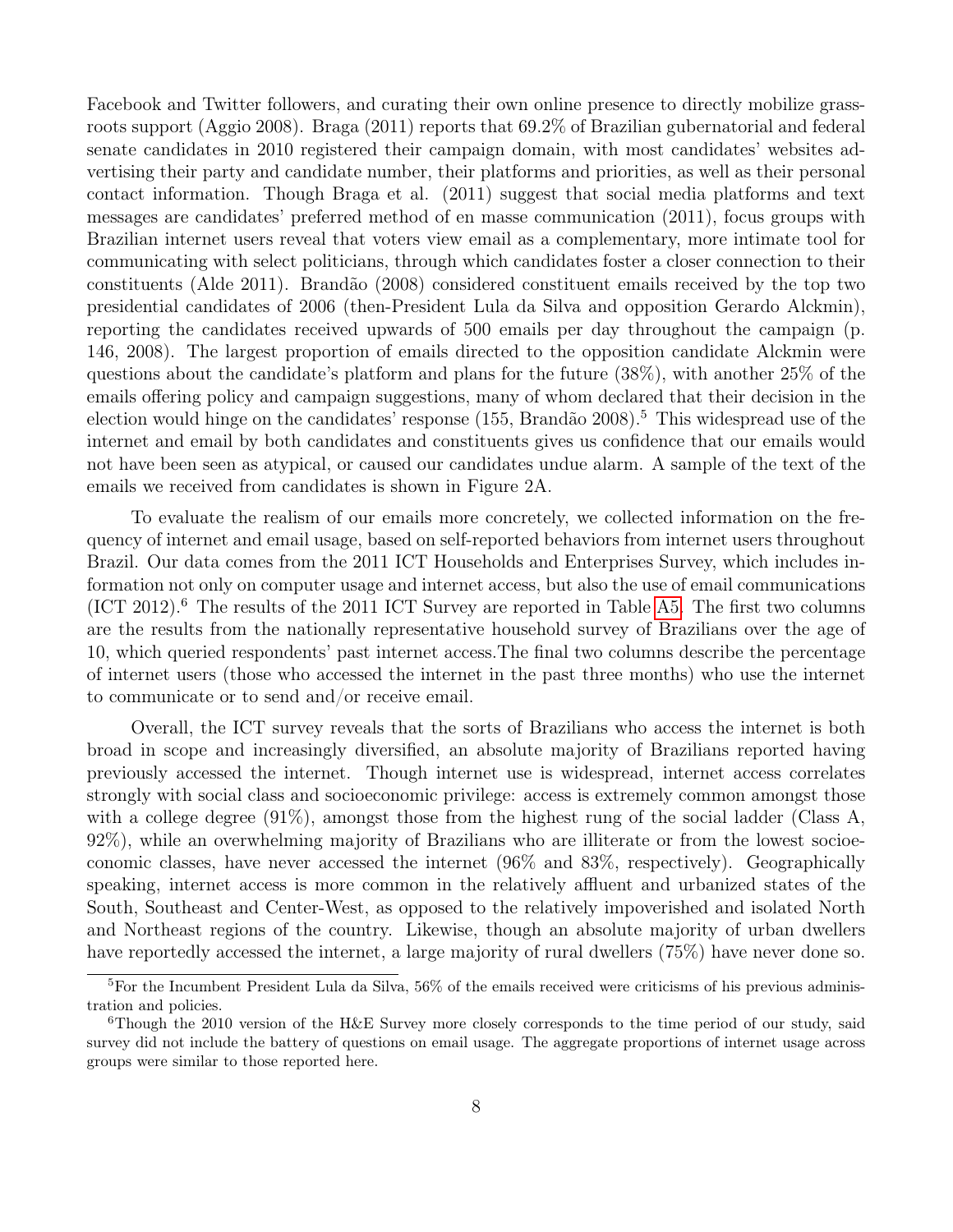<span id="page-11-0"></span>

|              |                  | Previously     |          | Use internet             | Use email       |
|--------------|------------------|----------------|----------|--------------------------|-----------------|
| Percentage % |                  | Accessed       | Never    | to                       | to Send/Receive |
|              |                  | the Internet   | Accessed | Communicate <sup>†</sup> | Messages†       |
| Social Class | А                | 94             | 6        | 98                       | 96              |
|              | Β                | 83             | 17       | 94                       | 87              |
|              | С                | 54             | 46       | 89                       | 73              |
|              | D/E              | 21             | 79       | 83                       | 58              |
| Education    | Illiterate       | $\overline{4}$ | 96       | 81                       | 60              |
|              | Elementary       | 36             | 64       | 83                       | 63              |
|              | Secondary        | 80             | 20       | 92                       | 81              |
|              | Tertiary         | 94             | 6        | 98                       | 96              |
| Region       | Southeast        | 61             | 39       | 91                       | 80              |
|              | <b>Northeast</b> | 39             | 61       | 90                       | 74              |
|              | South            | 58             | 42       | 91                       | 82              |
|              | North            | 43             | 57       | 88                       | 76              |
|              | Center-West      | 60             | 40       | 92                       | 74              |
| Area         | Urban            | 58             | 42       | 91                       | 79              |
|              | Rural            | 25             | 75       | 84                       | 66              |

Table A5: Self Reported Internet Access & Use of Internet/Email to Communicate

Percentage of the total Brazilian population, based on a nationally representative survey of 25,000 interviewees. Reproduction of Tables C2, C5 & C6 in the ICT Households and Enterprises Survey (ICT 2012). †Percentages based on the total number of respondents reporting having used the internet in the last three months, which was a total of 11336 interviewees.

Despite these marked differences across-socioeconomic classes, respondents from all strata report surprising consistency in their use of the internet: 90% of internet users report using the internet as a means of communication, with an average of 76% of them having used email to do so. In other words, though Brazilian users of the internet are considerably diverse in their socioeconomic background, they appear surprisingly unified in their intent and means of engagement.

To better evaluate the external validity of our experimental administration in light of these aggregate patterns, we can incorporate information on the aggregate distribution of Brazilians by social class, education, and urbanization with the rates of internet access across said groups. More pointedly, we can use Bayes' rule to quantify the candidates' probabilistic guess of the true identity of the email sender, conditional on having received an email.<sup>7</sup> This will, in effect, allow us to simulate candidates' inferences about the real identity of our putative voters.

<sup>7</sup>Bayes' theorem, or the Law of Inverse probability, allows for the updating of inferences about the probability of a hypothesis  $(A)$ , in the face of new or given information  $(X)$ . This approach derives the conditional probability of an event (the posterior,  $Pr(A|X)$ ) from the "inverse" conditional probability (the likelihood,  $Pr(X|A)$ ) and the unconditional probability of  $X$  (the prior). Whereas Bayes' rule defines how inferences and beliefs may be updated in light of new evidence, it is often invoked as a way to characterize individuals' probabilistic beliefs.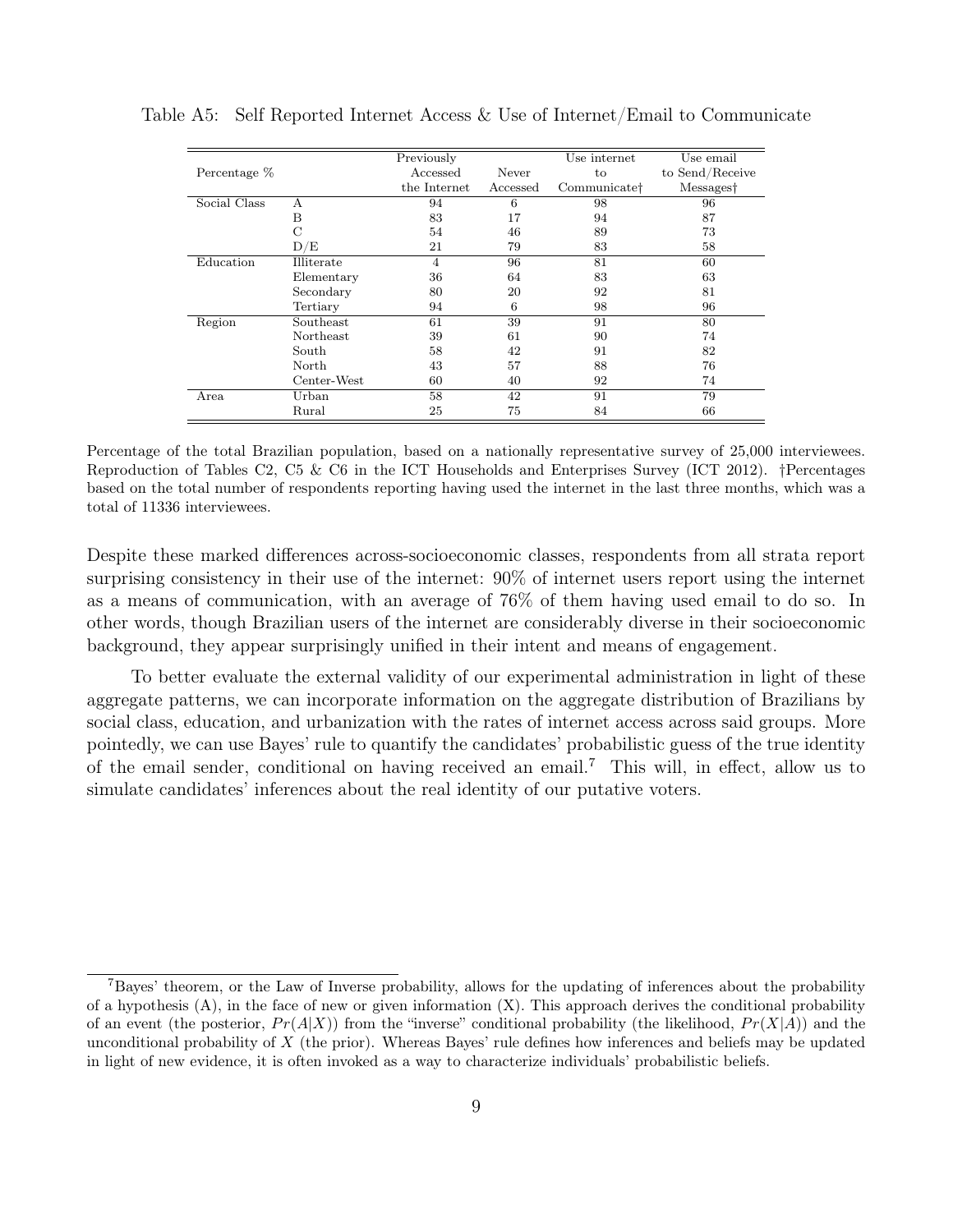In our application, we can define the various components of Bayes' rule in the following way:

- $Pr(A)$ =The probability of being from a particular sociodemographic profile.
- $Pr(X|A)$  The probability of receiving an email  $(X)$  from a voter from a particular sociodemographic profile. This is the chance of a true positive in our email 'test.'
- $Pr(A)$ =The probability of *not* being from a particular sociodemographic profile.
- $Pr(X|A)$ =The probability of an email  $(X)$ , for a given voter *not* from a particular sociodemographic profile. This is the chance of a false positive in our email 'test.'
- $Pr(A|X)$  The probability of being a voter of a particular sociodemographic profile, conditional on having received an email (X).

With these probabilities in mind, we can evaluate the probability of having received an email from a putative voter from a particular sociodemographic profile, per Bayes' rule:

$$
Pr(A|X) = \frac{Pr(X|A)Pr(A)}{Pr(X|A)Pr(A) + Pr(X| - A)Pr(-A)}
$$
(A.1)

Table [A6](#page-13-0) reports the component parts of Bayes' rule, as well as the resulting quantity of theoretical interest, which is the probability that a voter from a given sociodemographic profile is the true author of the email, conditional on having received one  $(\Pr(A|X))$ . The Table combines information on the national and regional distribution of urban and rural populations, social class and educational levels (parameters  $Pr(A)$  and  $Pr(-A)$  described above), while the probability of having received an email from a person from a particular socioeconomic background  $(\Pr(X|A)$  and  $Pr(X|A)$  are taken from the ICT Household and Enterprises survey results reported above in Table [A5](#page-11-0) (ICT 2012).<sup>8</sup>

Table [A6](#page-13-0) gives clearer insight into the sorts of inferences candidates' might have made about the identity of our email senders, assuming they had some knowledge of the frequency of internet usage amongst Brazilians. The probabilities listed in the far right column support our claim that our emails from putatively lower-class Brazilians (Class C) would have been taken as credible email submissions. As we mention in the main text of the paper, our candidates would likely have ruled out the possibility that the emails they received were from the most destitute of Brazilian society: the posterior probability of receiving an email from either an illiterate Brazilian with less than a fifth grade education, or from a Brazilian of the lowest socioeconomic strata (Classes  $D \& E$ ) is very small—only about 5% in either case. But the posterior probability of having received an email from a Brazilian from the lower end of the socioeconomic spectrum (Class C) constitutes a wide plurality of the possibilities: absent additional information given by our experimental treatment about the

<sup>8</sup>Data on the level of urbanization and education acquisition taken from the IBGE Population Census survey of 2010 (IBGE 2010). Information on the scoring and distribution of social classes in Brazil taken from the Associação Brasileira de Empresas de Pesquisa, or ABEP (Brazilian Association of Research Institutes), on which the ICT Household surveys social class metric is based (2011).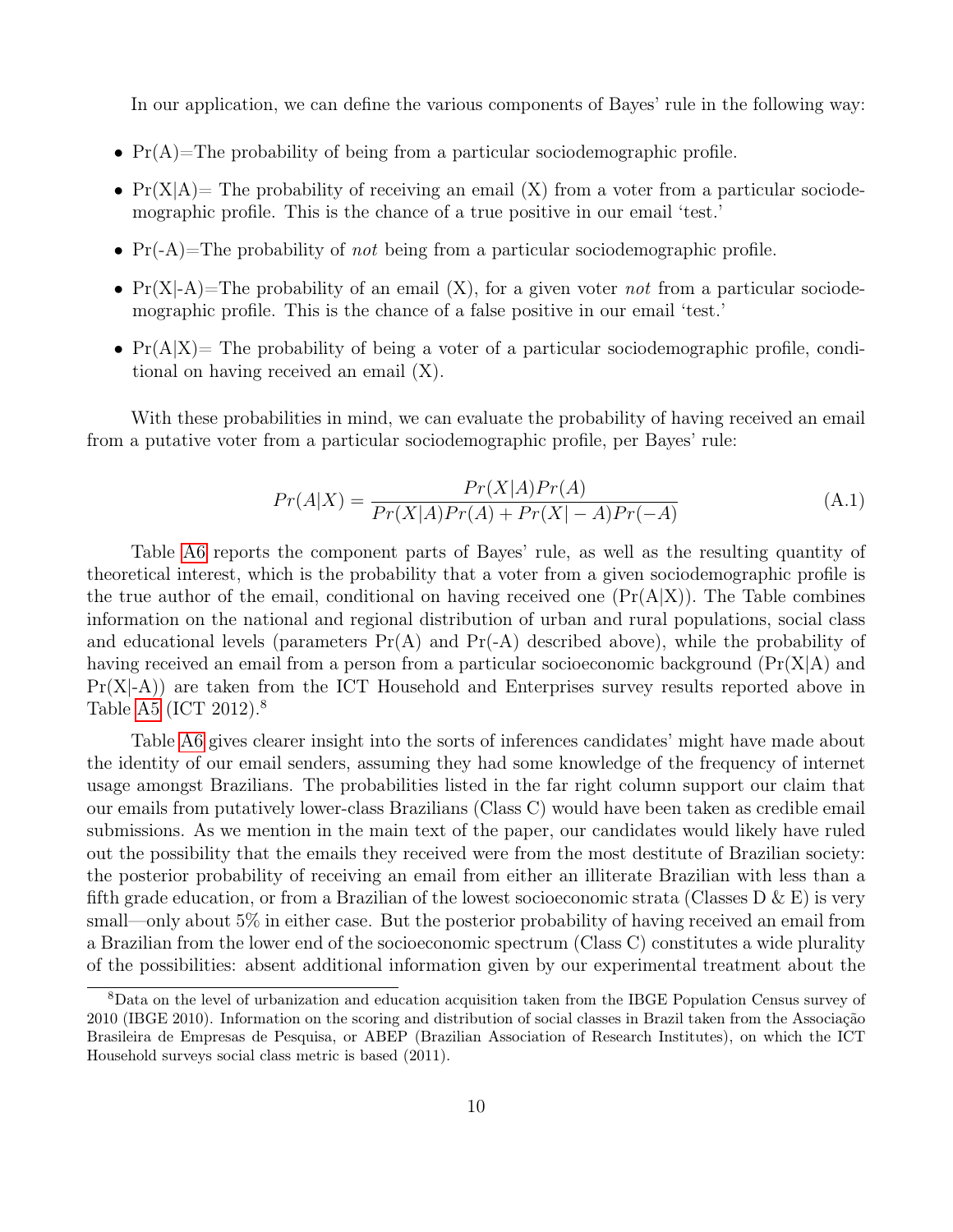<span id="page-13-0"></span>

| Demographic Profile                 | Pr(A)       | Pr(X A)           | $Pr(-A)$       | $\overline{\Pr}(X \text{-}A)$ | Pr(A X)           |
|-------------------------------------|-------------|-------------------|----------------|-------------------------------|-------------------|
| of Theoretical Interest             | Pr(Profile) | Pr(Email Profile) | $Pr(-Profile)$ | $Pr(Email  -Profile)$         | Pr(Profile Email) |
| Very Poor $(D/E$ Classes)           | .16         | .21               | .84            | .77                           | .05               |
| Lower Class $(Class C)$ †           | .60         | .54               | .40            | .89                           | .48               |
| Upper Class $(Class B)$ †           | .36         | .83               | .84            | .74                           | .39               |
| Very Wealthy (Class A) <sup>†</sup> | .04         | .94               | .96            | .68                           | .05               |
|                                     |             |                   |                |                               |                   |
| Illiterate/Pre-School               | .49         | .04               | .51            | .70                           | .05               |
| Elementary Education <sup>†</sup>   | .29         | .36               | .71            | .87                           | .14               |
| Secondary Education <sup>†</sup>    | .49         | .80               | .51            | .65                           | .54               |
| College Educated <sup>†</sup>       | $.22\,$     | .94               | .78            | .58                           | .31               |
|                                     |             |                   |                |                               |                   |
| Urban                               | .85         | .50               | .15            | .25                           | .93               |
|                                     |             |                   |                |                               |                   |

Table A6: Probability of having received an email from a putative voter from a particular socioeconomic background, per Bayes' Rule

Distribution of sociodemographic population taken from the ABEP report "The Criteria of Brazilian Economic Classification" (ABEP 2012). Distribution of self-reported internet access taken from the ICT Households and Businesses Survey of 2011, on the use of information and communication technologies in Brazil (ICT 2012). †Lowest strata (illiterate/preschool or very poor) excluded.

race and/or class of our putative voters, candidates might have inferred that a member of the working poor (Class C) was the true author of the email with probability of .48. Though this clearly leaves open considerable probability that the emails' authors' were from a more privileged socioeconomic position, it certainly wouldn't have rendered this latter conclusion foregone. Likewise, in terms of the likely education level of email users in Brazil, our candidates' would have attributed .54 probability to having received an email from a high school graduate, though considerable probability that the email was sent by someone with less than a high-school education (.15). The final row of [A6](#page-13-0) shows that our candidates would have attributed an overwhelming probability to the chance that the author of the emails in question were from an urbanized region of their state, given the high rate of internet access in cities, and that 85% of Brazilians now live in urban and metropolitan environments.

A final check on this framework evaluates these inferences across regional context. Brazil is vast, with considerable socioeconomic disparities across regions.<sup>9</sup> Taking this into consideration, our comparisons are even starker.<sup>10</sup> In the North and Northeast regions of the country, where the upper classes (Class B & A) constitute only about  $12\%$  of the population, candidates would have attributed a whopping 72 percent probability to the chance that our email was sent by a member

<sup>9</sup>We acknowledge here the ideal data for this analysis would be state or regional summaries of internet usage across social classes. Unfortunately, the ICT surveys did not provide subnational summary statistics of their survey data. As such, we must rely on the national averages of internet use, while varying the proportion of the population that falls into social classes across the regions.

<sup>&</sup>lt;sup>10</sup>Here we rely on the distribution of social classes across states as reported in the national press (Veras Mota 2014), as it most closely corresponded to the distinctions as defined in the ABEP reports. Said figures defined Classes  $D \& E$  as "Poor" and Classes  $B \& A$  as "Upper Class".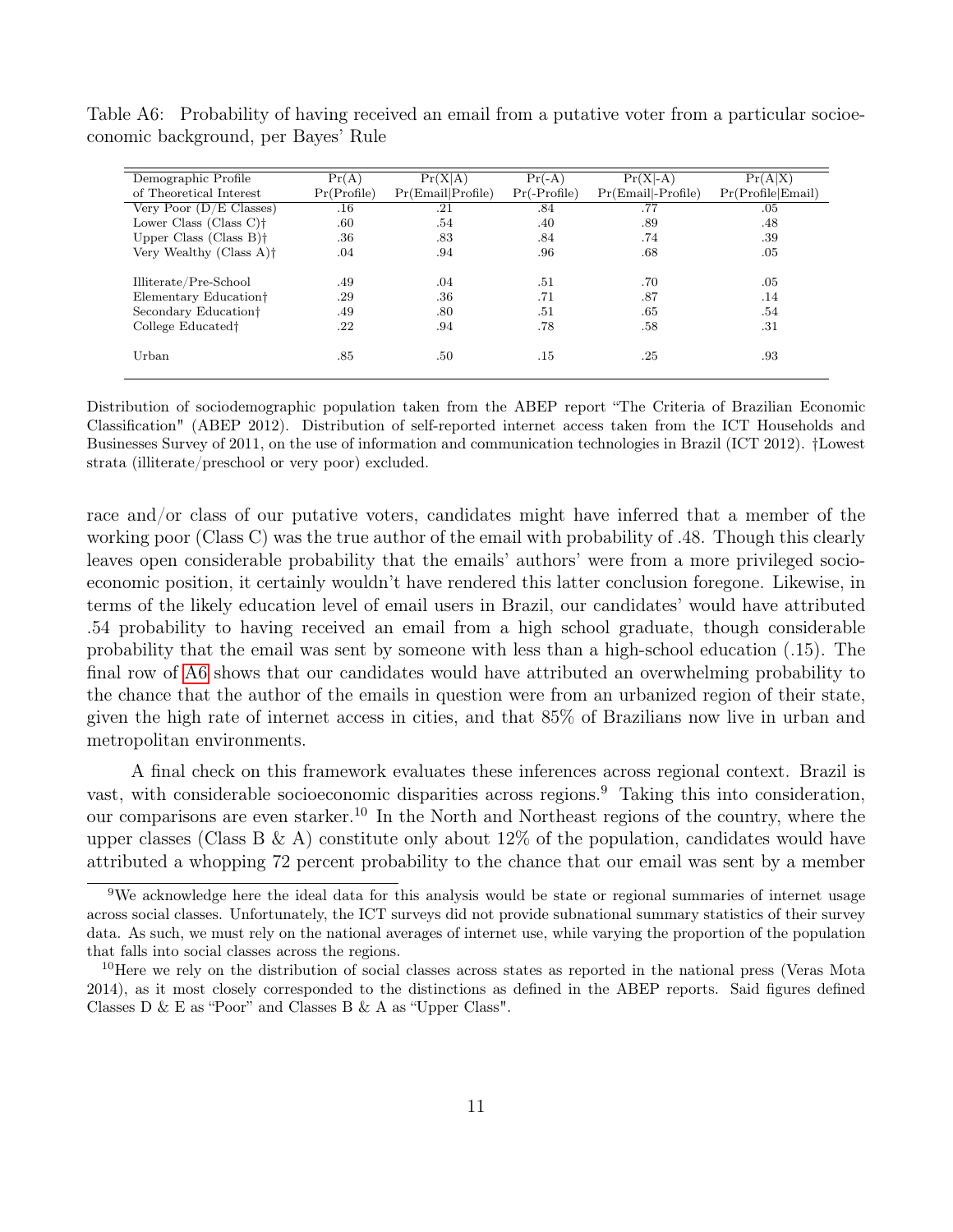of the lower class or working poor (Class C).<sup>11</sup> In the South, where upper class citizens constitute a larger proportion of the greater population, this posterior probability falls to 52%. This means that even in areas of the country with a relatively high concentration of upper class Brazilians, the relative weight of the lower class weighs disproportionately into the likelihood that the email sender is not from a position of socioeconomic privilege.

#### <span id="page-14-0"></span>C. Amerindians and the digital divide

The ICT Households and Enterprises survey did not directly address the prevalence of internet or email access across Brazilians from differing ethnic or racial profiles. This is an especially important consideration in light of our experimental treatment which contained putative authors' names from distinctively Amerindian backgrounds. Amerindians constitute a very small proportion of Brazilians, only about .47% of the population as a whole. Clearly, it is highly unlikely that our emails had originated from any of the most isolated indigenous communities, or by an Amerindian who lack literacy in the Portuguese language. Likewise, our candidates would probably infer the indigenous authors of our emails were more likely urban residents, and likely on the younger end of the spectrum, in light of the broader patterns of internet access and usage throughout Brazil more generally. The candidates might also infer that the indigenous person contacting them was more likely a community leader, or otherwise more directly involved in political leadership or activism than your average Brazilian voter.

With these reservations aside, there are also a number of features of the Brazilian Amerindian population in relation to our political candidates, as well as their likely access to the internet, that lends credibility to our experimental treatment. First, the 2010 census confirms that Amerindians reside in all 26 states including the capital district (IBGE 2010). Fifty-eight percent of indigenous Brazilians live on protected Amerindian communities (akin to reservations in the United States), and 63% inhabit rural areas, but a sizable proportion of indigenous Brazilians (36%) live in urban environments as well. For this reason, and owing to the fact that candidates compete in state-wide districts, all state and federal representatives represent at least some indigenous constituents to whom they could respond.

Second, in tandem with the broader expansion of internet access throughout Brazil, government and non-governmental programs at both the state and national level have prioritized the integration of indigenous communities into the *world wide web*, advancing programs of "digital inclusion" to indigenous communities throughout Brazil (Souza & Tomizawa 2014; Klein & Renesse 2014). The programs often leverage the communitarian structure of shared common resources to expand digital access throughout indigenous communities, providing a access to the internet in a centralized location such as the community center or public school. Preliminary reports from these efforts suggest that at least some members of the indigenous community, especially the young and politically active, view the internet as a valuable opportunity to increased engagement with the broader Brazilian and worldwide community (Souza & Tomizawa 2014; Klein & Renesse 2014). Though systematic information on these efforts is not available, as of 2017, the Indigenous Peoples

 $11\text{As}$  above, this calculation assumes candidates would rule out the probability of receiving an email from the very poor (Classes D & E).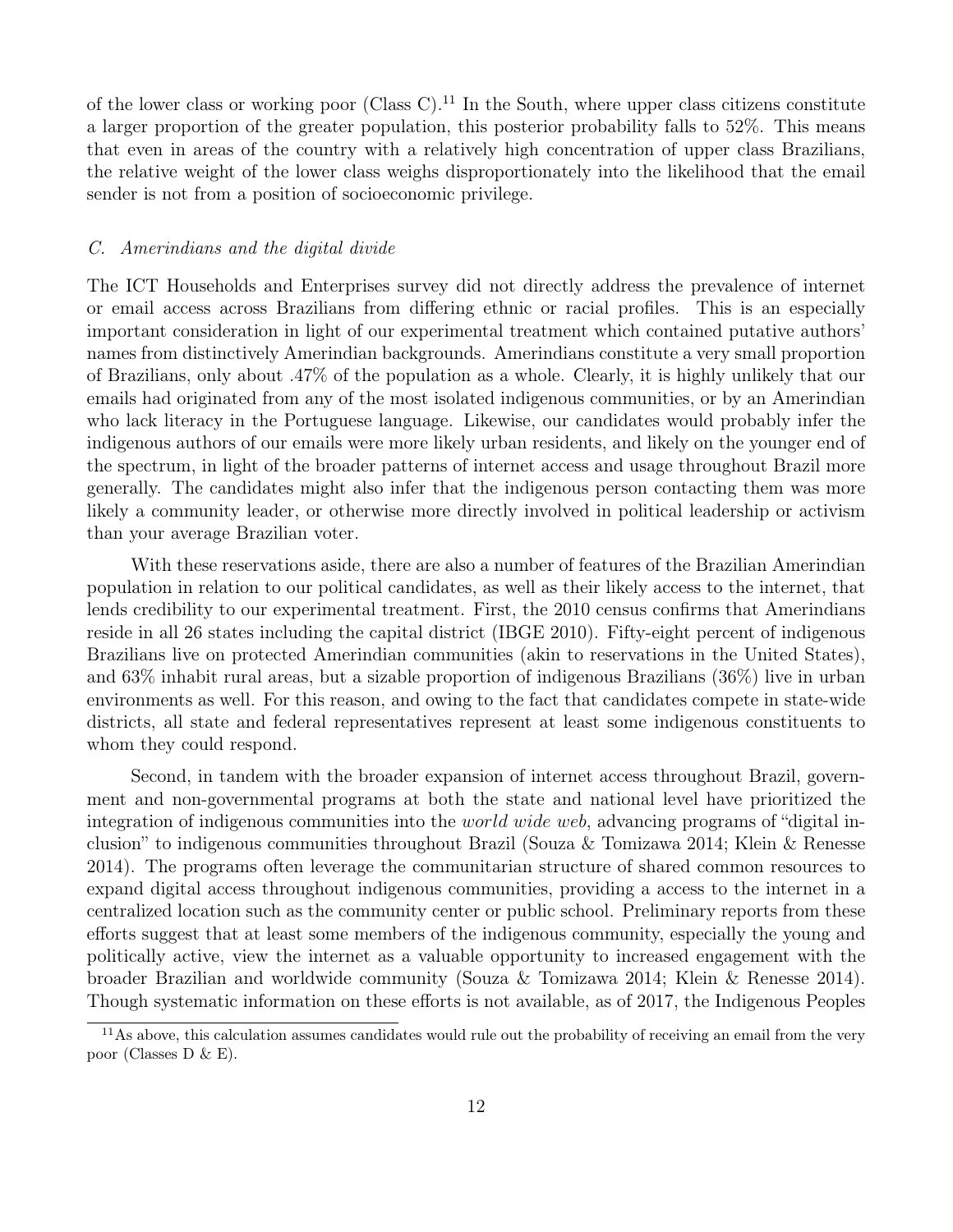of Brazil (PIB) NGO identifies nearly 70 indigenous websites maintained by Amerindian communities and activist networks,<sup>12</sup> who use the internet and related technologies to educate others about their culture and tradition, and increase awareness of their broader political priorities and projects.

#### IV. Candidates with and without email addresses

<span id="page-15-0"></span>Table [A7](#page-15-1) reports demographic information on the universe of Brazilian candidates pursuing a position as a state or federal deputy in 2010 ( $N=20,085$ ), partitioned on whether or not the candidate registered an email with the TSE. On average, candidates with email addresses were more often male, educated, from the left end of the ideological spectrum.<sup>13</sup> Candidates heralding from the North or Northeast were less likely to report an email address, while candidates from the South or Southeast were more likely to report one.<sup>14</sup> For each bivariate relation, we report the Pearson's  $\chi^2(1)$  test statistic (or in the case of Age, the t-statistic of the difference of means), to evaluate the extent to which observed differences across the candidates with and without email addresses might arise by chance. As seen in column 3, with the exception of candidates' marital status ( $p = .14$ ), the probability of observing test statistics this extreme under the null hypothesis condition of no relationship is extremely small  $(p=.00)$ .

<span id="page-15-1"></span>

|                           |       | No       | Pearson       |
|---------------------------|-------|----------|---------------|
|                           | Email | Email    | $\sqrt{2}(1)$ |
| Male                      | 80.2% | 74.6%    | 90.1          |
| Married                   | 58.5% | 57.5%    | 2.1           |
| Age $(Mean)$ <sup>†</sup> | 46.8% | 47.3%    | 3.1           |
| College education         | 52.8% | 37.0%    | 516.4         |
| North/Northeast           | 33.3% | $46.0\%$ | 344.3         |
| South/Southeast           | 60.3% | 44.2\%   | 527.6         |
| Leftists                  | 46.4% | 42.1\%   | 24.9          |

Table A7: Bivariate distributions of observable traits among Brazilian legislative candidates with and without email addresses

†The t-test statistic for a difference in means.

To evaluate the extent to which these differences between candidates who did and did not report an email address to the TSE might impact our results, we estimated a Heckman Probit model. Our selection model estimates the effect of candidate's gender, marital status, age, education and

 $12$ Please see https://pib.socioambiental.org/pt/c/iniciativas-indigenas/autoria-indigena/sites-indigenas

<sup>&</sup>lt;sup>13</sup>Ideological data coded based on the national party ideological scores reported in Nunes (2012), and Lucas & Samuels (2010). Ideological information was available for only 16 of the 27 parties, based on their national prominence and national representation and reduces the sample size considerably  $(N=13,549)$ . In keeping with these authors, we classify parties using a trichotomous indicator of ideology (L, C, R).

 $14$ The constituencies of the North and Northeast tend to be poorer, rural, with a higher concentration of Brazilians of African and Amerindian descent. The South and Southeast, home to the major metropolitan cities of Rio de Janiero and São Paolo, are wealthier and more urban. Please note that we use regional summaries only here for exploratory purposes, and use state level indicators for all analyses reported in the main text.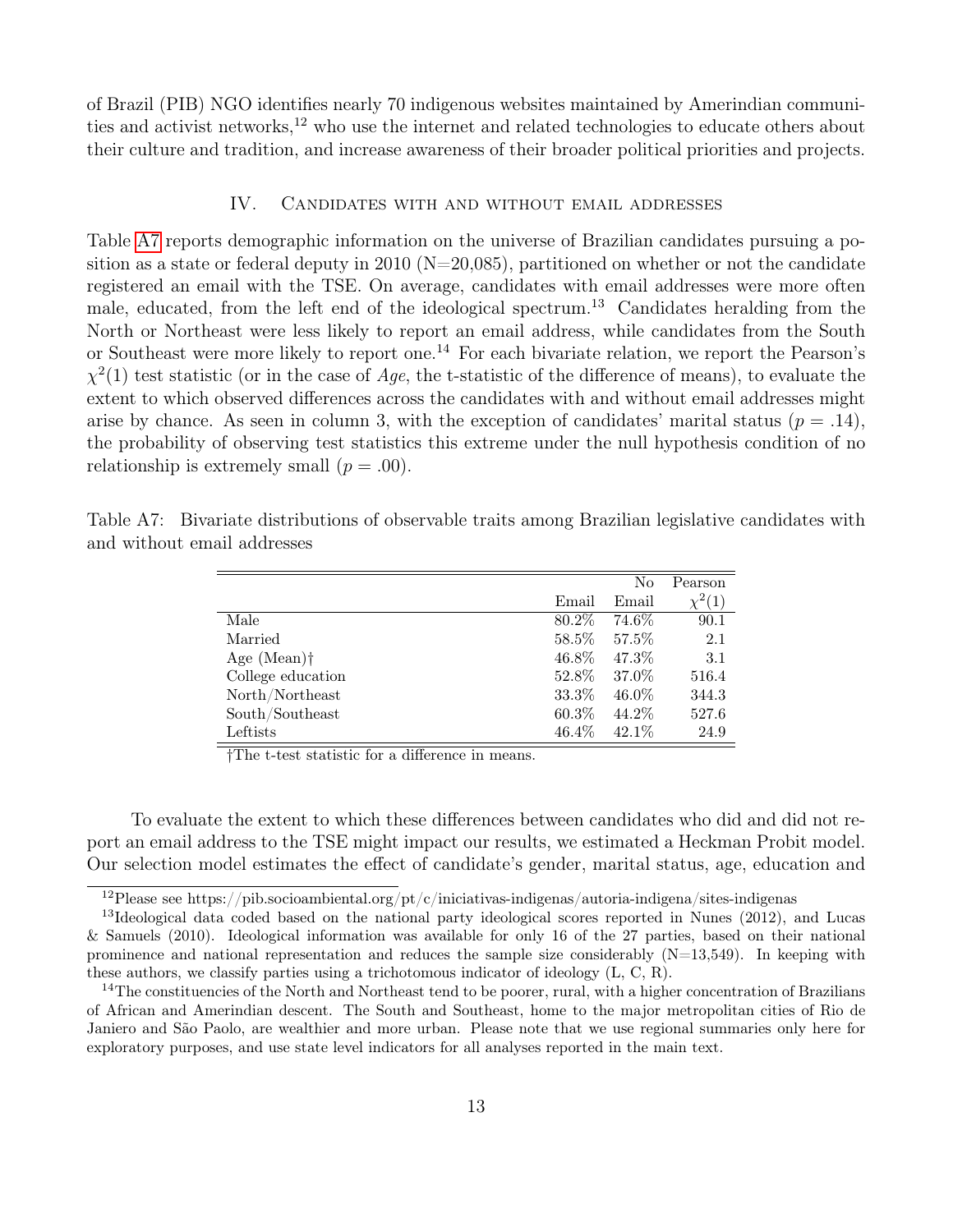region on the likelihood of reporting an email to the TSE. These same individual level covariates are then included as predictors of an email response to our experiment  $(\mathbb{R}e\nu y=1)$ , along with our measures of electoral viability and incumbency.<sup>15</sup> If, for example, only the most communicative and motivated candidates reported an email in the first place, then this would drastically reduce the scope of candidates (or elected politicians) to which our experimental results might apply.

|                           | Coefficient |                    | Coefficient |
|---------------------------|-------------|--------------------|-------------|
| <b>Registered Email</b>   | (s.e.)      | <b>Email Reply</b> | (s.e.)      |
|                           |             |                    |             |
| Male                      | $-0.258*$   |                    | 0.087       |
|                           | (0.022)     |                    | (0.048)     |
| Married                   | $-0.022*$   |                    | $-0.003$    |
|                           | (0.005)     |                    | (0.010)     |
| Age                       | $-0.007*$   |                    | $0.004*$    |
|                           | (0.001)     |                    | (0.001)     |
| College education         | $0.440*$    |                    | $-0.144*$   |
|                           | (0.033)     |                    | (0.071)     |
| North/Northeast           | $-0.007$    |                    |             |
|                           | (0.077)     |                    |             |
| South/Southeast           | $0.408*$    |                    |             |
|                           | (0.150)     |                    |             |
| Electoral Viability       |             |                    | $-0.160*$   |
|                           |             |                    | (0.045)     |
| Incumbent                 |             |                    | $-.058$     |
|                           |             |                    | (0.051)     |
| Constant                  | $-0.039$    |                    | $0.176*$    |
|                           | (0.129)     |                    | (0.081)     |
| Rho                       | $-0.869$    |                    |             |
|                           | (0.078)     |                    |             |
| $\chi^2(1)(\text{Rho=0})$ | 17.22       |                    |             |
| Prob > $\chi^2$           | 0.00        |                    |             |
| Censored/Uncensored Obs   | 9840        |                    | 8755        |

<span id="page-16-0"></span>Table A8: Heckman Probit model with sample selection

<sup>∗</sup> denotes statistical significance at 0.05 level.

The results of said selection model are reported in Table [A8,](#page-16-0) shown above.<sup>16</sup> As reported above, candidates reporting their email addresses to the TSE were more often male, younger, college educated and from the Southern part of the country.<sup>17</sup> When we evaluate the effect of these covariates on the likelihood of replying to our email, each of the individual level covariates

<sup>&</sup>lt;sup>15</sup>As we only collected incumbency and viability data for the candidates who were part of our experiment, we cannot include these two covariates in our selection model.

<sup>&</sup>lt;sup>16</sup>The Heckman probit selection model includes robust standard errors clustered on party. The results are substantively very similar if we instead estimate clustered standard errors on state, or leave out clustered standard errors altogether.

<sup>&</sup>lt;sup>17</sup>We do not include ideological orientation as a predictor, as it reduces the sample of candidates by nearly one third.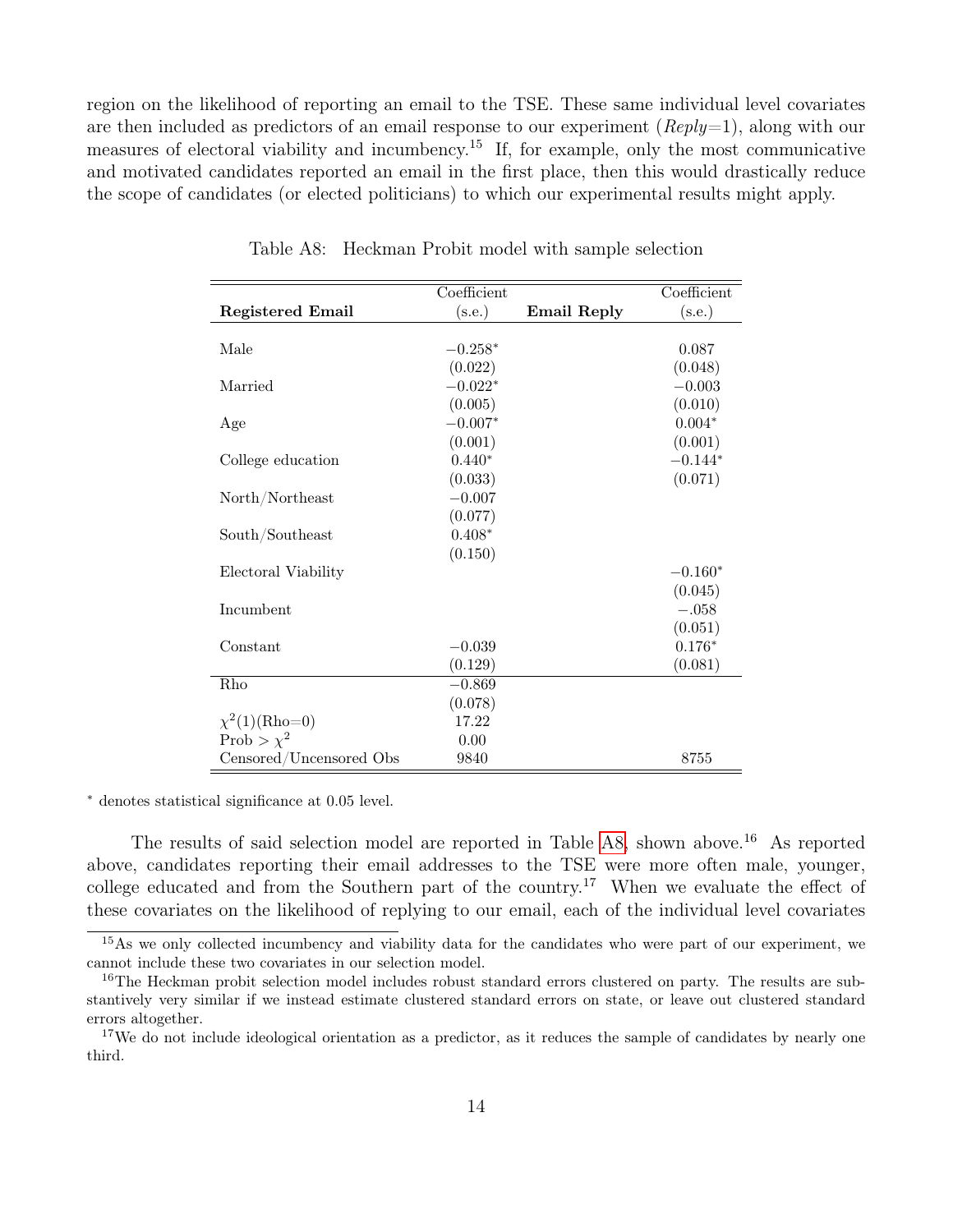works in the opposite direction. Female candidates were more responsive to our emails, as were older candidates. Whereas college educated candidates were appreciably more likely to report an email to the TSE, the college educated candidates in our sample were less likely to respond to our emails, as were candidates we later identified as viable based on their nominal vote rank within their electoral coalition. The parameter  $\rho$  characterizes the how the errors in each equation relate to one another; the negative correlation ( $\rho = 0.869$ ) indicates that the process of reporting and email and replying to said email are inversely related. Though this implies we cannot claim to generalize our experimental results to the universe of Brazilian candidates without caveat, we can be confident that our email-based approach did not inadvertently target only the most responsive candidates or politicians.

#### V. Candidate resources and responsiveness

<span id="page-17-0"></span>We argue in the main paper that candidates' responsiveness to putative voters and constituents is driven both by candidates' social class and their electoral viability. A reasonable alternative hypothesis would posit that candidates' willingness to respond to a voter may depend instead upon her campaign resources, which would allow her to hire staff, or purchase technology that would reduce the costs of email responsiveness. If college education or candidate viability were correlated to candidates' resources, we may be misattributing responsiveness on the basis of social class or electoral viability to what is actually a matter of financial resources.

To evaluate this alternative hypothesis, we collected data on candidates' declared Fundraising activities and donations received during the course of their electoral campaign as reported to the TSE (TSE, 2010). Evaluating candidates' Fundraising relative to candidates' College education, we find a modest correlation between *College* and *Fundraising* ( $\rho = .12, \rho = .19$  with logged Fundraising). Fundraising is more strongly correlated with electoral Viability:  $\rho = .37$  for candidates' absolute Fundraising ( $\rho = .58$  for logged Fundraising). Even with these somewhat stronger statistical correlations, candidates' self-reported resources do not appear to be very strong proxies for either College education or candidates' electoral Viability.

<span id="page-17-1"></span>

| Fundraising  | $-0.041***$ | $-0.035**$ | Post-election Pre-election | Post-election   |
|--------------|-------------|------------|----------------------------|-----------------|
| Log(Fund.)   | (0.010)     | (0.012)    | $-0.094***$                | $-0.026$        |
| Observations | 7186        | 7186       | (0.013)<br>7186            | (0.015)<br>7186 |

Table A9: Effect of Candidate Resources on Email Responsiveness in October 2010 and in March 2011 Experiments

Standard errors in parentheses

\*  $p < 0.05$ , \*\*  $p < 0.01$ , \*\*\*  $p < 0.001$ 

Turning now to the effects of candidates' campaign resources on email responsiveness, we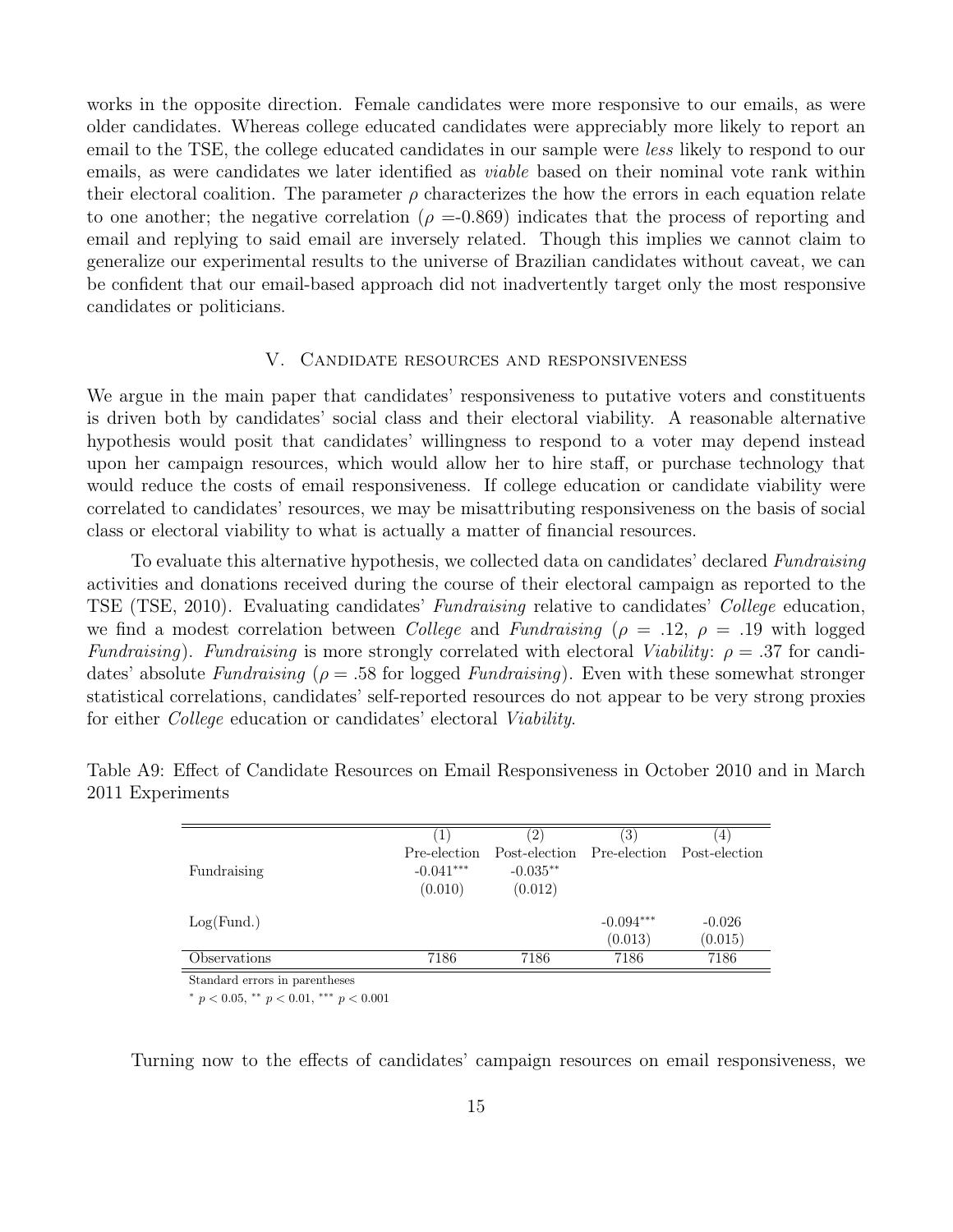regress the responsiveness to our emails both in October 2010 (pre-election) and in March 2011 (post-election) on our measure Fundraising using a logistic regression. We also report the effects of logged Fundraising, to correct for very strong skew in our data on candidates' campaign re-sources.<sup>18</sup> We report the results of these regressions in Table [A9.](#page-17-1) Table [A9](#page-17-1) shows that campaign resources appear to be inversely related to responsiveness to our email. The coefficients for candidates' Fundraising (models 1-4) exceed conventional thresholds of statistical significance ( $p < .05$ ), though the negative relationship between these two variables suggests that the most successful fundraisers were actually less responsive to our emails overall. Moreover, the substantive effect of these variables is tiny: increasing candidates' fundraising by one million Reais (approximately US\$ 600,240 in Oct 2010), decreases the probability of receiving an pre-election email by on average 0.66%.This gives us confidence we are not capturing the effect of campaign resources in the interpretation of our results.

#### VI. Alternative measures of candidate viability

<span id="page-18-0"></span>Our measure of candidate Viability is meant to capture candidates' competitiveness, or the objective likelihood a given individual could credibly win a legislative seat. This differentiation is important given the very large pool of candidates in any given district, and the fact that the vast majority of candidates (90%) are not elected to office. We collected the vote totals of all the candidates in our study, identified those who had been elected to office, and then ranked all remaining candidates within their electoral coalition on the basis of their respective nominal vote total. The measure reported in the main body of the paper classifies a candidate as Viable if he or she was elected to office, or if (s)he was ranked among the top ten 'losers' within her district-specific electoral coalition or party.

This approach accounts not only for the electoral success of candidates relative to their copartisans, but also accounts for the very real possibility that a former candidate could be called to serve in the legislature at some future point in the legislative term. Please recall that the vast majority of candidates (70%) are designated as "suplentes", or legislative alternates, whose party won sufficient number of votes to earn at least one legislative seat, but whose individual vote totals did not rank them sufficiently high within the party list. Suplentes may be called to serve in the legislature in the case of vacancies before the end of the legislative term, due to a leave of absence or outright resignation. In his survey of legislative careers of federal deputies, Samuels suggests that since the transition to democracy is 1986, approximately 20% of federal deputies elected to the Chamber leave that position prior to the end of the legislative term, and up to 40% attempt to leave in pursuit of a different elected office (50, 2003). Whereas a candidate's rank on the list of suplentes is determined by his or her rank on the electoral list, our measure of Viability used in the manuscript counts all candidates elected to office, as well as the top ten suplentes who would fill a position in case of vacancy.

Here, we report on the results from our two experiments using alternative measures, based on more stringent metrics of candidate Viability. As in the main body of the paper, each table reports the simulated treatment effect estimates (first differences), differences in treatment effect

<sup>&</sup>lt;sup>18</sup>To facilitate interpretation, we divided *Fundraising* by one million.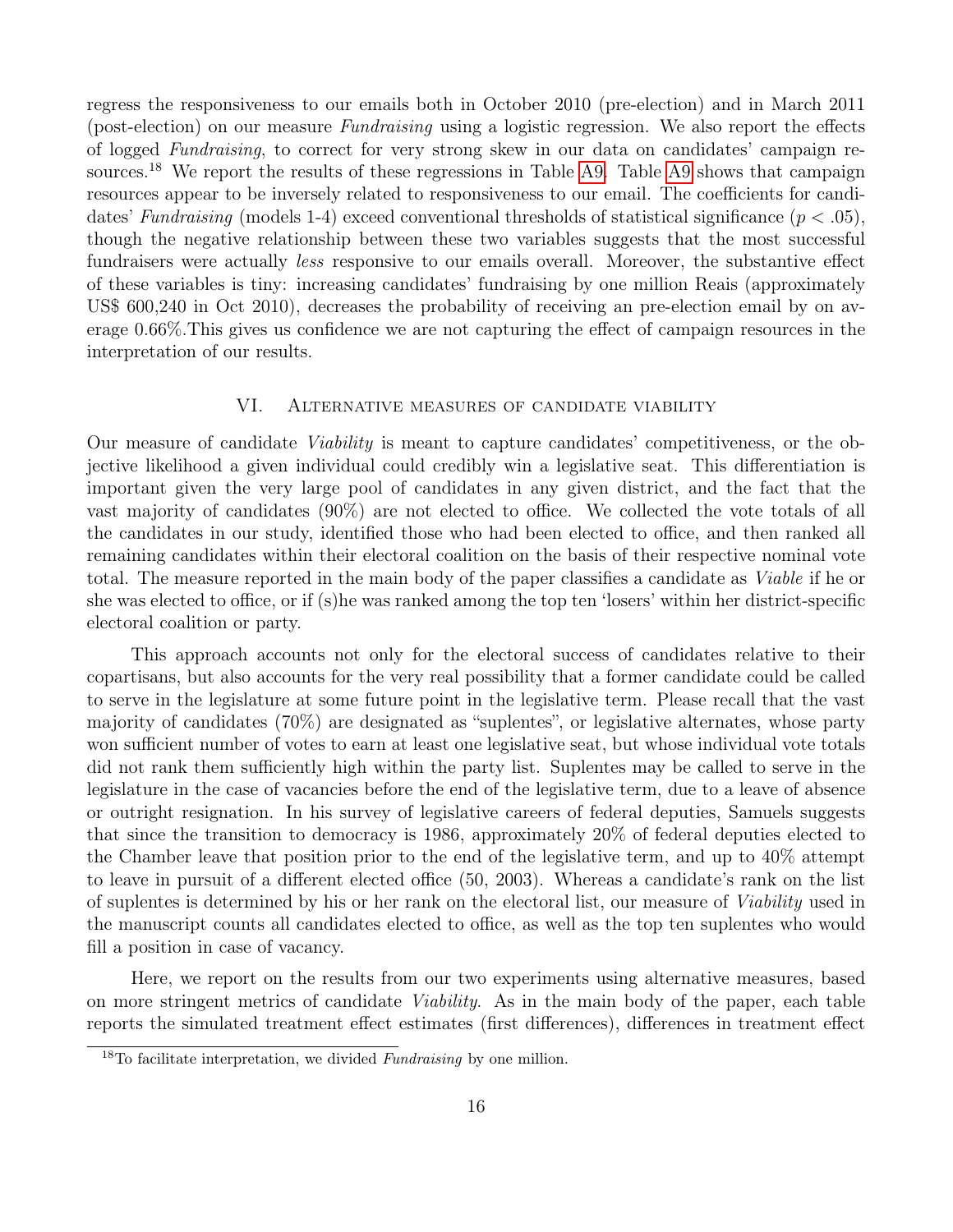estimates (second differences, DD), and differences in differences in treatment effect estimates (third differences, DDD) from a probit model containing three-way interactions between the treatment indicators, an indicator for candidate Viability, an indicator for college degree and all controls. Robust standard errors are shown in parentheses.

#### <span id="page-19-0"></span>A. A scaled measure of candidate viability, based on effective party magnitude

Tables [A10](#page-19-1) and [A11](#page-20-1) show the results of our analysis when we employ a measure of viability which is scaled to account for variance in party size and the expected level of turnover before the end of the legislative term. To create this measure, we focus on the 30% of federal deputies who were elected in 2010 but resigned or abandoned their posts before the end of the legislative term.<sup>19</sup> We take this 30% as a proxy for the likelihood that a legislative alternate (suplente) would be called to serve in the legislature, based on the probability of vacancy left open by one or more of his coalition members who first assumed office. To scale our measure of *Viability*, we counted the number of legislative posts each electoral coalition won in the 2010 elections, which we then multiplied by 1.3 to determine the number of 'suplente' candidates who would be called to serve in the legislature, or would be classified in our rubric as Viable. This has the attractive quality of scaling the list of Viable candidates based on the size of the electoral coalition; in a coalition where only one person was elected, the total number of *Viable* candidates would be 2 (1 elected & the top suplente), in an electoral coalition where 6 members were elected, the total number of viable candidates would total 8 (6 & the top 2 candidates). Whereas a wide majority of our legislative candidates competed as part of an electoral coalition where only a single candidate earned office, this more stringent measure of Scaled Viability has the effect of diminishing the number of these candidates which we classify as electorally Viable.

<span id="page-19-1"></span>

|                   | Non-Viable (Scaled) |                   |                  | Viable (Scaled)  |         |          |                   |
|-------------------|---------------------|-------------------|------------------|------------------|---------|----------|-------------------|
| College degree    | no                  | yes               | DD               | no               | yes     | DD       | <b>DDD</b>        |
| <b>Treatments</b> | (1)                 | $\left( 2\right)$ | $\left(3\right)$ | $\left(4\right)$ | (5)     | (6)      | $\left( 7\right)$ |
| Lower class       | $-0.011$            | $-0.026$          | 0.015            | $-0.013$         | 0.024   | $-0.037$ | 0.052             |
|                   | (0.016)             | (0.018)           | (0.024)          | (0.051)          | (0.030) | (0.060)  | (0.064)           |
| Amerindian        | $-0.003$            | $-0.056**$        | $0.053*$         | 0.008            | 0.043   | $-0.035$ | 0.088             |
|                   | (0.016)             | (0.017)           | (0.024)          | (0.052)          | (0.033) | (0.060)  | (0.065)           |
| Female            | $0.022*$            | $-0.006$          | 0.029            | $-0.026$         | 0.033   | $-0.059$ | $0.088*$          |
|                   | (0.013)             | (0.014)           | (0.019)          | (0.042)          | (0.026) | (0.050)  | (0.053)           |
| N                 | 3155                | 3361              |                  | 315              | 856     |          | 7,687             |

Table A10: Treatment effect estimates in October 2010 (pre-election) experiment

The results of our analysis using this more stringent measure of *Scaled Viability* are shown in Tables [A10](#page-19-1) and [A11.](#page-20-1) Comparing the most electorally successful candidates by this measure to all

<sup>&</sup>lt;sup>19</sup>Of the 513 national deputies that were elected in 2010, 163 (or  $32\%$ ) prematurely abandoned their post.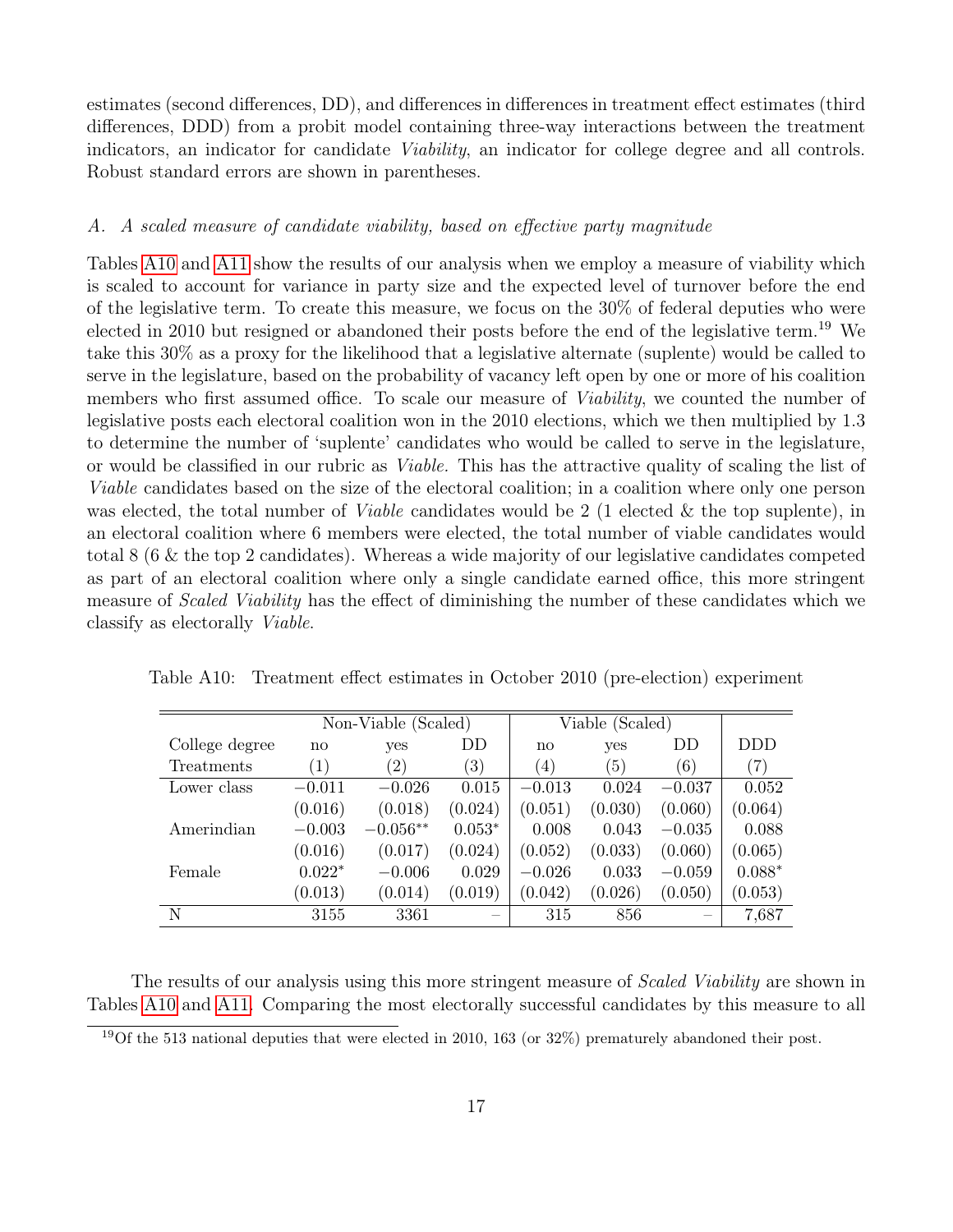others in the race, we find results are similar to those reported in the paper, though we lack statistical precision on several coefficients. In the preelection experiment, we find evidence of prejudiced discrimination against putatively Lower-class and Amerindian voters from candidates with higher socioeconomic status, though this effect is moderated by candidates' electoral *Viability*. The negative coefficients suggest that Non-viable candidates were generally less responsive to Lower-class and Amerindian voters, though the magnitude of these coefficients is considerably larger amongst candidates who come from a position of socioeconomic privilege. Though we lack statistical power to differentiate these coefficients from zero, the coefficient for Amerindian is statistically significant at the  $p < .01$  level. As reported in the paper, this trend ostensibly reverses amongst electorally Viable candidates: though we cannot differentiate these coefficients from zero, the positive coefficient sign suggests socioeconomically privileged Viable candidates may have actually been more responsive to voters from putatively lower-class or Amerindian descent.

|                   |                  |                   | Viable (Scaled), Not-Elected |                   | Viable (Scaled), Elected |          |            |
|-------------------|------------------|-------------------|------------------------------|-------------------|--------------------------|----------|------------|
| College degree    | no               | yes               | DD                           | no                | yes                      | DD       | <b>DDD</b> |
| <b>Treatments</b> | $\left(1\right)$ | $\left( 2\right)$ | (3)                          | $\left( 4\right)$ | (5)                      | (6)      | (7)        |
| Lower class       | 0.018            | $-0.044$          | 0.062                        | 0.026             | $-0.070*$                | 0.096    | $-0.034$   |
|                   | (0.084)          | (0.057)           | (0.101)                      | (0.056)           | (0.032)                  | (0.064)  | (0.119)    |
| Amerindian        | 0.083            | $-0.069$          | 0.151                        | 0.021             | $-0.051$                 | 0.072    | 0.080      |
|                   | (0.103)          | (0.055)           | (0.116)                      | (0.055)           | (0.032)                  | (0.064)  | (0.132)    |
| Female            | $-0.053$         | $-0.046$          | $-0.007$                     | $-0.049$          | 0.046                    | $-0.095$ | 0.089      |
|                   | (0.079)          | (0.047)           | (0.094)                      | (0.045)           | (0.026)                  | (0.053)  | (0.106)    |
| N                 | 95               | 225               |                              | 220               | 631                      |          | 1,171      |

<span id="page-20-1"></span>Table A11: Treatment effect estimates in March 2011 (post-election) experiment

Turning now to the results from the post-election experiment, we find the same general trends as those reported in the main paper. Though Viable candidates from socioeconomic privilege appeared more favorably inclined to lower-class and Amerindian voters when pursuing office, this trend reverses once in office. Specifically, while as candidates they appeared to favor (or minimally not discriminate against) putatively lower-class voters, legislators with socioeconomically privileged backgrounds were approximately 7% less responsive to putatively lower class constituents once in office. This effect is statistically significant at a  $p < .05$  level.

#### <span id="page-20-0"></span>B. Winners and top three alternates

Table [A12](#page-21-0) and [A13](#page-21-1) show the results from our two experiments where candidates are classified as Viable if they were elected to office, or if they were one of the top three suplentes. As with the measure of *Scaled Viability*, the magnitude and direction of our coefficients are largely unchanged, though we lack statistical precision in a number of instances. Among candidates classified as Nonviable, the coefficients for our race/class treatments are in the expected, negative direction, and the coefficient for Amerindian is significant at the 0.01 level. As with the results reported in the main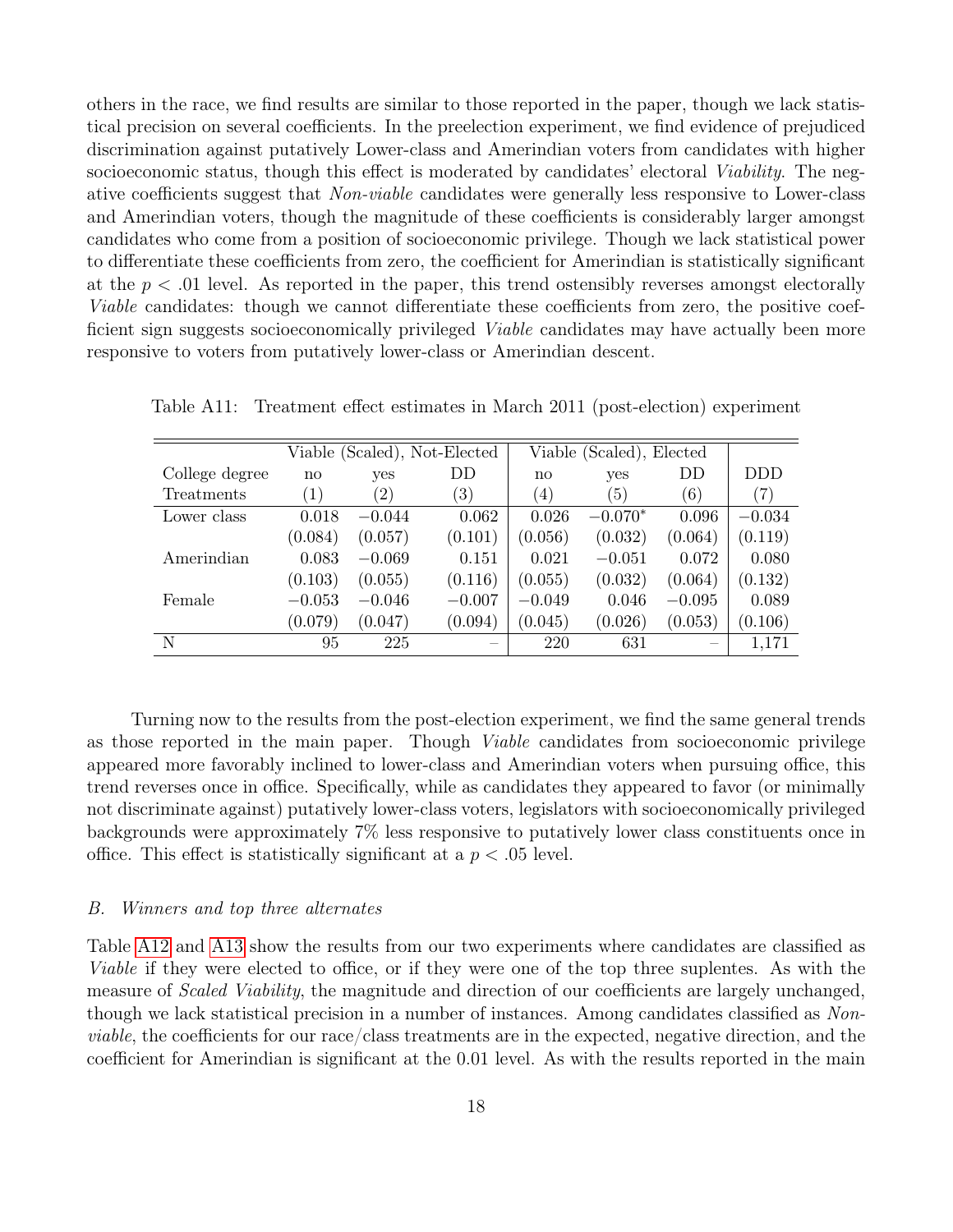text, this discriminatory effect is pronounced for those candidates with a college degree, which is suggestive of racism or classism amongst those pursuing office. Among *Viable (top 3)* candidates, who would win or be at the very top of the suplentes list, this discriminatory behavior is not apparent. Though the coefficients for lower class and Amerindian voters are positively signed, they do not approximate conventional levels of statistically significant. Instead, the most competitive (and electorally successful) candidates responded equally to all fictitious voters.

|                   |          | Non-Viable $(3)$  |                   |                  | Viable $(3)$     |          |          |
|-------------------|----------|-------------------|-------------------|------------------|------------------|----------|----------|
| College degree    | no       | yes               | DD.               | $\mathbf{n}$     | yes              | DD       | DDD.     |
| <b>Treatments</b> | (1)      | $\left( 2\right)$ | $\left( 3\right)$ | $\left(4\right)$ | $\left(5\right)$ | (6)      | (7)      |
| Lower class       | $-0.010$ | $-0.027$          | 0.017             | $-0.022$         | 0.020            | $-0.042$ | 0.059    |
|                   | (0.016)  | (0.019)           | (0.025)           | (0.041)          | (0.028)          | (0.050)  | (0.056)  |
| Amerindian        | $-0.001$ | $-0.049**$        | 0.048             | $-0.011$         | 0.005            | $-0.016$ | 0.064    |
|                   | (0.016)  | (0.018)           | (0.025)           | (0.041)          | (0.028)          | (0.051)  | (0.057)  |
| Female            | 0.026    | $-0.008$          | 0.035             | $-0.044$         | 0.034            | $-0.078$ | $0.113*$ |
|                   | (0.014)  | (0.015)           | (0.020)           | (0.034)          | (0.023)          | (0.041)  | (0.046)  |
| N                 | 3033     | 3149              |                   | 436              | 1069             |          | 7,687    |

<span id="page-21-0"></span>Table A12: Treatment effect estimates in October 2010 (pre-election) experiment

Turning to the results of the post-election experiment, which we again partition based on the viable candidates' eventual election, the results are very similar to those shown in the paper. Generally speaking, *Viable (top 3)* candidates, those who had previously responded at equal rates to all fictitious voters when pursuing office, were systematically unresponsive to lower class voters once elected. Consistent with our claim made in the main body of the paper, this effect is pronounced amongst legislators holding a college degree, and statistically differentiable from zero at the  $p < .05$ level.

<span id="page-21-1"></span>Table A13: Treatment effect estimates in March 2011 (post-election) experiment

|                |                   | Viable (3), Not-Elected |          |                   | Viable $(3)$ , Elected |           |                   |
|----------------|-------------------|-------------------------|----------|-------------------|------------------------|-----------|-------------------|
| College degree | no                | yes                     | DD       | no                | yes                    | DD        | DDD.              |
| Treatments     | $\left( 1\right)$ | (2)                     | (3)      | $\left( 4\right)$ | (5)                    | (6)       | $\left( 7\right)$ |
| Lower class    | $-0.008$          | $-0.036$                | 0.028    | 0.018             | $-0.067*$              | 0.085     | $-0.056$          |
|                | (0.056)           | (0.045)                 | (0.072)  | (0.056)           | (0.032)                | (0.063)   | (0.095)           |
| Amerindian     | $-0.026$          | $-0.087*$               | 0.060    | 0.026             | $-0.049$               | 0.075     | $-0.015$          |
|                | (0.053)           | (0.041)                 | (0.069)  | (0.056)           | (0.032)                | (0.064)   | (0.091)           |
| Female         | $-0.041$          | 0.018                   | $-0.058$ | $-0.056$          | $0.053*$               | $-0.108*$ | 0.050             |
|                | (0.045)           | (0.033)                 | (0.056)  | (0.045)           | (0.025)                | (0.051)   | (0.076)           |
| N              | 215               | 436                     |          | 211               | 633                    |           | 1,505             |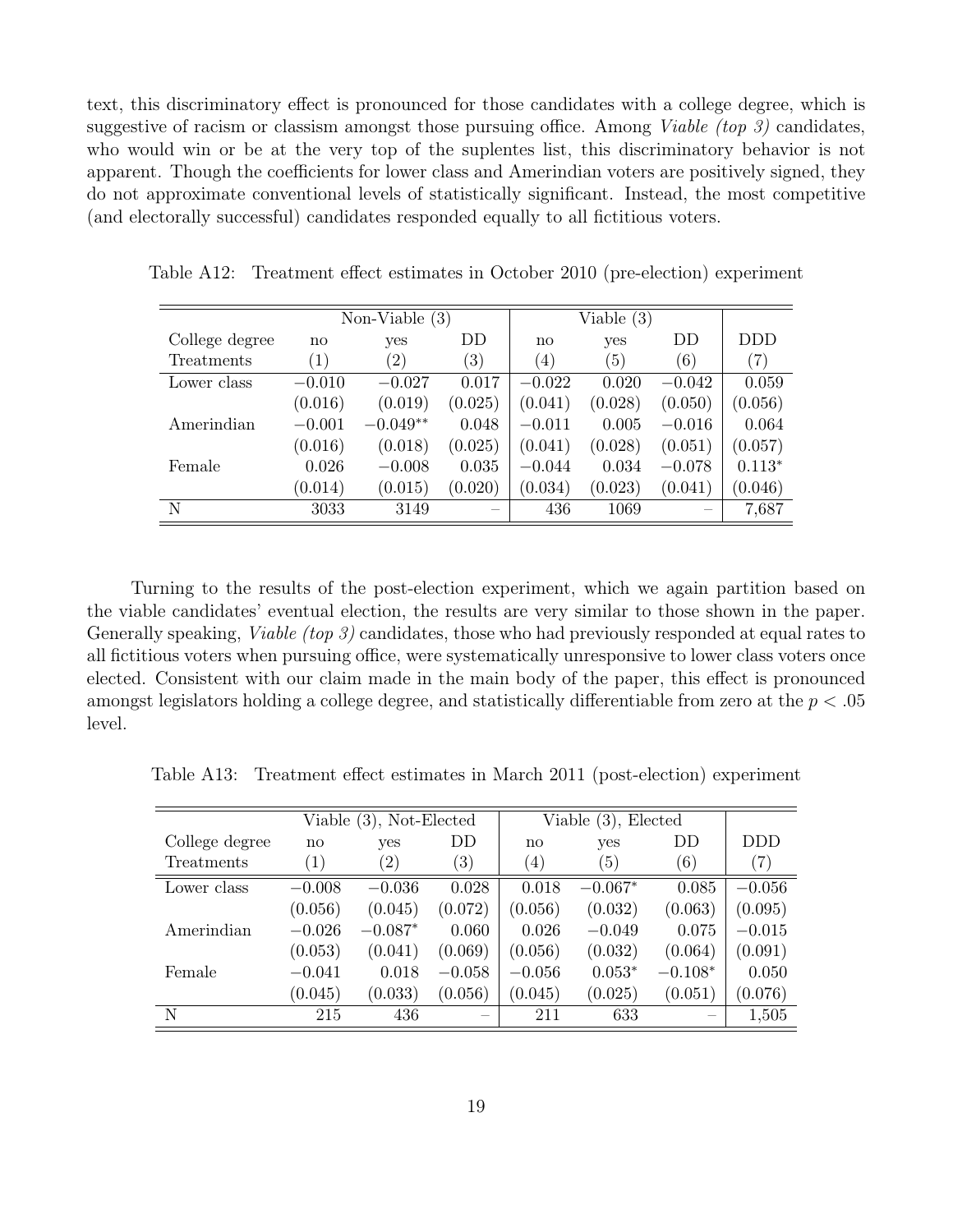#### <span id="page-22-0"></span>C. Winners and top five alternates

Tables [A14](#page-22-1) and [A15](#page-22-2) expand the classified pool of *Viable (top 5)* candidates to those candidates who won office, or were in the top five 'suplente' lists. As was the case of the *Viable (top 3)* candidates listed in Table [A12,](#page-21-0) the positive coefficient on our lower class treatment factor suggests that candidates with a college degree appear slightly more inclined to respond to lower class voters, but as before, we cannot statistically discriminate this estimate from zero. As for candidates classified as Non-Viable under this rubric, those with a college degree appear to discriminate against lower class and Amerindian voters. Both of these coefficients are in the negative direction, and both achieve conventional levels of statistical significance.

|                   |                   | Non-Viable $(5)$  |          |                  | Viable $(5)$ |          |                   |
|-------------------|-------------------|-------------------|----------|------------------|--------------|----------|-------------------|
| College degree    | no                | yes               | DD       | no               | yes          | DD       | <b>DDD</b>        |
| <b>Treatments</b> | $\left( 1\right)$ | $\left( 2\right)$ | (3)      | $\left(4\right)$ | (5)          | (6)      | $\left( 7\right)$ |
| Lower class       | $-0.007$          | $-0.033$          | 0.027    | $-0.035$         | 0.024        | $-0.058$ | 0.085             |
|                   | (0.017)           | (0.020)           | (0.026)  | (0.037)          | (0.026)      | (0.045)  | (0.052)           |
| Amerindian        | 0.002             | $-0.060**$        | $0.062*$ | $-0.030$         | 0.018        | $-0.049$ | $0.110*$          |
|                   | (0.017)           | (0.019)           | (0.026)  | (0.037)          | (0.026)      | (0.044)  | (0.051)           |
| Female            | 0.023             | $-0.010$          | 0.033    | $-0.011$         | 0.031        | $-0.041$ | 0.075             |
|                   | (0.014)           | (0.016)           | (0.021)  | (0.029)          | (0.021)      | (0.036)  | (0.041)           |
| N                 | 2888              | 2876              |          | 581              | 1342         |          | 7,687             |

<span id="page-22-1"></span>Table A14: Treatment effect estimates in October 2010 (pre-election) experiment

As for our post-election experiment results, which we again partition on candidates' eventual election, the results are unchanged and consistent with those reported in the paper. Viable (top  $5$ ) candidates with a college education respond at equal rates to all voters in advance of the election, but are systematically less responsive to lower class voters once elected.

<span id="page-22-2"></span>Table A15: Treatment effect estimates in March 2011 (post-election) experiment

|                   |                        | Viable (5), Not-Elected |                   |                  | Viable (5), Elected |           |          |
|-------------------|------------------------|-------------------------|-------------------|------------------|---------------------|-----------|----------|
| College degree    | $\mathbf{n}\mathbf{o}$ | yes                     | DD                | $\mathbf{n}$     | yes                 | DD        | DDD.     |
| <b>Treatments</b> | $\left( 1\right)$      | $\left( 2\right)$       | $\left( 3\right)$ | $\left(4\right)$ | (5)                 | (6)       | (7)      |
| Lower class       | $-0.012$               | $-0.020$                | 0.009             | 0.025            | $-0.070*$           | 0.095     | $-0.086$ |
|                   | (0.039)                | (0.036)                 | (0.053)           | (0.055)          | (0.032)             | (0.063)   | (0.082)  |
| Amerindian        | $-0.024$               | $-0.056$                | 0.032             | 0.028            | $-0.050$            | 0.078     | $-0.046$ |
|                   | (0.036)                | (0.032)                 | (0.050)           | (0.055)          | (0.033)             | (0.064)   | (0.080)  |
| Female            | $-0.060*$              | $-0.004$                | $-0.055$          | $-0.056$         | $0.054*$            | $-0.110*$ | 0.054    |
|                   | (0.030)                | (0.027)                 | (0.041)           | (0.045)          | (0.026)             | (0.052)   | (0.066)  |
| N                 | 360                    | 709                     |                   | 221              | 633                 |           | 1,923    |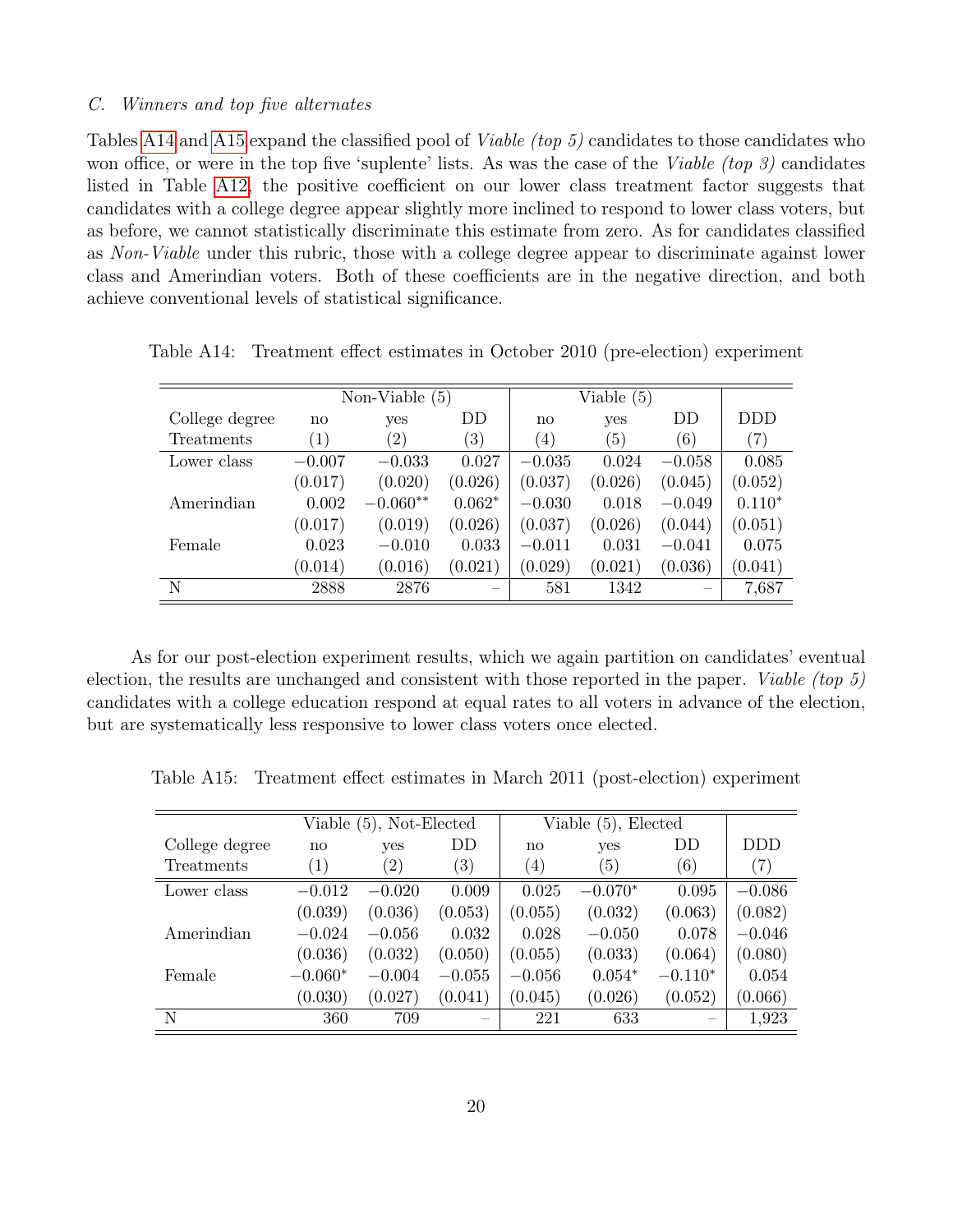#### <span id="page-23-0"></span>D. Winners and top seven alternates

As a final check, we expand our classification of *Viable (top 7)* candidates to include those who were elected or ranked in the top seven suplente positions. The results are the same as reported before, for both experiments.

It is also worth noting the variability of coefficients across these measures points to a nonmonotonic relationship between electoral viability and candidate responsiveness, though one which is consistent with the logic herein described. Whereas we anticipate the most competitive candidates will not discriminate in the pre-electoral period, we acknowledge the limit to this logic: faced with almost certain election, "safe" candidates may behave as they please with confidence that their electoral prospects are secure. Indeed, the coefficients for responsiveness to both lower-class and Amerindian voters increase as our measure of Viability becomes less and less restrictive (so as to include candidates farther down on the alternate (suplente) candidate list).

|                |                   | Non-Viable $(7)$  |                   |                  | Viable $(7)$ |          |            |
|----------------|-------------------|-------------------|-------------------|------------------|--------------|----------|------------|
| College degree | no                | yes               | DD                | no               | yes          | DD       | <b>DDD</b> |
| Treatments     | $\left( 1\right)$ | $\left( 2\right)$ | $\left( 3\right)$ | $\left(4\right)$ | (5)          | (6)      | (7)        |
| Lower class    | $-0.008$          | $-0.038$          | 0.030             | $-0.022$         | 0.023        | $-0.045$ | 0.074      |
|                | (0.017)           | (0.020)           | (0.027)           | (0.033)          | (0.024)      | (0.041)  | (0.049)    |
| Amerindian     | 0.005             | $-0.063**$        | $0.068*$          | $-0.036$         | 0.012        | $-0.048$ | $0.115*$   |
|                | (0.017)           | (0.020)           | (0.027)           | (0.032)          | (0.024)      | (0.040)  | (0.048)    |
| Female         | 0.022             | $-0.007$          | 0.029             | 0.007            | 0.018        | $-0.011$ | 0.040      |
|                | (0.014)           | (0.016)           | (0.022)           | (0.026)          | (0.020)      | (0.033)  | (0.039)    |
| N              | 2740              | 2642              |                   | 729              | 1576         |          | 7,687      |

Table A16: Treatment effect estimates in October 2010 (pre-election) experiment

Table A17: Treatment effect estimates in March 2011 (post-election) experiment

|                |                   | Viable (7), Not-Elected |                   |                  | Viable (7), Elected |           |                   |
|----------------|-------------------|-------------------------|-------------------|------------------|---------------------|-----------|-------------------|
| College degree | $\mathbf{n}$      | yes                     | DD                | no               | yes                 | DD        | DDD.              |
| Treatments     | $\left( 1\right)$ | $\left( 2\right)$       | $\left( 3\right)$ | $\left(4\right)$ | (5)                 | (6)       | $\left( 7\right)$ |
| Lower class    | 0.015             | $-0.012$                | 0.027             | 0.023            | $-0.074*$           | 0.097     | $-0.069$          |
|                | (0.034)           | (0.030)                 | (0.045)           | (0.055)          | (0.032)             | (0.064)   | (0.078)           |
| Amerindian     | $-0.007$          | $-0.049$                | 0.042             | 0.024            | $-0.057$            | 0.081     | $-0.039$          |
|                | (0.030)           | (0.027)                 | (0.040)           | (0.054)          | (0.033)             | (0.064)   | (0.076)           |
| Female         | $-0.040$          | 0.000                   | $-0.041$          | $-0.056$         | $0.051*$            | $-0.107*$ | 0.066             |
|                | (0.027)           | (0.023)                 | (0.035)           | (0.045)          | (0.025)             | (0.051)   | (0.062)           |
| N              | 508               | 943                     |                   | 221              | 633                 |           | 2,305             |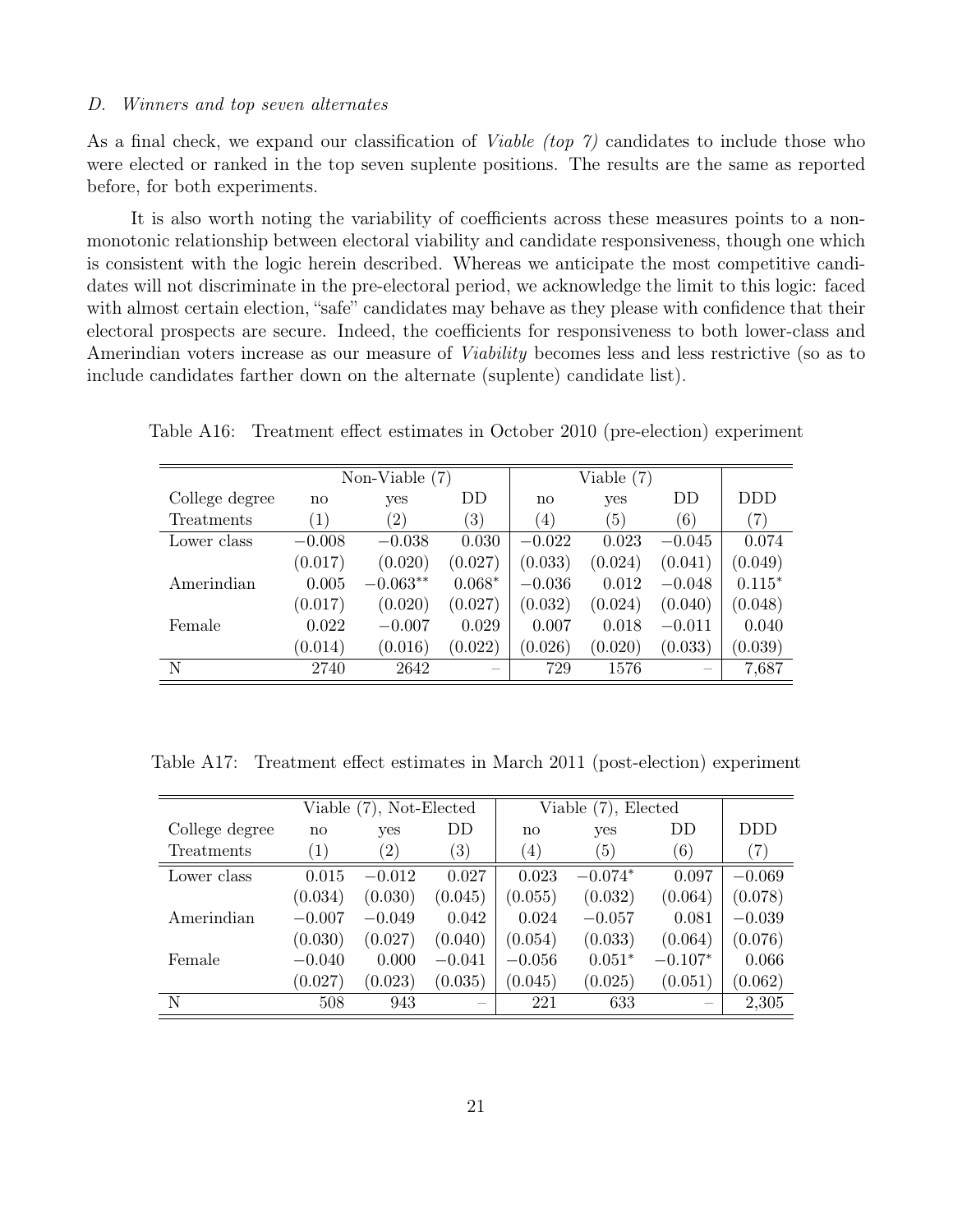#### VII. BALANCE TESTS

<span id="page-24-0"></span>As described in the paper, the randomization of our experimental treatment involved blocking on party label, incumbency status, type of election (state vs. federal) and state GDP per capita. Here, we evaluate the efficacy of our randomization strategy. Tables A18-A21 report select summary statistics of observable covariates across our treatment and control groups. For each experimental treatment, we report the covariate mean for the candidates in our control group, whose email contained "no signal" of the fictitious voters' race, ethnicity, class or gender (columns 1, 5  $\&$  9). Next, we report the sample mean for the candidates receiving each experimental treatment, as well as the p-value from the two tailed t-test of the differences in means (columns 2 & 3, 6 & 7 and 10 & 11). The last statistic reported for each treatment is variance ratio of the treatment over control, where a ratio equal to 1 indicates perfect sample balance (columns 4, 8 and 12) (Sekhon 2011). The observable covariates we report include election type (state/federal), college education, incumbency, election, gender, marital status, candidate age, our measure of intra-party competition (copartisan ratio), as well as indicators for both region and party.<sup>20</sup>

Scanning down the columns of p-values and variance ratios, we only rarely find evidence of differences between the control and treatment groups. The variance ratios almost always approximate 1, which we would expect if covariate balance was achieved. In the instances where the variance ratio departs 1, or the p-value is less than the critical value of  $\alpha < .05$ , it is often in the case of a specific party where there were very few partisans in the sample to begin with. All of the major parties (PSDB, PMDB and the PT, for example) are balanced across the control and treatment groups.

We also checked the randomization with respect to observables by fitting multinomial logit models, one for each design factor, to check whether assignment to factor levels were predicted by type of election, state and party dummies, a measure of intra-party competition, and candidates' age, marital status, incumbency status, education, and gender. Owing to the very large number of covariate predictors and the multinomial design for three of our four experimental conditions, we do not provide the full results here. However, the  $\chi^2$  test statistic values from LR tests of the null hypothesis the joint inclusion of these covariates does not improve model fit are 1.00, 1.00, 0.86, and 1.00, demonstrating that the block randomization procedure was successful in balancing these observables. As for the multinomial models for the second experiment (March 2011, post-election), the  $\chi^2$  p-values from LR tests are 0.96 and 0.98, which is what one would expect if treatment effects were randomly assigned.

<sup>&</sup>lt;sup>20</sup>In the interest of space, we elected to report the balance statistics based on region as opposed to state (N=26) + the federal district). Our comparisons of the sample means between the treated and control groups across states did not yield any statistically significant differences. Please note that dichotomous state indicators are included in all of the analyses reported in the paper.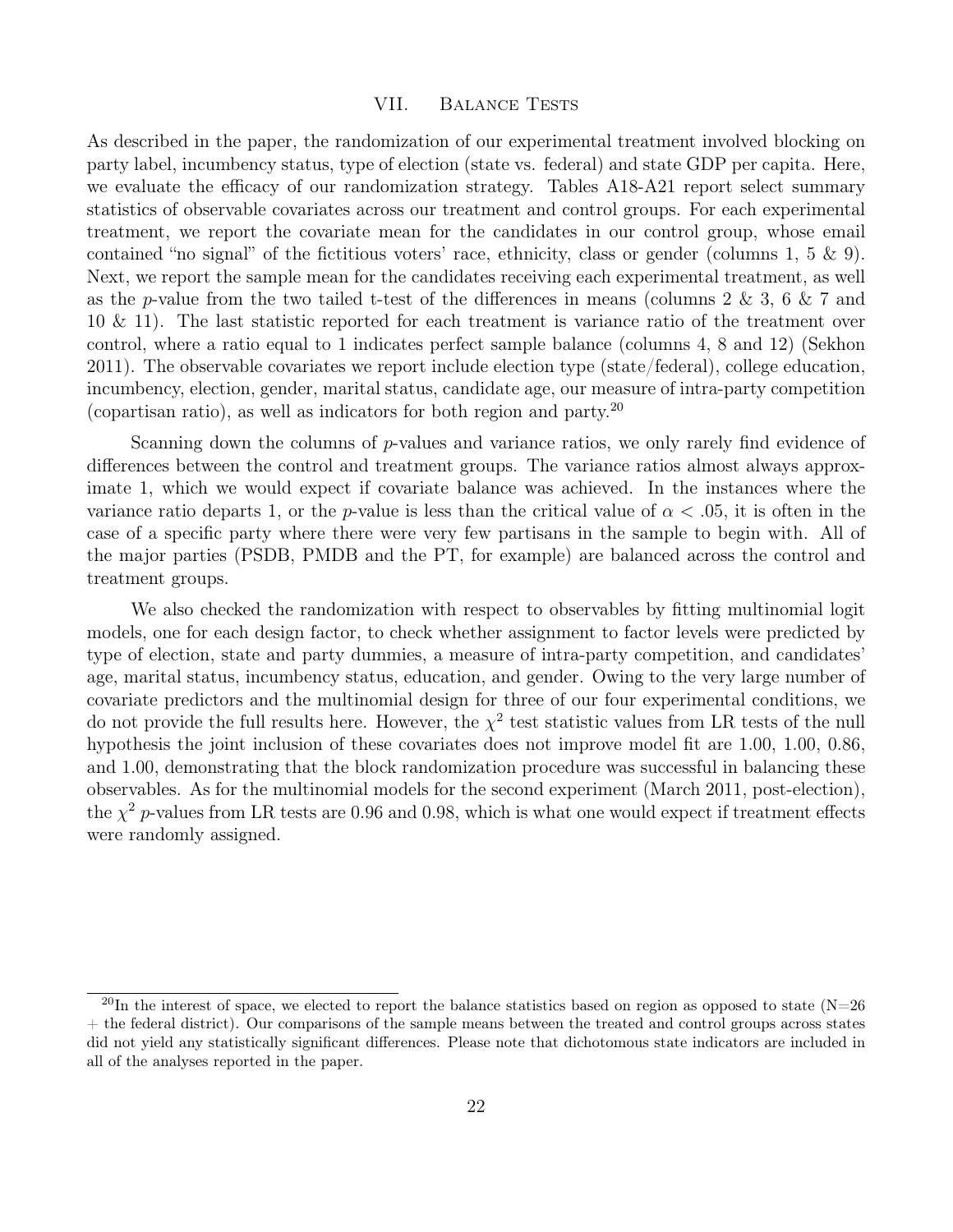| (10)<br>$\widehat{e}$<br>$\circledS$<br>(7)<br>$\widehat{6}$ |
|--------------------------------------------------------------|
| 0.674                                                        |
| 0.994                                                        |
| 0.766<br>0.766<br>$\frac{675}{675}$                          |
| 0.325<br>0.532                                               |
|                                                              |
| 0.328<br>0.549<br>0.086<br>0.110                             |
| 0.808<br>0.867<br>0.957<br>1.020<br>1.000<br>0.991           |
| 0.999<br>0.463<br>0.086<br>0.521<br>0.681<br>0.347           |
| 0.322<br>0.540<br>0.073<br>0.104<br>0.804<br>0.391           |
| 0.328<br>0.549<br>0.086<br>0.110<br>0.808<br>0.404           |
| 0.672<br>$\widehat{E}$                                       |

Table A18: October 2010 Balance Tests, first and second experimental factors Table A18: October 2010 Balance Tests, first and second experimental factors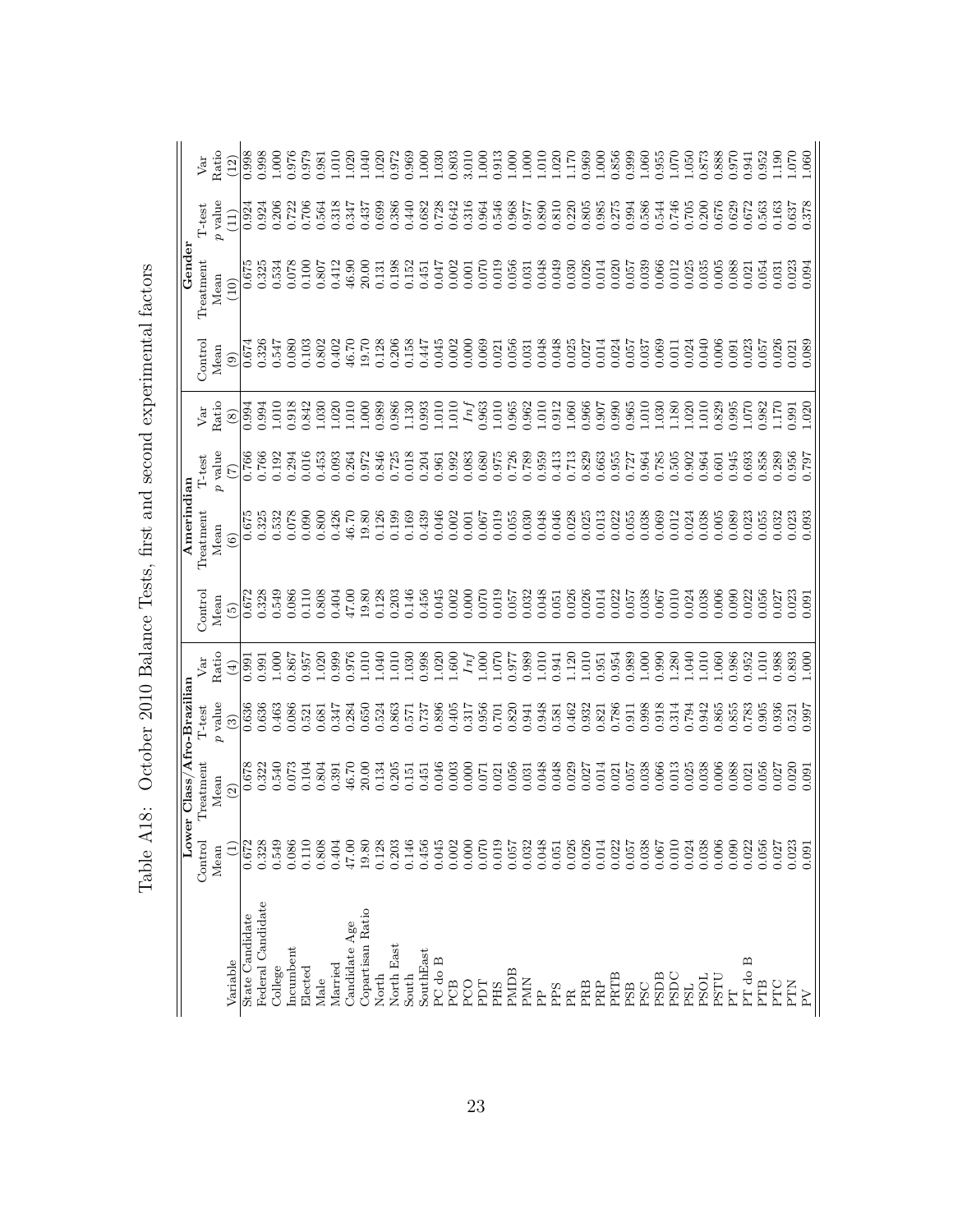|             | Var       | Ratio     | $\frac{(12)}{0.971}$                                |                  |                   |                                 |           |            |            | $\begin{array}{l} 0.971 \\ 1.000 \\ 0.914 \\ 0.946 \\ 1.000 \\ 1.000 \\ 1.000 \\ \end{array}$ |       | $\begin{array}{c} 0.991 \\ 1.020 \\ 0.100 \end{array}$ |           |                   |             | 0.999<br>0.999<br>0.500<br>1.030<br>1.030 |         |                    |                 |             | 1.020 | $0.079$<br>1.010 |                       | 1.040           |                | $\begin{array}{c} 1.020 \\ 0.913 \\ 1.070 \\ 0.681 \\ 1.110 \end{array}$ |                   |                  |      | 0.977      |       | $\begin{array}{c} 0.903 \\ 1.020 \\ 1.220 \end{array}$          |                | 1.10C      | $0.941$<br>$1.200$ |                 | 0.950            |         | 1.120<br>0.914 | 0.964                    | 1.180          | 0.988   |
|-------------|-----------|-----------|-----------------------------------------------------|------------------|-------------------|---------------------------------|-----------|------------|------------|-----------------------------------------------------------------------------------------------|-------|--------------------------------------------------------|-----------|-------------------|-------------|-------------------------------------------|---------|--------------------|-----------------|-------------|-------|------------------|-----------------------|-----------------|----------------|--------------------------------------------------------------------------|-------------------|------------------|------|------------|-------|-----------------------------------------------------------------|----------------|------------|--------------------|-----------------|------------------|---------|----------------|--------------------------|----------------|---------|
|             | T-test    | $p$ value | (11)                                                | 128              | .128              | .729                            | .254      | $-400$     | .329       | .953                                                                                          | .972  | .767                                                   | .695      | .998              | 864<br>508. |                                           | .593    | .460               | 000.1           | .730        | .927  | .827             | .941                  | .683            | $860$<br>$008$ |                                                                          | .641              | 0.530            |      | .807       | .400  | .783                                                            | .399           | .549       | .617               | .580            | 476              | .502    | 355            | .62                      | 321            | 863     |
| Undecided   | Treatment | Mean      | (10)                                                |                  |                   | $\frac{88}{37}$ $\frac{27}{37}$ |           |            |            | $00.05$<br>$304.00$<br>$304.00$<br>$304.00$                                                   |       |                                                        | .205      | .129              | -447        | .155                                      | .048    | .003               | 170.<br>000     |             | .020  | .055             | .031                  |                 | 35<br>926      |                                                                          | .028              | 010              | .024 | .055       | .035  | .069                                                            | .013           | .026       | .036               | $\overline{0}$  | .085             | 024     | 052            | 028                      | $\tilde{2}$    | $-0.91$ |
|             | Control   | Mean      | $\left( \begin{matrix} 0 \\ 0 \end{matrix} \right)$ | <b>L2</b>        | 325               | 542                             | .081      | $-103$     | .807       | $-407$                                                                                        |       | 46.80<br>19.80                                         | .201      | .129              | .449        | .155                                      | .045    | .002               | 89<br>000       |             | .02C  | $056$<br>$031$   |                       | .048            |                | 048<br>028<br>026                                                        |                   |                  |      |            |       | 15<br>98<br>95                                                  |                | .024       | .038               | 006             | 0.000            |         | $021$<br>$057$ | 029                      | .021           |         |
|             | Var       | Ratio     | $\circledast$                                       |                  | $\frac{5}{10}$    | 100                             | 0.080     | 0.06       |            | 326<br>266<br>306                                                                             |       |                                                        |           |                   |             | 1.040<br>.953<br>1.020<br>1.030<br>1.030  |         | $3.990$<br>$0.994$ |                 |             |       |                  | 391<br>1.035<br>1.967 |                 |                | $0.967$<br>0.070<br>1.020                                                |                   |                  |      |            |       | 080<br>1970 - 1970<br>1970 - 1980<br>1980 - 1980<br>1980 - 1980 |                |            |                    |                 | 1.030            |         |                | $0.015$<br>1.020<br>1.00 | .942           | 1.040   |
|             | $T$ -test | $p$ value | (7)                                                 | $850$<br>$850$   |                   | $\frac{686}{329}$               |           | 203        | 938        | 675                                                                                           | 483   | $.838$<br>$.194$                                       |           | .737              | .993        | <b>181</b><br>PEZ-                        |         | 352                | .372            | 940<br>040. |       | $.762$<br>$.251$ |                       | $\overline{51}$ |                | $.531$<br>$.661$                                                         | 887<br>588<br>589 |                  |      | 788        |       | 755<br>857<br>75                                                |                | 825        |                    | 813             | 683              |         | .588           | 383<br>317.56            |                |         |
| Unmobilized | Treatment | Mean      | $\widehat{6}$                                       | .327             |                   | 537                             | .084      | $-109$     | .805       | $\overline{41}$                                                                               |       | $46.60$<br>20.00                                       | .192      | $\overline{.}131$ | <b>449</b>  | $-157$                                    | $-047$  | $\overline{0}$     | $\overline{0}0$ | .069        | .018  | .057             | .027                  | .047            | .047           | .029                                                                     | .027              | .013             | .022 | .055       | .039  | 070                                                             | 010            | .024       | 040                | $\frac{8}{2}$   | $\overline{160}$ | 020     | 056            | 029                      | $\overline{0}$ | $-095$  |
|             | Control   | Mean      | $\widetilde{\omega}$                                | .676             | 324               | 542                             | 077       | 0.099      | <b>804</b> | 406                                                                                           | 46.80 | 19.80                                                  | .205      | .129              | 449         | .154                                      | .045    | .002               | 000             | 070         | 020   | 056              | .032                  | .049            | .049           | .027                                                                     | .026              | .014             | .027 |            | .038  | .067                                                            | .012           | .025       | .037               | $\overline{0}0$ | .088             |         | 022            | 029                      | 022            | 090     |
|             | Var       | Ratio     | $\tag{4}$                                           | 0.020            | 0.020             |                                 |           |            |            | 999<br>1955<br>1955<br>1955<br>1955                                                           | .951  | .980                                                   | 1.010     | 1.030             |             | 98<br>58<br>98<br>98<br>98<br>98          |         |                    | $000$<br>$000$  |             | 1.040 | .951             | 1.100                 | .950            | .999           | 1.110                                                                    | .923              | 1.310            | 0.07 | 1.050      | 1.070 | $0.65$<br>$0.65$                                                |                | .986       | 1.671              |                 | .030             | .883    | 0.090          | .977                     | 937            | .981    |
|             | T-test    | $p$ value | $\binom{3}{2}$                                      | $\frac{36}{296}$ |                   | 683                             | 0.66      | 486        | 899        | .937                                                                                          | .914  | .881                                                   | .586      |                   |             | 285<br>2857.51                            |         | .346               | .046<br>662     |             | 823   | .602             | $-471$                | .625            | .989           | 187<br>784.                                                              |                   | $^{779}_{661}$ . |      | 582        |       | 409                                                             | .925           | .927       | .817               |                 | .735             |         | 389            | 865<br>87<br>82          |                |         |
| Mobilized   | Treatment | Mean      | $\widehat{2}$                                       | .666             |                   | $3340$<br>$-150$                |           | .098       | .803       | $-408$                                                                                        | 46.80 | 0.90                                                   | .205      | .133              | .446        | .153                                      | .044    | .001               | 000             | .067        | .020  | .054             | .033                  | .046            | .048           | .030                                                                     | .025              | 717              | .023 | .059       | 040   | .064                                                            | $\overline{1}$ | .024       | 039                | $\mathcal{L}$   | $\overline{0}0$  | 020     | 059            | 028                      | 021            | 090     |
|             | Control   | Mean      | $\widehat{L}$                                       | 678              | 322               | 539                             | 079       | <b>103</b> | 804        | 407                                                                                           | 46.80 | 19.90                                                  | .201      | .128              | 450         | 156                                       | .046    | .002               | .001            | 070         | 020   | 757              | 030                   | 049             | .048           | 027                                                                      | 027               | .013             | .022 | 056        | 037   | .069                                                            | 012            | 024        | .038               | .006            | .088             | 023     | .054           | 029                      | 022            | 092     |
|             |           |           | Variable                                            | State Candidate  | Federal Candidate | College                         | incumbent | Elected    | Male       | Not Married                                                                                   | Age   | Copartisan Ratio                                       | Northeast | North             | Southeast   | South                                     | PC do B | PCB                | PCO             | PDT         | PHS   | PMDB             | <b>PMN</b>            | $\mathbf{r}$    | PPS            | $_{\rm PR}$                                                              | PRB               | PRP              | PRTB | <b>PSB</b> | PSC   | <b>PSDB</b>                                                     | PSDC           | <b>PSL</b> | <b>PSOL</b>        | PSTU            | E                | PT do B | PTB            | PTC                      | PTN            | $\geq$  |

Table A19: October 2010 Balance Tests, third experimental factor Table A19: October 2010 Balance Tests, third experimental factor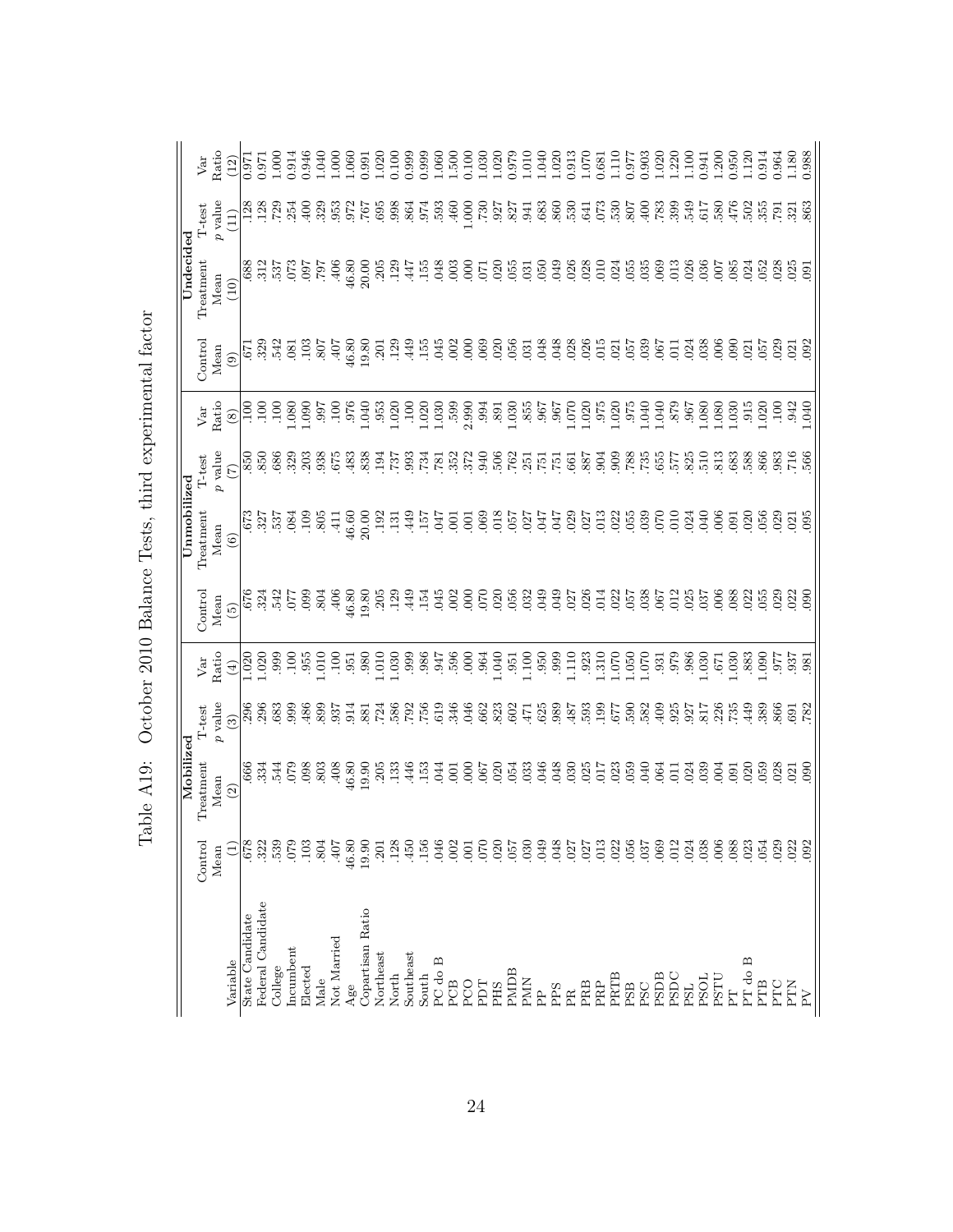| $+$ $\sim$ $+$ $\sim$ $+$                                                                                                                       |  |
|-------------------------------------------------------------------------------------------------------------------------------------------------|--|
|                                                                                                                                                 |  |
| $1222 + 1222 + 1222$                                                                                                                            |  |
|                                                                                                                                                 |  |
| (pre-election) Balance Tests fourth experiment<br>֧֧֧ׅ֧֧֧֧֦֧ׅ֧֧ׅ֧֧ׅ֧֧ׅ֛֧֧֧֧֛֛֛֛֧֛֚֚֚֚֚֚֚֚֚֚֚֚֚֚֚֚֚֚֚֚֚֚֚֚֚֚֚֚֚֚֝֝֓֝֬֓֝֬֝֓֝֬֜֓֝֬֜֝֬֜֝֬֜֝֬֝֬֝֬֜֟֓ |  |
|                                                                                                                                                 |  |
| $\Delta$ 90. October 9010 (pro<br>CONNELL TO CONNEL                                                                                             |  |
| $T_2$ $I_2$ $\Lambda$ $20$ .<br>TATT STONT                                                                                                      |  |
|                                                                                                                                                 |  |

|                   |                 | Previous Voter |           |                              |                 | Never Voted            |               |             |
|-------------------|-----------------|----------------|-----------|------------------------------|-----------------|------------------------|---------------|-------------|
|                   | Control         | Treatment      | $T$ -test | Var                          | Control         | Treatment              | T-test        | Var         |
|                   | Mean            | Mean           | $p$ value | Ratio                        | Mean            | Mean                   | $p$ value     | Ratio       |
| Variable          | $\widehat{\Xi}$ | $\widehat{2}$  | $\odot$   | $\left( \frac{1}{2} \right)$ | $\widetilde{5}$ | $\widehat{\mathbf{6}}$ | $\widehat{C}$ | $\circledS$ |
| State Candidate   | 0.679           | 0.668          | 0.321     | 1.020                        | 0.669           | 0.686                  | 0.127         | 0.974       |
| Federal Candidate | 0.321           | 0.332          | 0.321     | 1.020                        | 0.331           | 0.314                  | 0.127         | 0.974       |
| College           | 0.536           | 0.550          | 0.211     | 0.995                        | 0.546           | 0.530                  | 0.174         | 1.000       |
| Incumbent         | 0.079           | 0.080          | 0.809     | 1.020                        | 0.078           | 0.081                  | 0.724         | 1.030       |
| Email Reply       | 0.185           | 0.190          | 0.572     | 1.020                        | 0.181           | 0.199                  | 0.040         | 1.080       |
| Elected           | 0.103           | 0.098          | 0.517     | 0.961                        | 0.098           | 0.107                  | 0.196         | 1.080       |
| Male              | 0.798           | 0.817          | 0.041     | 0.930                        | 0.810           | 0.792                  | 0.053         | 1.070       |
| Not Married       | 0.413           | 0.396          | 0.132     | 0.987                        | 0.402           | 0.417                  | 0.186         | 1.010       |
| Age               | 46.900          | 46.500         | 0.131     | 0.974                        | 46.700          | 46.900                 | 0.547         | 1.070       |
| Copartisan Ratio  | 19.700          | 20.200         | 0.284     | 1.050                        | 19.800          | 20.100                 | 0.475         | 1.020       |
| Northeast         | 0.204           | 0.198          | 0.519     | 0.978                        | 0.198           | 0.211                  | 0.155         | 1.050       |
| North             | 0.129           | 0.129          | 0.970     | 0.998                        | 0.132           | 0.124                  | 0.334         | 0.952       |
| Southeast         | 0.441           | 0.465          | 0.040     | 1.010                        | 0.453           | 0.440                  | 0.245         | 0.994       |
| South             | 0.161           | 0.144          | 0.046     | 0.915                        | 0.153           | 0.160                  | 0.376         | 1.040       |
| PC do B           | 0.045           | 0.047          | 0.808     | 1.020                        | 0.046           | 0.046                  | 0.943         | 1.010       |
| PCB               | 0.002           | 0.001          | 0.282     | 0.578                        | 0.002           | 0.002                  | 0.987         | 0.992       |
| PCO               | 0.001           | 0.000          | 0.713     | 0.674                        | 0.000           | 0.001                  | 0.531         | 1.980       |
| PDT               | 0.070           | 0.069          | 0.926     | 0.993                        | 0.069           | 0.070                  | 0.812         | 1.020       |
| PHS               | 0.019           | 0.020          | 0.736     | 1.060                        | 0.021           | 0.018                  | 0.338         | 0.858       |
| PMDB              | 0.057           | 0.053          | 0.399     | 0.927                        | 0.055           | 0.057                  | 7777          | 1.030       |
| <b>PMN</b>        | 0.030           | 0.033          | 0.575     | $1.070\,$                    | 0.031           | 0.031                  | 0.915         | 0.987       |
| $\mathbf{r}$      | 0.048           | 0.049          | 0.865     | 1.020                        | 0.048           | 0.049                  | 0.835         | 1.020       |
| PPS               | 0.049           | 0.046          | 0.554     | 0.944                        | 0.047           | 0.050                  | 0.673         | 1.040       |
| ΡŘ                | 0.027           | 0.029          | 0.559     | 1.080                        | 0.028           | 0.027                  | 0.805         | 0.968       |
| PRB               | 0.027           | 0.025          | 0.572     | 0.925                        | 0.026           | 0.026                  | 0.916         | 0.986       |
| PRP               | 0.013           | 0.015          | 0.523     | 1.130                        | 0.014           | 0.013                  | 0.655         | 0.917       |
| PRTB              | 0.022           | 0.023          | 0.784     | 1.040                        | 0.021           | 0.023                  | 0.535         | 1.100       |
| PSB               | 0.056           | $0.057\,$      | 0.915     | 1.010                        | 0.056           | 0.057                  | 0.830         | 1.020       |
| PSC               | 0.039           | 0.037          | 0.690     | 0.956                        | 0.037           | 0.040                  | 0.597         | 1.060       |
| <b>PSDB</b>       | 0.067           | 0.068          | 0.882     | 1.010                        | 0.067           | 0.068                  | 0.903         | 1.010       |
| PSDC              | 0.011           | 0.013          | 0.540     | 1.140                        | 0.013           | 0.010                  | 0.214         | 0.768       |
| PSL               | 0.025           | 0.024          | 0.777     | 0.960                        | 0.024           | 0.024                  | 0.964         | 1.010       |
| <b>PSOL</b>       | 0.036           | 0.041          | 0.318     | 1.120                        | 0.038           | 0.038                  | 0.990         | 1.000       |
| PSTU              | $0.005\,$       | 0.006          | 0.598     | 1.170                        | 0.006           | 0.005                  | 0.273         | 0.718       |
| 臣                 | 0.089           | 0.089          | 0.937     | 0.995                        | 0.091           | 0.086                  | 0.463         | 0.952       |
| PT do B           | 0.023           | 0.020          | 0.337     | 0.864                        | 0.021           | 0.023                  | 0.603         | 1.080       |
| PTB               | 0.056           | 0.055          | 0.897     | 0.989                        | 0.056           | 0.054                  | 0.673         | 0.963       |
| PTC               | 0.029           | 0.028          | 0.840     | 0.974                        | 0.028           | 0.030                  | 0.725         | 1.050       |
| <b>NLG</b>        | 0.021           | 0.024          | 0.430     | 1.130                        | 0.023           | 0.019                  | 0.157         | 0.807       |
| ΣÁ                | 0.094           | 0.087          | 0.307     | 0.935                        | 0.089           | 0.097                  | 0.199         | 1.090       |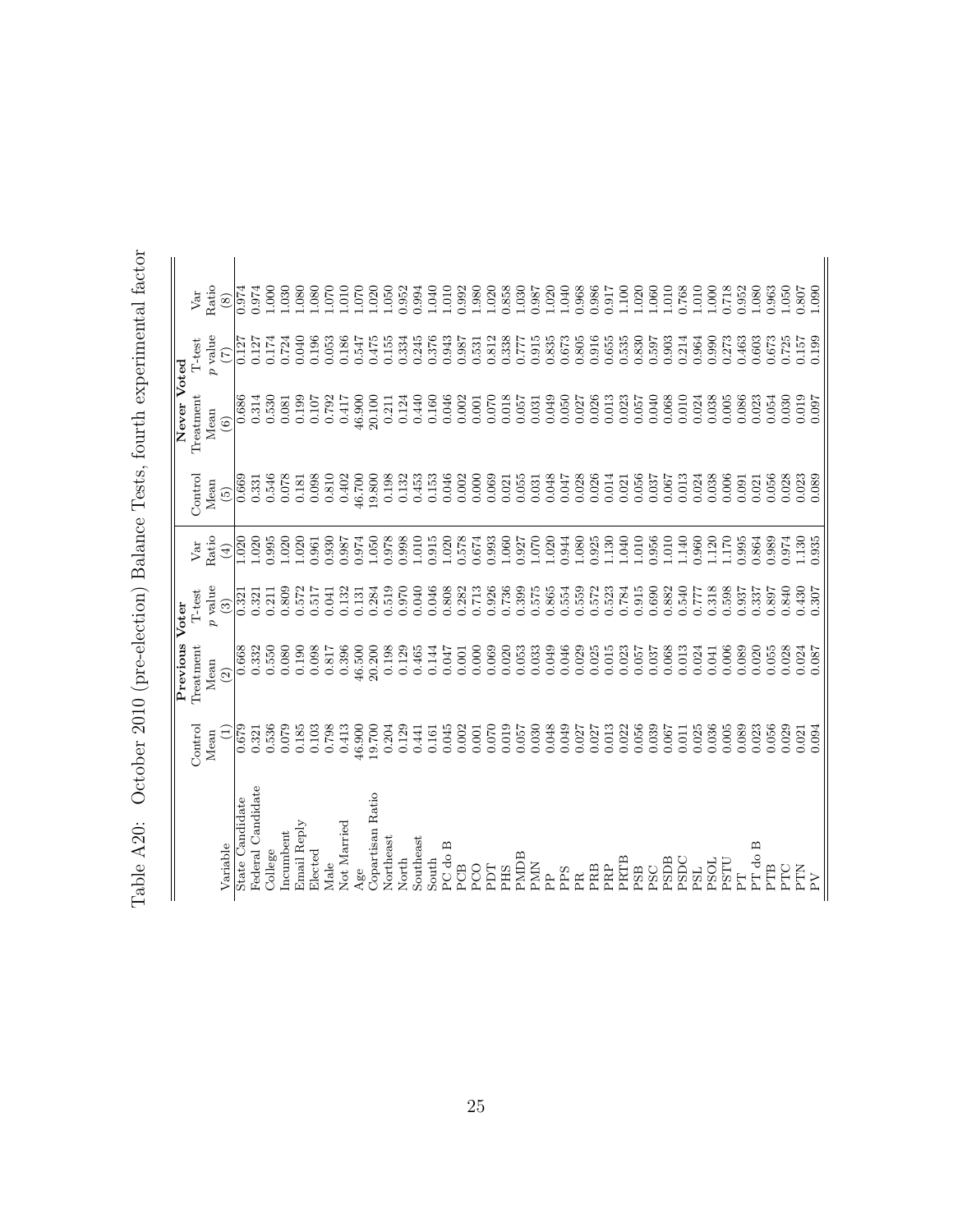|                   |               | Lower Class/Afro-Brazilian |               |              |               | Amerindian    |         |             |         | Gender    |           |           |
|-------------------|---------------|----------------------------|---------------|--------------|---------------|---------------|---------|-------------|---------|-----------|-----------|-----------|
|                   | Control       | Treatment                  | T-test        | Var          | Control       | Treatment     | T-test  | Var         | Control | Treatment | $T-test$  | Var       |
|                   | Mean          | Mean                       | p value       | Ratio        | Mean          | Mean          | p value | Ratio       | Mean    | Mean      | $p$ value | Ratio     |
| Variable          | $\widehat{E}$ | $\widehat{2}$              | $\widehat{c}$ | $\bigoplus$  | $\widehat{5}$ | $\widehat{6}$ | E       | $\circledS$ | $\odot$ | (10)      | (11)      | (12)      |
| State Candidate   | 0.676         | 0.678                      | 0.875         | 000          | 0.671         | 0.678         | 0.596   | 010         | 0.673   | 0.677     | 0.722     | 010       |
| Federal Candidate | 0.324         | 0.322                      | 0.875         | 1.000        | 0.329         | 0.322         | 0.596   | 1.010       | 0.327   | 0.323     | 0.722     | 1.010     |
| College           | 0.538         | 0.535                      | 0.836         | 0.999        | 0.548         | 0.535         | 0.359   | 0.996       | 0.534   | 0.547     | 0.200     | 1.000     |
| Incumbent         | 0.079         | 0.086                      | 0.332         | 0.925        | 0.072         | 0.086         | 0.052   | 0.851       | 0.076   | 0.083     | 0.223     | 0.921     |
| Elected           | 0.103         | 0.101                      | 0.762         | 1.020        | 0.100         | 0.101         | 0.913   | 0.992       | 0.099   | 0.104     | 0.516     | 0.963     |
| Male              | 0.813         | 162.0                      | 0.117         | 0.938        | 0.803         | 0.797         | 0.550   | 0.976       | 0.806   | 0.803     | 0.712     | 0.988     |
| Not Married       | 0.386         | 0.418                      | 0.013         | 0.974        | 0.416         | 0.418         | 0.867   | 0.999       | 0.018   | 0.016     | 0.471     | 1.120     |
| Candidate Age     | 46.70         | 47.10                      | 0.178         | 0.956        | 46.60         | 47.10         | 0.115   | 0.987       | 46.50   | 47.10     | 0.017     | 0.989     |
| Copartisan Ratio  | 20.00         | 20.10                      | 0.790         | 0.994        | 19.50         | 20.10         | 0.221   | 0.966       | 19.90   | 19.80     | 0.900     | 1.030     |
| North             | 0.131         | 0.130                      | 0.928         | 1.010        | 0.126         | 0.130         | 0.655   | 0.974       | 0.101   | 0.106     | 0.471     | 0.960     |
| North East        | 0.203         | 0.194                      | 0.413         | 1.030        | 0.210         | 0.194         | 0.135   | 1.060       | 0.416   | 0.398     | 0.081     | $1.010\,$ |
| South             | 0.155         | 0.156                      | 0.897         | 0.993        | 0.154         | 0.156         | 0.796   | 0.987       | 0.262   | 0.247     | 0.116     | 1.040     |
| South East        | 0.447         | 0.457                      | 0.482         | 0.996        | 0.442         | 0.457         | 0.264   | 0.994       | 0.035   | 0.028     | 0.086     | 1.220     |
| PC do B           | 0.049         | 0.041                      | 0.154         | 1.180        | 0.048         | 0.041         | 0.196   | 1.170       | 0.046   | 0.046     | 0.933     | 0.992     |
| PCB               | 0.003         | 0.001                      | 0.237         | 2.030        | 0.002         | 0.001         | 0.511   | 1.520       | 0.002   | 0.002     | 0.609     | 0.786     |
| PCO               | 0.000         | 0.001                      | 0.573         | 0.509        | 0.000         | 0.001         | 0.572   | 0.508       | 0.000   | 0.001     | 0.311     | 0.327     |
| PDT               | 0.067         | 0.069                      | 0.801         | 0.977        | 0.073         | 0.069         | 0.527   | 1.060       | 0.069   | 0.070     | 0.881     | 0.989     |
| PHS               | 0.019         | 0.018                      | 0.776         | 1.060        | 0.021         | 0.018         | 0.396   | 1.170       | 0.021   | 0.019     | 0.508     | 1.110     |
| PMDB              | 0.050         | 0.056                      | 0.300         | 0.896        | 0.061         | 0.056         | 0.408   | 1.090       | 0.060   | 0.052     | 0.134     | 1.130     |
| <b>PMN</b>        | 0.035         | 0.026                      | 0.041         | 1.350        | 0.032         | 0.026         | 0.196   | 1.210       | 0.030   | 0.032     | 0.512     | 0.926     |
| $\frac{p}{p}$     | 0.050         | 0.045                      | 0.339         | 1110         | 0.050         | 0.045         | 0.375   | 1.110       | 0.053   | 0.044     | 0.052     | 1.200     |
| PPS               | 0.048         | 0.046                      | 0.838         | 1.020        | 0.050         | 0.046         | 0.488   | 1.080       | 0.049   | 0.048     | 0.831     | 1.020     |
| $\mathbb{R}$      | 0.028         | 0.026                      | 0.549         | $-100$       | 0.029         | 0.026         | 0.501   | 1.110       | 0.027   | 0.028     | 0.681     | 0.950     |
| PRB               | 0.029         | 0.028                      | 0.788         | 1.040        | 0.021         | 0.028         | 0.071   | 0.742       | 0.027   | 0.025     | 0.497     | 1.090     |
| PRP               | 0.016         | 0.013                      | 0.339         | 1.230        | 0.011         | 0.013         | 0.363   | 0.804       | 0.013   | 0.014     | 0.633     | 0.916     |
| PRTB              | 0.022         | 0.023                      | 0.863         | 1.971        | 0.021         | 0.023         | 0.583   | 0.909       | 0.022   | 0.022     | 0.839     | 0.972     |
| PSB               | 0.060         | 0.054                      | 0.309         | 1110         | 0.055         | 0.054         | 0.886   | 1.020       | 0.055   | 0.058     | 0.526     | 0.948     |
| PSC               | 0.041         | 0.038                      | 0.499         | <b>090.1</b> | 0.035         | 0.038         | 0.652   | 0.942       | 0.038   | 0.038     | 0.910     | $1.010\,$ |
| <b>PSDB</b>       | 0.065         | 0.075                      | 0.150         | 0.879        | 0.061         | 0.075         | 0.040   | 0.829       | 0.064   | 0.071     | 0.188     | 0.906     |
| PSDC              | $0.011\,$     | 0.012                      | 0.855         | 0.956        | 0.012         | 0.012         | 0.948   | 1.020       | 0.012   | 0.011     | 0.408     | 1.180     |
| PSL               | 0.023         | 0.025                      | 0.549         | 0.905        | 0.025         | 0.025         | 0.923   | 1.020       | 0.023   | 0.026     | 0.292     | 0.868     |
| PSOL              | 0.035         | 0.039                      | 0.432         | 0.903        | 0.039         | 0.039         | 0.877   | 0.981       | 0.036   | 0.039     | 0.494     | 0.930     |
| PSTU              | 0.008         | 0.004                      | 0.078         | 1.860        | 0.005         | 0.004         | 0.536   | 1.270       | 0.008   | 0.004     | 0.008     | 2.210     |
| 톱                 | 0.092         | 0.094                      | 0.764         | 0.978        | 0.082         | 0.094         | 0.109   | 0.883       | 0.087   | 0.092     | 0.422     | 0.951     |
| PT do B           | 0.019         | 0.023                      | 0.402         | 0.861        | 0.024         | 0.023         | 0.788   | 1.050       | 0.024   | 0.019     | 0.130     | 1.240     |
| PTB               | 0.051         | 0.061                      | 0.089         | 0.839        | 0.055         | 0.061         | 0.295   | 0.900       | 0.058   | 0.053     | 0.376     | 1.080     |
| PTC               | 0.028         | 0.032                      | 0.407         | 0.885        | 0.027         | 0.032         | 0.279   | 0.851       | 0.027   | 0.030     | 0.388     | 0.899     |
| PTN               | 0.024         | 0.021                      | 0.585         | 1.100        | 0.020         | 0.021         | 0.776   | 0.950       | 0.021   | 0.023     | 0.670     | 0.941     |
| $\geq$            | 0.084         | 0.093                      | 0.247         | 0.915        | 0.097         | 0.093         | 0.641   | 1.030       | 0.092   | 0.090     | 0.740     | 1.020     |

Table A21: March 2011 Balance Tests, first and second experimental factors Table A21: March 2011 Balance Tests, first and second experimental factors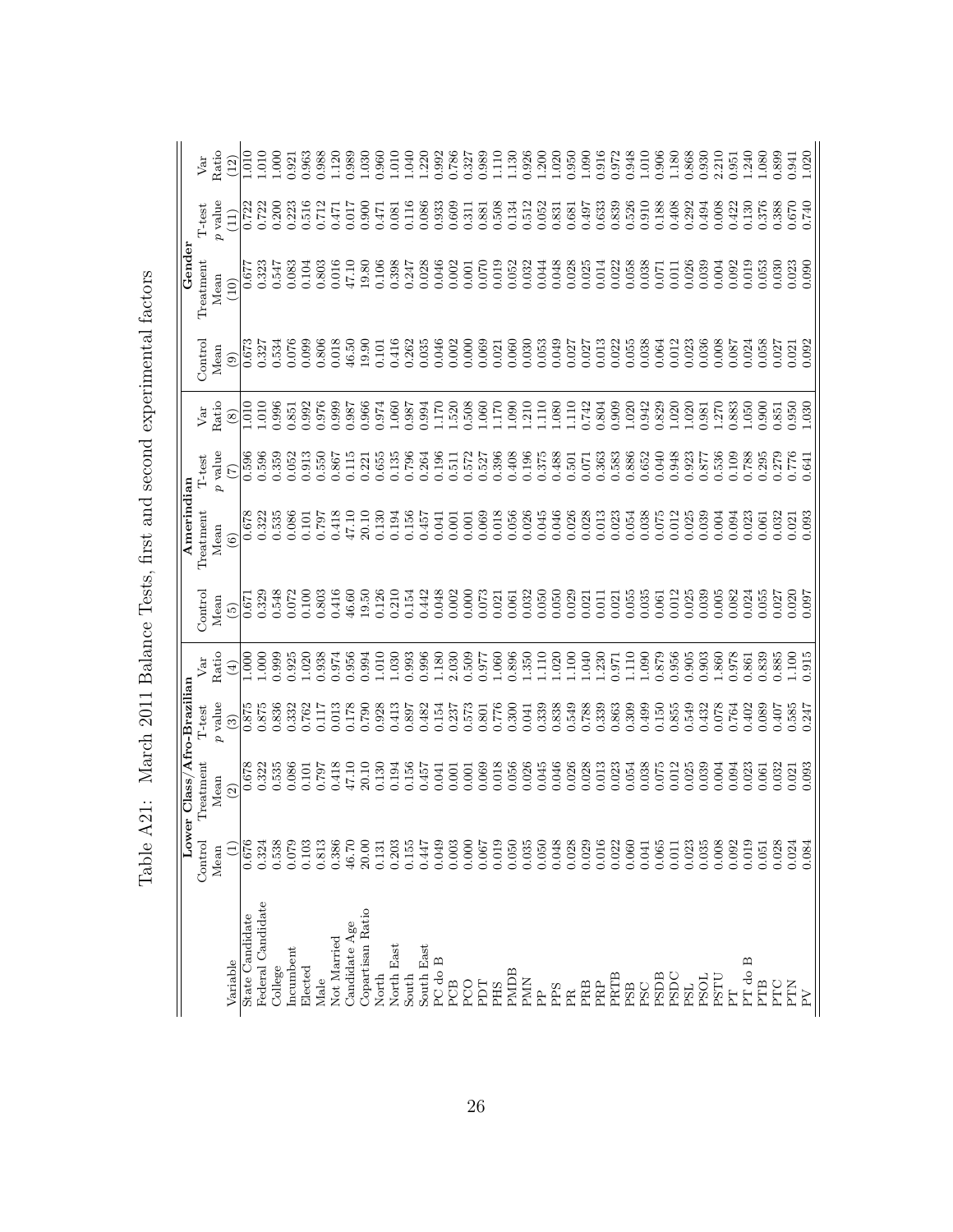# <span id="page-29-1"></span><span id="page-29-0"></span>A. Treatment effects of voters' stated vote intention or past voting behavior, October (pre-election) experiment

As mentioned in the manuscript, our field experiment included two additional design factors that conveyed information about the voter's intended vote choice and past voting behavior. Taking inspiration from the research on electoral strategies and vote buying, we hypothesized that candidates may face incentives to discriminate in favor of supporters (core voters) or undecided (swing) voters (Cox and McCubbins 1986; Lindbeck and Weibull 1987). Our experimental treatment included 4 factor levels: a voter who has decided to support the candidate and will turn out (mobilized supporter), a voter who has decided to support the candidate but might not turn out (unmobilized supporter), an undecided voter, and no signal about the voter's vote and turnout intentions (no signal). The final design factor varies a voter's past voting behavior, to account for the possibility that candidates allocate resources to voters who have supported their parties in the past (Nichter 2008: 27). There are 3 factor levels: a voter who has supported the candidate's party in the past (past supporter), a voter who has never supported the candidate's party (never supporter), and no signal about the voter's past voting behavior (no signal). Please see Table 2 in the main text, or Table 2A (above) for more details.

Results from the fully specified model that includes all four experimental treatments (class & race, gender, vote intention and previous voting) are shown in Table [A22,](#page-30-0) below. The results for the first two design factors (class/race and gender) are identical to those reported in the main body of the manuscript (Table 3). As for the second two design factors, the coefficients represent the difference from moving to the "no signal" treatment to the level specified in Table [A22.](#page-30-0) The generally small and statistically insignificant impact estimates in the lower half of Table [A22](#page-30-0) suggest that candidates were largely unaffected by voters' stated vote intentions or past voting behavior. We cannot reject the null hypothesis of no effect when we jointly test the significance of these two design factors.<sup>21</sup> This is evidence that our results are not driven by ideological or partisan motivations.

<sup>&</sup>lt;sup>21</sup>LR test:  $\chi_{10}^2 = 10.32, p = 0.41.$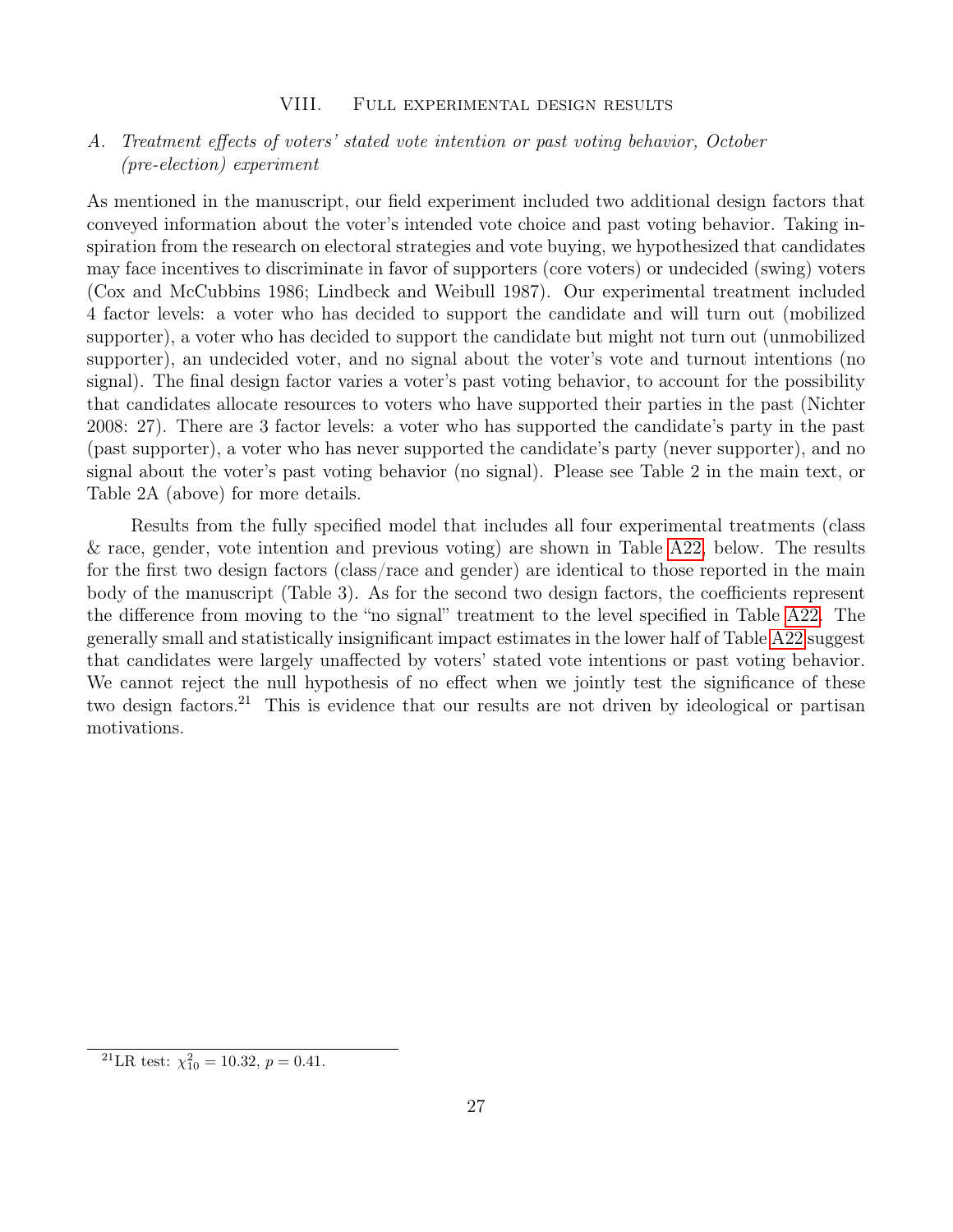| ľ<br>֧ׅ֧ׅ֧֧ׅ֧֧ׅ֧֧֧֚֚֚֚֚֚֚֚֚֚֚֚֚֚֚֚֚֚֚֚֚֚֚֚֚֚֚֚֚֚֚֡֝֜֓֝֬֜֓֝֬֜֓֝֬֝֬                                                                                                                                                                     |
|---------------------------------------------------------------------------------------------------------------------------------------------------------------------------------------------------------------------------------------|
| meelection   experiment<br>$\sim$ $\sim$ $\sim$ $\sim$ $\sim$<br>ţ                                                                                                                                                                    |
| l dinaminal includes the case of the control of the control of the control of the control of the control of the control of the control of the control of the control of the control of the control of the control of the contr<br>くりく |
|                                                                                                                                                                                                                                       |
| $\frac{1}{2}$<br>l<br>Į                                                                                                                                                                                                               |
| י<br>וו<br>ξ<br>$\frac{1}{2}$<br>.<br>.<br>.<br>I<br>ĵ<br>۱                                                                                                                                                                           |

|                       |                                                                   | $\text{Non-Value}$                        |                                                                                       |                                                                                                      | Viable                                                                                                                           |                                                                                 |                                                |
|-----------------------|-------------------------------------------------------------------|-------------------------------------------|---------------------------------------------------------------------------------------|------------------------------------------------------------------------------------------------------|----------------------------------------------------------------------------------------------------------------------------------|---------------------------------------------------------------------------------|------------------------------------------------|
| College degree        |                                                                   |                                           |                                                                                       |                                                                                                      |                                                                                                                                  |                                                                                 |                                                |
| Treatments            | $\Xi$                                                             | $yes$<br>(2)                              | $\Xi$                                                                                 | $\frac{1}{2}$                                                                                        | yes<br>(5)                                                                                                                       | $\frac{1}{6}$                                                                   | $\widehat{C}$                                  |
| class<br>Lower        | $-0.012$                                                          | $-0.056**$                                | 0.044                                                                                 | $-\underline{\overline{0.00}}$ 7                                                                     | 0.040                                                                                                                            | -0.047                                                                          | $\frac{1}{0.091}$                              |
|                       | (0.018)                                                           | (0.022)                                   | (0.028)                                                                               | $(0.030)$<br>-0.047                                                                                  | $(0.022)$<br>0.016                                                                                                               | (0.038)                                                                         |                                                |
| Amerindiar            |                                                                   | $0.076**$                                 | 0.087                                                                                 |                                                                                                      |                                                                                                                                  | $-0.063$                                                                        | $(0.046)$<br>$0.150**$                         |
|                       | $\begin{array}{c} 0.011 \\ (0.018) \\ 0.018 \\ 0.018 \end{array}$ | $(0.021)$<br>-0.011                       | $(0.028)$<br>0.029                                                                    |                                                                                                      | $(0.022)$<br>0.020                                                                                                               | $(0.036)$<br>0.005                                                              | $(0.046)$<br>0.024                             |
| Female                |                                                                   |                                           |                                                                                       |                                                                                                      |                                                                                                                                  |                                                                                 |                                                |
|                       |                                                                   | (0.017)                                   | (0.023)                                                                               | $(0.029)$<br>$(0.024)$<br>$(0.024)$<br>$(0.032)$<br>$(0.035)$<br>$(0.035)$<br>$(0.031)$<br>$(0.031)$ | (0.018)                                                                                                                          | (0.030)                                                                         | (0.038)                                        |
| Mobilized supporter   | $\frac{1}{0.038}$                                                 | 0.012                                     |                                                                                       |                                                                                                      |                                                                                                                                  |                                                                                 | $-0.007$                                       |
|                       | $(0.020)$<br>0.026                                                | $\left(0.025\right)$ $\left(0.013\right)$ |                                                                                       |                                                                                                      |                                                                                                                                  |                                                                                 |                                                |
| Jnmobilized supporter |                                                                   |                                           |                                                                                       |                                                                                                      |                                                                                                                                  |                                                                                 |                                                |
|                       |                                                                   | $(0.025)$<br>-0.008                       | $\begin{array}{c} \hline 0.026 \\ (0.032) \\ 0.012 \\ (0.032) \\ (0.032) \end{array}$ |                                                                                                      |                                                                                                                                  | $\begin{array}{c} \hline 0.033 \ 0.042) \ 0.110^* \ 0.044) \ 0.053 \end{array}$ | $(0.052)$<br>$-0.097$<br>$(0.054)$<br>$-0.012$ |
| Indecided voter       |                                                                   |                                           |                                                                                       |                                                                                                      |                                                                                                                                  |                                                                                 |                                                |
|                       | $\begin{array}{c} (0.020) \ 0.032 \ 0.021) \end{array}$           | (0.024)                                   | (0.031)                                                                               |                                                                                                      | $\begin{array}{r} \hline -0.024 \\ \hline 0.026) \\ -0.037 \\ -0.037 \\ -0.025) \\ -0.027 \\ \hline 0.027 \\ \hline \end{array}$ | 0.041                                                                           | $0.052)$<br>-0.062                             |
| Past supporter        | $-0.009$                                                          | 0.030                                     | $-0.039$                                                                              |                                                                                                      |                                                                                                                                  | 0.024                                                                           |                                                |
|                       | (0.018)                                                           | $(0.021)$<br>0.029                        | 0.028)                                                                                | $(0.029)$<br>0.021                                                                                   | $(0.022)$<br>0.038                                                                                                               | 0.037)                                                                          | (0.045)                                        |
| supporte<br>Never     | 0.032                                                             |                                           | 0.003                                                                                 |                                                                                                      |                                                                                                                                  | $-0.016$                                                                        | 0.020                                          |
|                       | 0.018)                                                            | 0.021)                                    | (0.028)                                                                               | 0.028)                                                                                               | 0.022)                                                                                                                           | 0.036)                                                                          | 0.045)                                         |
| Z                     | 2537                                                              | 2334                                      |                                                                                       | 932                                                                                                  | 1884                                                                                                                             |                                                                                 |                                                |

<span id="page-30-0"></span>Robust standard errors are shown in parentheses. The third column shows second differences for the impact estimates in columns 1 and 2. The DD), and differences in differences in treatment effect estimates (third differences, DDD) from a probit model containing three-way interactions between the treatment indicators, an indicator for candidate viability, and an indicator for college degree. The model additionally contains state  $N = 7,687$ . The table displays simulated treatment effect estimates (first differences), differences in treatment effect estimates (second differences, dummies, party dummies, intra-party competition, and candidates' age, marital status, gender, and incumbency (before the 2010 elections).  $N = 7,687$ . The table displays simulated treatment effect estimates (first differences), differences in treatment effect estimates (second differences,  $\ldots$ ,  $\ldots$ ,  $\ldots$ ,  $\ldots$ ,  $\ldots$ ,  $\ldots$ ,  $\ldots$ ,  $\ldots$ ,  $\ldots$ ,  $\ldots$ , DD), and differences in differences in treatment effect estimates (third differences, DDD) from a probit model containing three-way interactions between the treatment indicators, an indicator for candidate viability, and an indicator for college degree. The model additionally contains state dummies, party dummies, intra-party competition, and candidates' age, marital status, gender, and incumbency (before the 2010 elections). Robust standard errors are shown in parentheses. The third column shows second differences for the impact estimates in columns 1 and 2. The sixth column shows second differences for the impact estimates in columns 4 and 5. Column 7 shows third differences for columns 3 and 6. sixth column shows second differences for the impact estimates in columns 4 and 5. Column 7 shows third differences for columns 3 and 6. \* denotes statistical significance at 0.05 level. \*\* denotes statistical significance at 0.01 level. denotes statistical significance at 0.05 level. ∗∗ denotes statistical significance at 0.01 level.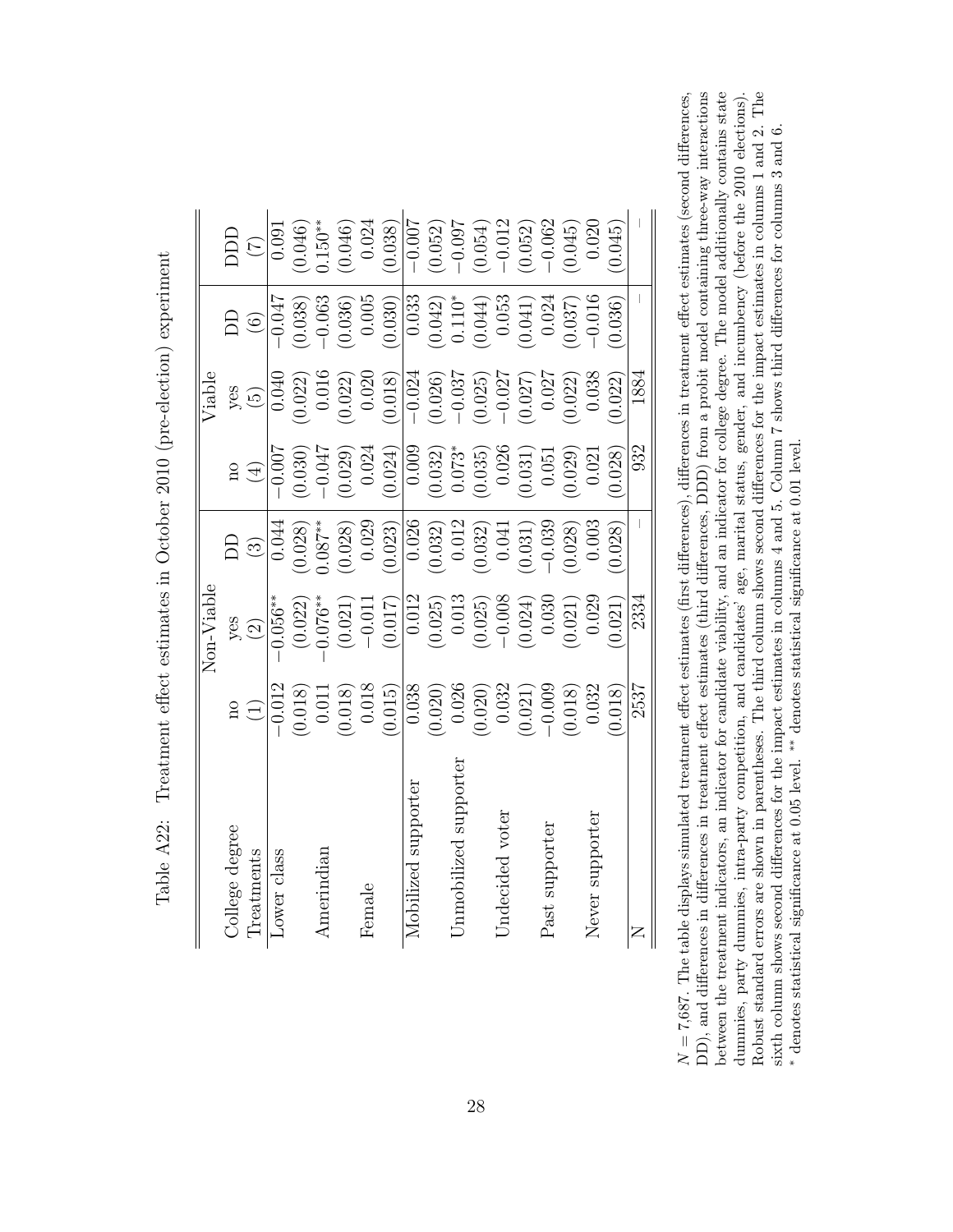### IX. Pre-electoral Experiment, Partitioned on Election

<span id="page-31-0"></span>To maximize transparency and comparability of our results across the two experiments, we report here the results of the pre-electoral experiment for Viable candidates, partitioned on their eventual election. Though we lack the statistical precision to make meaningful differentiations across subgroups here, the direction in coefficients presented below stand in stark contrast to these groups' responsiveness in the post-election experiment. Though college educated Viable candidates who would go onto elected office were generally equally (if not more) responsive to putative voters from lower-class background, they were systematically less responsive to them once in office.

|                       |          | Viable, Not-elected |          |                   | Viable, Elected |           |                   |
|-----------------------|----------|---------------------|----------|-------------------|-----------------|-----------|-------------------|
| College degree        | no       | yes                 | DD       | $\mathbf{n}$      | yes             | DD        | <b>DDD</b>        |
| Treatments            | (1)      | $\left( 2\right)$   | (3)      | $\left( 4\right)$ | (5)             | (6)       | $\left( 7\right)$ |
| Lower class           | 0.004    | 0.039               | $-0.034$ | $-0.032$          | 0.028           | $-0.060$  | 0.025             |
|                       | (0.032)  | (0.026)             | (0.041)  | (0.055)           | (0.033)         | (0.064)   | (0.076)           |
| Amerindian            | $-0.053$ | 0.000               | $-0.053$ | $-0.001$          | 0.042           | $-0.043$  | $-0.010$          |
|                       | (0.029)  | (0.025)             | (0.039)  | (0.060)           | (0.037)         | (0.069)   | (0.079)           |
| Female                | $0.051*$ | $-0.001$            | 0.052    | $-0.075$          | $0.057*$        | $-0.132*$ | $0.184**$         |
|                       | (0.025)  | (0.021)             | (0.033)  | (0.048)           | (0.029)         | (0.056)   | (0.065)           |
| Mobilized supporter   | $-0.016$ | $-0.029$            | 0.012    | 0.096             | $-0.012$        | 0.108     | $-0.096$          |
|                       | (0.033)  | (0.031)             | (0.045)  | (0.065)           | (0.042)         | (0.079)   | (0.090)           |
| Unmobilized supporter | 0.054    | $-0.030$            | 0.084    | 0.110             | $-0.054$        | $0.163*$  | $-0.080$          |
|                       | (0.040)  | (0.029)             | (0.049)  | (0.060)           | (0.040)         | (0.072)   | (0.087)           |
| Undecided voter       | 0.004    | $-0.032$            | 0.037    | 0.083             | $-0.023$        | 0.105     | $-0.069$          |
|                       | (0.033)  | (0.031)             | (0.045)  | (0.060)           | (0.043)         | (0.075)   | (0.087)           |
| Past supporter        | 0.043    | 0.027               | 0.016    | 0.020             | 0.029           | $-0.009$  | 0.026             |
|                       | (0.031)  | (0.025)             | (0.039)  | (0.062)           | (0.035)         | (0.071)   | (0.082)           |
| Never supporter       | 0.017    | 0.029               | $-0.012$ | 0.013             | 0.050           | $-0.037$  | 0.025             |
|                       | (0.030)  | (0.026)             | (0.040)  | (0.057)           | (0.035)         | (0.067)   | (0.078)           |
|                       | N        | 711                 | 1251     | 221               | 633             |           |                   |

Table A23: Treatment effect estimates in October 2010 (pre-election) experiment, Partitioned on election

 $N = 7,687$ . The table displays untransformed estimates (first differences), differences in treatment effect estimates (second differences, DD), and differences in differences in treatment effect estimates (third differences, DDD) from a ordinary least squares model containing three-way interactions between the treatment indicators, an indicator for candidate viability, and an indicator for college degree. The model additionally contains state dummies, party dummies, intra-party competition, and candidates' age, marital status, gender, and incumbency (before the 2010 elections). Robust standard errors are shown in parentheses. The third column shows second differences for the impact estimates in columns 1 and 2. The sixth column shows second differences for the impact estimates in columns 4 and 5. Column 7 shows third differences for columns 3 and 6.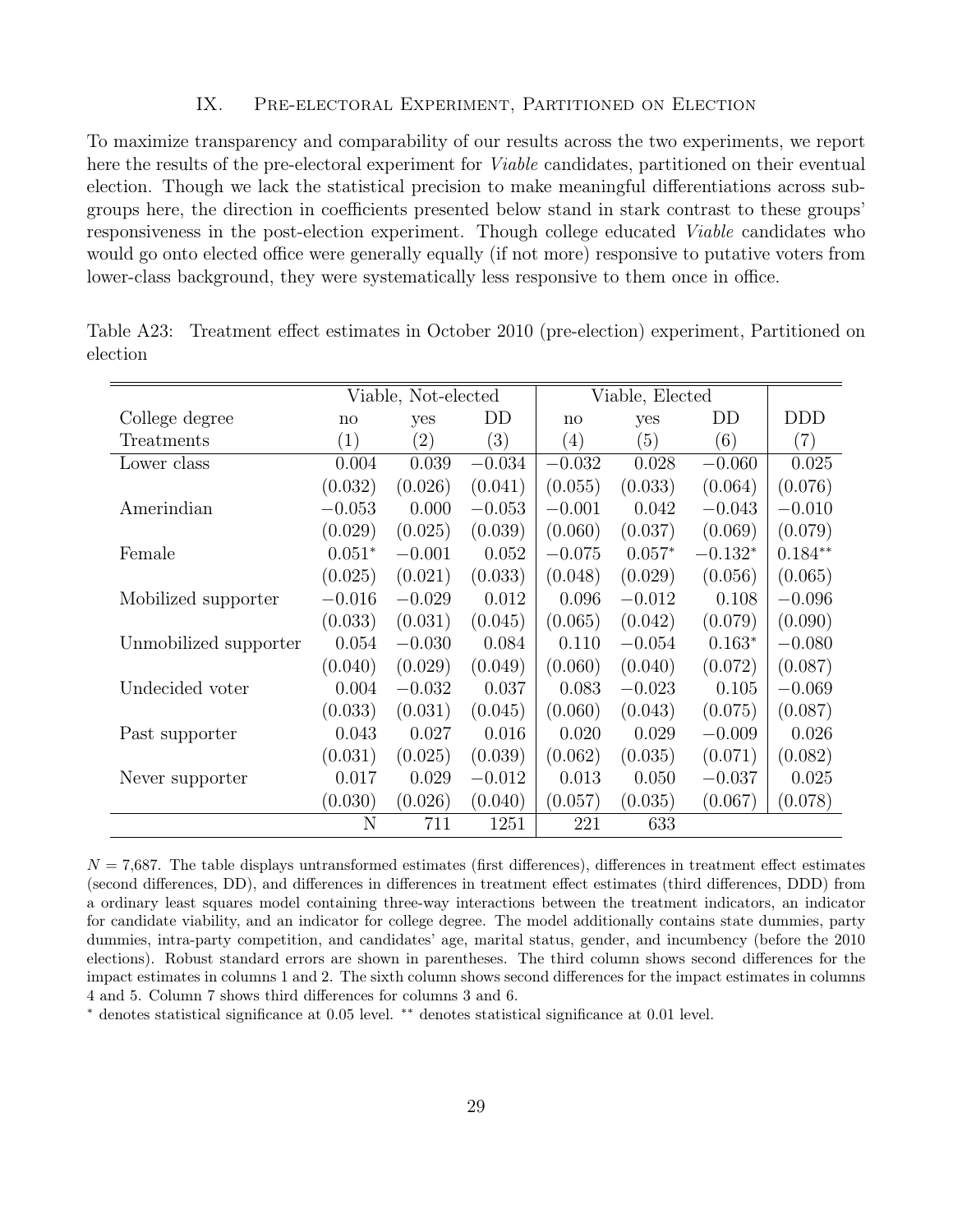# X. Robustness Checks

#### <span id="page-32-1"></span><span id="page-32-0"></span>A. Robustness to controls

Here we report another piece of evidence that is consistent with randomly assigned treatment, demonstrating that our results are impervious to the inclusion or exclusion of our covariate controls. Table [A24](#page-33-0) reports the heterogeneous treatment effects for candidates with and without a college degree, which we have partitioned on the basis of their electoral *Viability*. We summarize here the results of five different model specifications, each of which includes different covariate controls, which are listed in the first column. The results shown at the top of the table correspond directly to the results shown in the main body of the paper, in Table 3, in which we control for state and party fixed effects, as well as intra-party competition, and candidates' age, marital status, gender, and incumbency. The subsequent models exclude some or all of these controls. We find no appreciable difference across models in terms of substantive effects or statistical significance, which would also suggest successful randomization. Table [A25](#page-34-0) displays similar information, corresponding to the March 2011 (post-election) experiment, and a similar conclusion is reached.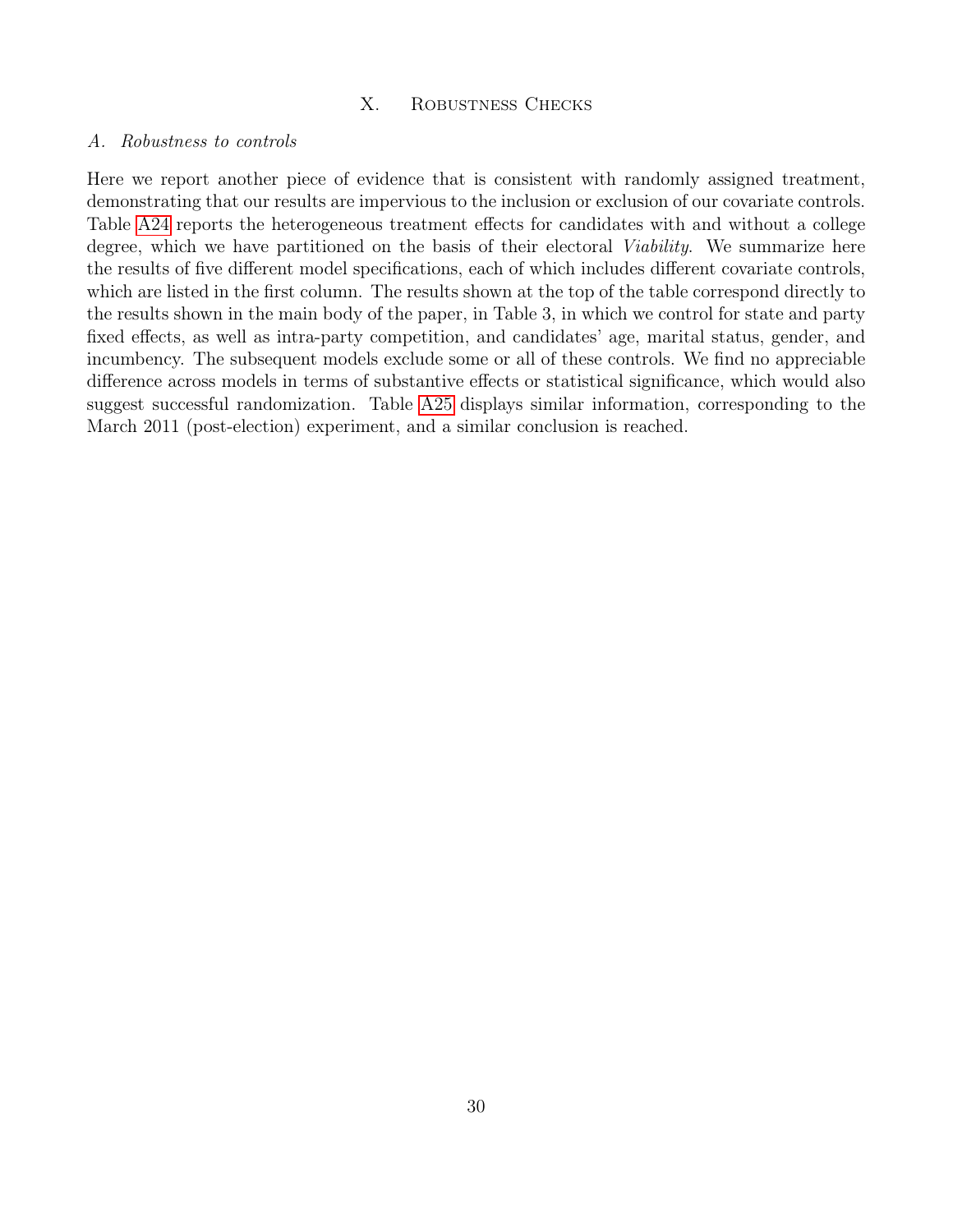|               |                | Not Viable |             | $\overline{\text{V}}$ iable |          |
|---------------|----------------|------------|-------------|-----------------------------|----------|
|               |                | No College | College     | No College                  | College  |
| Controls      | Treatments     | (1)        | (2)         | (3)                         | (4)      |
| All controls  | Lower class    | $-0.012$   | $-0.056**$  | $-0.007$                    | 0.040    |
|               |                | (0.018)    | (0.022)     | (0.030)                     | (0.022)  |
|               | Amerindian     | 0.011      | $-0.076**$  | $-0.047$                    | 0.016    |
|               |                | (0.018)    | (0.021)     | (0.029)                     | (0.022)  |
|               | Female         | 0.018      | $-0.011$    | 0.024                       | 0.020    |
|               |                | (0.015)    | (0.017)     | (0.024)                     | (0.018)  |
| No state      | Lower class    | $-0.014$   | $-0.057*$   | $-0.009$                    | 0.040    |
|               |                | (0.019)    | (0.022)     | (0.028)                     | (0.021)  |
|               | Amerindian     | 0.011      | $-0.076**$  | $-0.041$                    | 0.014    |
|               |                | (0.019)    | (0.022)     | (0.028)                     | (0.021)  |
|               | Female         | 0.017      | $-0.014$    | 0.022                       | 0.021    |
|               |                | (0.015)    | (0.018)     | (0.022)                     | (0.017)  |
| No party      | Lower class    | $-0.011$   | $-0.057**$  | $-0.009$                    | 0.037    |
|               |                | (0.018)    | (0.022)     | (0.030)                     | (0.022)  |
|               | Amerindian     | 0.013      | $-0.078**$  | $-0.048*$                   | 0.015    |
|               |                | (0.018)    | (0.021)     | (0.028)                     | (0.022)  |
|               | Female         | 0.016      | $-0.011$    | 0.021                       | 0.019    |
|               |                | (0.015)    | (0.017)     | (0.023)                     | (0.018)  |
| No individual | Lower class    | $-0.010$   | $-0.057***$ | $-0.006$                    | 0.041    |
|               |                | (0.018)    | (0.021)     | (0.030)                     | (0.023)  |
|               | Amerindian     | 0.012      | $-0.077**$  | $-0.047$                    | 0.017    |
|               |                | (0.018)    | (0.021)     | (0.029)                     | (0.022)  |
|               | Female         | 0.017      | $-0.010$    | 0.025                       | 0.019    |
|               |                | (0.015)    | (0.017)     | (0.024)                     | (0.018)  |
| No Controls   | Lower class    | $-0.012$   | $-0.062**$  | $-0.005$                    | $0.040*$ |
|               |                | (0.019)    | (0.023)     | (0.027)                     | (0.020)  |
|               | Amerindian     | 0.011      | $-0.081**$  | $-0.037$                    | 0.014    |
|               |                | (0.019)    | (0.022)     | (0.026)                     | (0.020)  |
|               | Female         | 0.016      | $-0.011$    | 0.019                       | 0.018    |
|               |                | (0.016)    | (0.018)     | (0.021)                     | (0.017)  |
|               | $\overline{N}$ | 2537       | 2334        | 932                         | 1884     |

<span id="page-33-0"></span>Table A24: October 2010 (pre-election) experiment, Robustness to controls

 $N = 7,687$ . The table displays simulated treatment effect estimates (first differences) from a probit model containing three-way interactions between the treatment indicators, an indicator for candidate viability, and an indicator for college degree across five different models with variable controls included. The different models additionally contain state dummies, party dummies, intra-party competition, and candidates' age, marital status, gender, and incumbency (before the 2010 elections). Robust standard errors are shown in parentheses.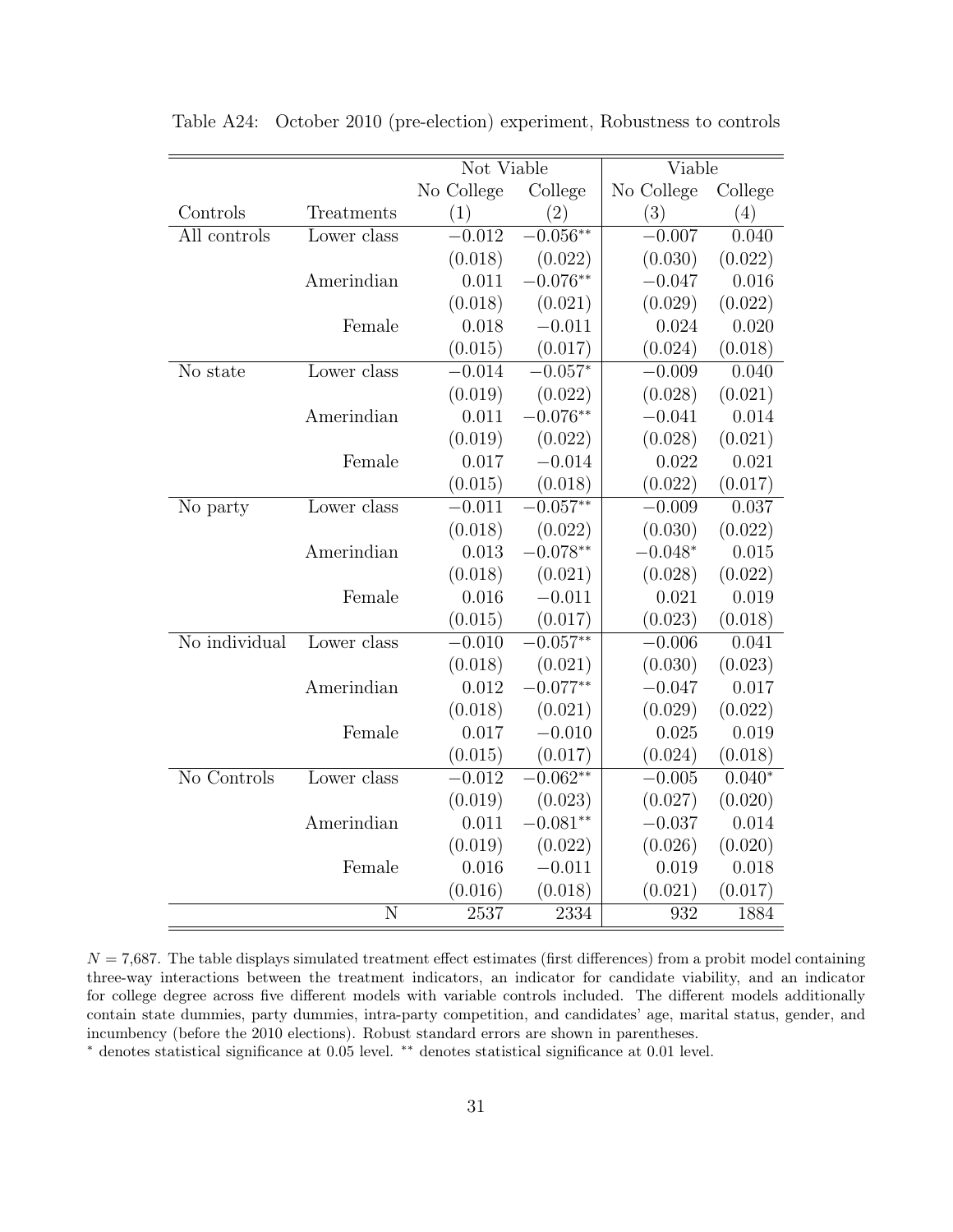|               |                | Viable, Not-Elected |           | Viable, Elected |           |
|---------------|----------------|---------------------|-----------|-----------------|-----------|
|               |                | No College          | College   | No College      | College   |
| Controls      | Treatments     | (1)                 | (2)       | (3)             | (4)       |
| All controls  | Lower class    | $-0.003$            | $-0.005$  | 0.019           | $0.075*$  |
|               |                | (0.030)             | (0.026)   | (0.056)         | (0.034)   |
|               | Amerindian     | $-0.037$            | $-0.048*$ | 0.024           | $-0.061$  |
|               |                | (0.026)             | (0.024)   | (0.056)         | (0.034)   |
|               | Female         | $-0.013$            | 0.014     | $-0.062$        | $0.057*$  |
|               |                | (0.023)             | (0.020)   | (0.045)         | (0.027)   |
| No state      | Lower class    | $-0.012$            | $-0.005$  | 0.020           | $-0.073*$ |
|               |                | (0.028)             | (0.025)   | (0.055)         | (0.034)   |
|               | Amerindian     | $-0.041$            | $-0.045$  | 0.029           | $-0.064$  |
|               |                | (0.026)             | (0.024)   | (0.056)         | (0.033)   |
|               | Female         | $-0.013$            | 0.010     | $-0.061$        | $0.052*$  |
|               |                | (0.022)             | (0.020)   | (0.046)         | (0.026)   |
| No party      | Lower class    | $-0.008$            | $-0.006$  | 0.008           | $-0.074*$ |
|               |                | (0.030)             | (0.025)   | (0.055)         | (0.034)   |
|               | Amerindian     | $-0.041$            | $-0.046*$ | 0.017           | $-0.061$  |
|               |                | (0.027)             | (0.023)   | (0.056)         | (0.034)   |
|               | Female         | $-0.011$            | 0.014     | $-0.058$        | $0.056*$  |
|               |                | (0.023)             | (0.019)   | (0.046)         | (0.027)   |
| No individual | Lower class    | $-0.001$            | $-0.007$  | 0.020           | $-0.071*$ |
|               |                | (0.031)             | (0.027)   | (0.052)         | (0.031)   |
|               | Amerindian     | $-0.036$            | $-0.046$  | 0.022           | $-0.053$  |
|               |                | (0.027)             | (0.025)   | (0.052)         | (0.031)   |
|               | Female         | $-0.012$            | 0.016     | $-0.062$        | $0.048*$  |
|               |                | (0.024)             | (0.021)   | (0.043)         | (0.024)   |
| No Controls   | Lower class    | $-0.016$            | $-0.008$  | 0.019           | $-0.066*$ |
|               |                | (0.030)             | (0.026)   | (0.050)         | (0.030)   |
|               | Amerindian     | $-0.047$            | $-0.043$  | 0.020           | $-0.051$  |
|               |                | (0.027)             | (0.024)   | (0.051)         | (0.031)   |
|               | Female         | $-0.012$            | 0.015     | $-0.055$        | 0.042     |
|               |                | (0.023)             | (0.020)   | (0.042)         | (0.023)   |
|               | $\overline{N}$ | 711                 | 1251      | 221             | 633       |

<span id="page-34-0"></span>Table A25: March 2011 (post-election) experiment, Robustness to controls

 $N = 2,816$ . The table displays simulated treatment effect estimates (first differences) from a probit model containing three-way interactions between the treatment indicators, an indicator for candidate viability, and an indicator for college degree across five different models with variable controls included. The different models additionally contain state dummies, party dummies, intra-party competition, and candidates' age, marital status, gender, and incumbency (before the 2010 elections). Robust standard errors are shown in parentheses.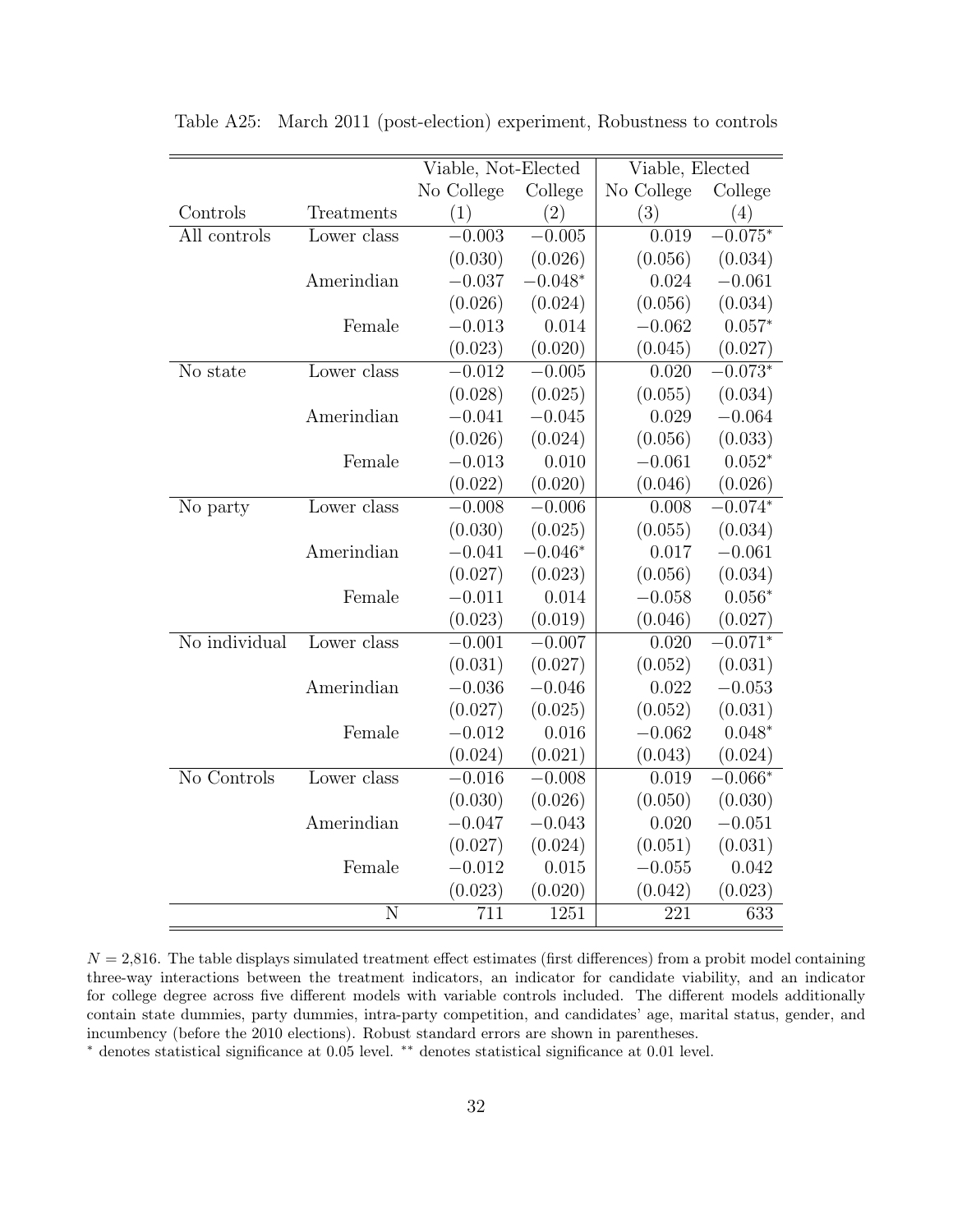# <span id="page-35-0"></span>B. Untransformed (ordinary least squares) estimates

As second robustness check, we provide the untransformed coefficients from an ordinary least squares model to ensure our results are not driven by the functional form of the model specification. As shown in Table [A26,](#page-35-1) our substantive results are identical to the inferences gleaned from the probit model.

|                     |               | Non-viable        |           |                  | Viable   |          |               |
|---------------------|---------------|-------------------|-----------|------------------|----------|----------|---------------|
| College degree      | $\mathbf{n}$  | yes               | DD        | $\mathbf{n}$     | yes      | DD       | <b>DDD</b>    |
| Treatments          | $^{\prime}1)$ | $\left( 2\right)$ | (3)       | $\left(4\right)$ | (5)      | (6)      | $^{\prime}7)$ |
| Low class           | $-0.016$      | $-0.059**$        | 0.042     | $-0.002$         | $0.041*$ | $-0.044$ | 0.086         |
|                     | (0.019)       | (0.023)           | (0.029)   | (0.026)          | (0.020)  | (0.033)  | (0.044)       |
| Amerindian          | 0.012         | $-0.078**$        | $0.090**$ | $-0.034$         | 0.015    | $-0.048$ | $0.138**$     |
|                     | (0.019)       | (0.022)           | (0.029)   | (0.025)          | (0.020)  | (0.032)  | (0.043)       |
| Female              | 0.020         | $-0.012$          | 0.032     | 0.007            | 0.018    | $-0.011$ | 0.043         |
|                     | (0.015)       | (0.018)           | (0.024)   | (0.021)          | (0.016)  | (0.027)  | (0.036)       |
| N                   | 2537          | 2334              |           | 932              | 1884     |          |               |
| Adj. $\mathbb{R}^2$ | 0.038         | 0.025             |           | 0.032            | 0.017    |          |               |

<span id="page-35-1"></span>Table A26: Treatment effect estimates in October 2010 (pre-election) experiment

 $N = 7,687$ . The table displays untransformed estimates (first differences), differences in treatment effect estimates (second differences, DD), and differences in differences in treatment effect estimates (third differences, DDD) from a ordinary least squares model containing three-way interactions between the treatment indicators, an indicator for candidate viability, and an indicator for college degree. The model additionally contains state dummies, party dummies, intra-party competition, and candidates' age, marital status, gender, and incumbency (before the 2010 elections). Robust standard errors are shown in parentheses. The third column shows second differences for the impact estimates in columns 1 and 2. The sixth column shows second differences for the impact estimates in columns 4 and 5. Column 7 shows third differences for columns 3 and 6.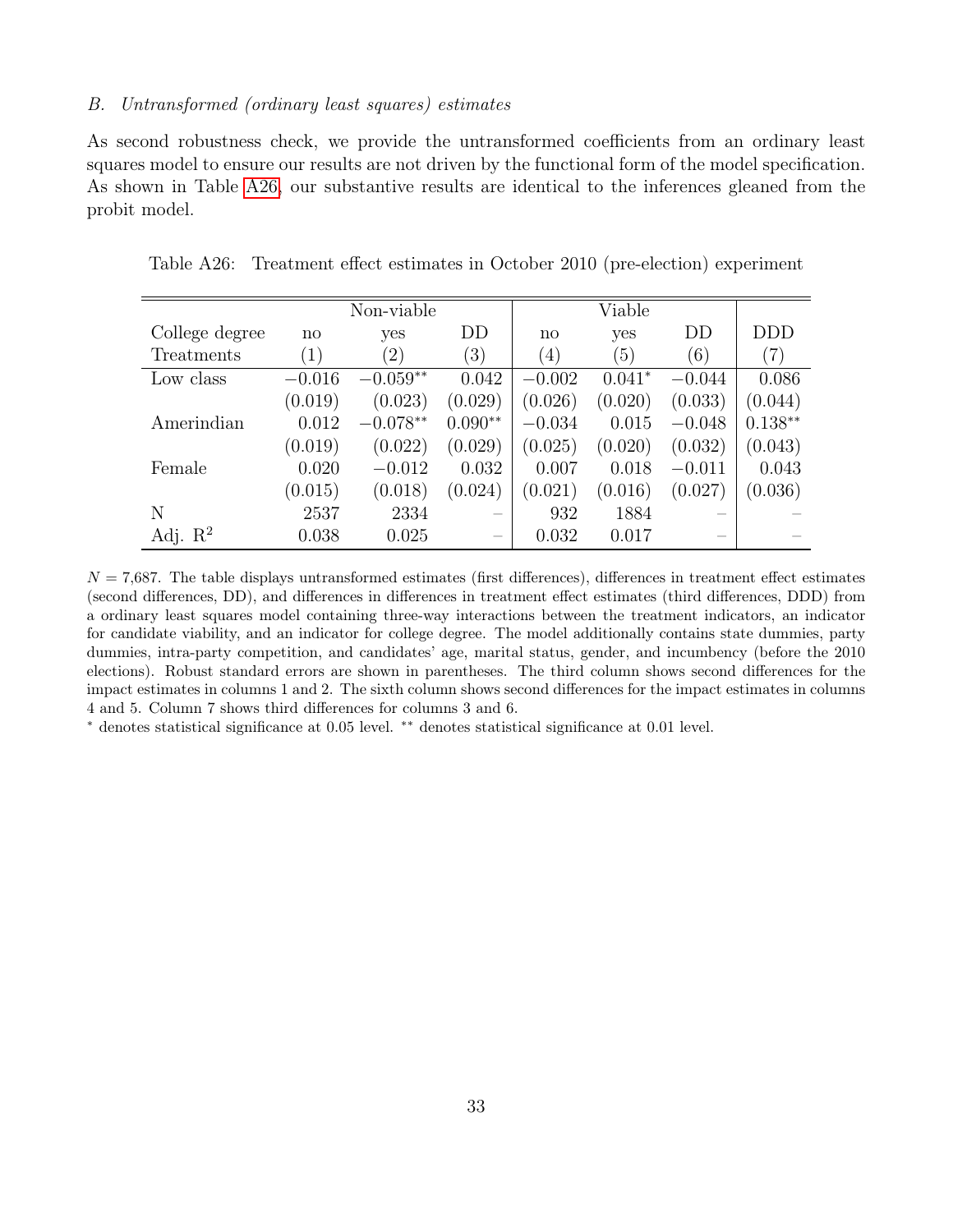## <span id="page-36-0"></span>C. Holding other experimental factors constant (to the "no signal" treatment)

To rule out the possibility of contamination effects across the third and fourth experimental factors (which randomized past voting behavior and future vote intentions), we reestimated the models for the first (pre-electoral) experiment holding the third and fourth design factors to the "no signal" control categories. Doing so ameliorates concerns of possible treatment interactions, and it is this subset that is most closely comparable to the subjects in the post-election experiment where vote intention or past vote behavior were not manipulated. We report the results of our pre-election experiment in Table [A27,](#page-36-1) below. The results do not change.

|                |                   | Non-Viable        |                  |                        | Viable  |          |                   |
|----------------|-------------------|-------------------|------------------|------------------------|---------|----------|-------------------|
| College degree | no                | yes               | DD               | $\mathbf{n}\mathbf{o}$ | yes     | DD       | DDD               |
| Treatments     | $\left( 1\right)$ | $\left( 2\right)$ | $\left(3\right)$ | $\left(4\right)$       | (5)     | (6)      | $\left( 7\right)$ |
| Lower class    | $-0.011$          | $-0.053*$         | 0.043            | $-0.005$               | 0.040   | $-0.045$ | $0.088*$          |
|                | (0.016)           | (0.021)           | (0.026)          | (0.024)                | (0.022) | (0.033)  | (0.041)           |
| Amerindian     | 0.010             | $-0.072**$        | $0.082**$        | $-0.035$               | 0.016   | $-0.051$ | $0.133**$         |
|                | (0.016)           | (0.020)           | (0.026)          | (0.022)                | (0.022) | (0.031)  | (0.041)           |
| Female         | 0.016             | $-0.011$          | 0.026            | 0.019                  | 0.020   | $-0.001$ | 0.027             |
|                | (0.013)           | (0.016)           | (0.021)          | (0.019)                | (0.019) | (0.026)  | (0.034)           |
| N              | 2537              | 2334              |                  | 932                    | 1884    |          |                   |

<span id="page-36-1"></span>Table A27: Treatment effect estimates in October 2010 (pre-election) experiment

 $N = 7,687$ . The table displays simulated treatment effect estimates (first differences), differences in treatment effect estimates (second differences, DD), and differences in differences in treatment effect estimates (third differences, DDD) from a probit model containing three-way interactions between the treatment indicators, an indicator for candidate viability, and an indicator for college degree. The model additionally contains state dummies, party dummies, intra-party competition, and candidates' age, marital status, gender, and incumbency (before the 2010 elections). Robust standard errors are shown in parentheses. The third column shows second differences for the impact estimates in columns 1 and 2. The sixth column shows second differences for the impact estimates in columns 4 and 5. Column 7 shows third differences for columns 3 and 6.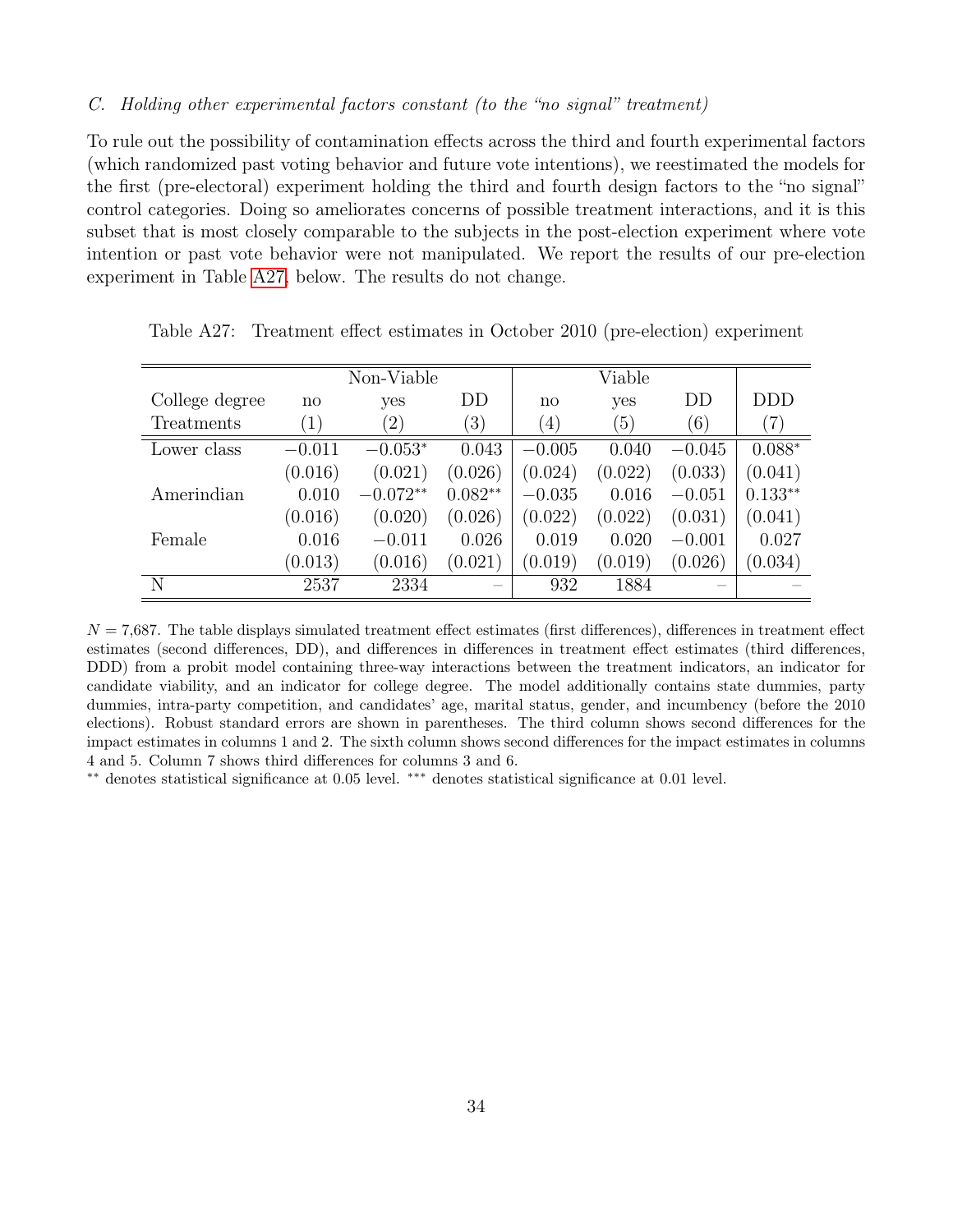#### <span id="page-37-0"></span>D. Alternative measure of incumbency

To assuage possible concerns that our self-reported measure of incumbency would overstate the population of incumbents in our sample, we reestimated our models using a measure of incumbency based on whether a candidate had been elected to office in a previous election. We merged our original candidate records with the candidate lists of all national and subnational (prefects and mayors) elections from 1998 to 2010. The results from our experiments using this alternative measure are shown below, in Tables [A28](#page-37-1) and [A29.](#page-37-2) The results are the same as those reported in the manuscript. The only substantive difference is seen in the second (post-election) experiment, in which the magnitude of the coefficients for Viable candidates who were elected to office is larger than those reported in the main text.

The Tables display simulated treatment effect estimates, differences in treatment effect estimates, and differences in differences in treatment effect estimates from a probit model containing three-way interactions between the treatment indicators, an indicator for candidate viability, and an indicator for college degree. The model additionally contains state dummies, party dummies, intra-party competition, and candidates' age, marital status, gender, and incumbency. Robust standard errors are shown in parentheses.

Table A28: Treatment effect estimates in October 2010 (pre-election) experiment

<span id="page-37-1"></span>

|                |               | Non-Viable    |           |                        | Viable  |          |                   |
|----------------|---------------|---------------|-----------|------------------------|---------|----------|-------------------|
| College degree | $\mathbf{no}$ | yes           | DD        | $\mathbf{n}\mathbf{o}$ | yes     | DD       | <b>DDD</b>        |
| Treatments     | (1)           | $^{\prime}2)$ | (3)       | (4)                    | 5)      | (6)      | $\left( 7\right)$ |
| Lower class    | $-0.014$      | $-0.056*$     | 0.042     | $-0.008$               | 0.040   | $-0.047$ | 0.089             |
|                | (0.018)       | (0.022)       | (0.029)   | (0.030)                | (0.022) | (0.038)  | (0.047)           |
| Amerindian     | 0.011         | $-0.076**$    | $0.087**$ | $-0.048$               | 0.016   | $-0.064$ | $0.151***$        |
|                | (0.018)       | (0.021)       | (0.028)   | (0.029)                | (0.022) | (0.036)  | (0.045)           |
| Female         | 0.016         | $-0.012$      | 0.029     | 0.024                  | 0.020   | 0.004    | 0.025             |
|                | (0.015)       | (0.017)       | (0.023)   | (0.024)                | (0.018) | (0.030)  | (0.038)           |

Table A29: Treatment effect estimates in March 2011 (post-election) experiment

<span id="page-37-2"></span>

|                |                        | Viable, Not-Elected |          |              | Viable, Elected |           |          |
|----------------|------------------------|---------------------|----------|--------------|-----------------|-----------|----------|
| College degree | $\mathbf{n}\mathbf{o}$ | yes                 | DD       | $\mathbf{n}$ | yes             | DD        | DDD.     |
| Treatments     | (1)                    | $\left( 2\right)$   | (3)      | (4)          | 5)              | (6)       | (7)      |
| Lower class    | $-0.003$               | $-0.004$            | 0.001    | 0.017        | $-0.080*$       | 0.097     | $-0.095$ |
|                | (0.029)                | (0.025)             | (0.038)  | (0.062)      | (0.039)         | (0.074)   | (0.083)  |
| Amerindian     | $-0.035$               | $-0.046*$           | 0.011    | 0.029        | $-0.067$        | 0.096     | $-0.085$ |
|                | (0.026)                | (0.023)             | (0.034)  | (0.064)      | (0.039)         | (0.075)   | (0.082)  |
| Female         | $-0.012$               | 0.014               | $-0.026$ | $-0.065$     | 0.057           | $-0.123*$ | 0.097    |
|                | (0.022)                | (0.019)             | (0.029)  | (0.051)      | (0.031)         | (0.061)   | (0.067)  |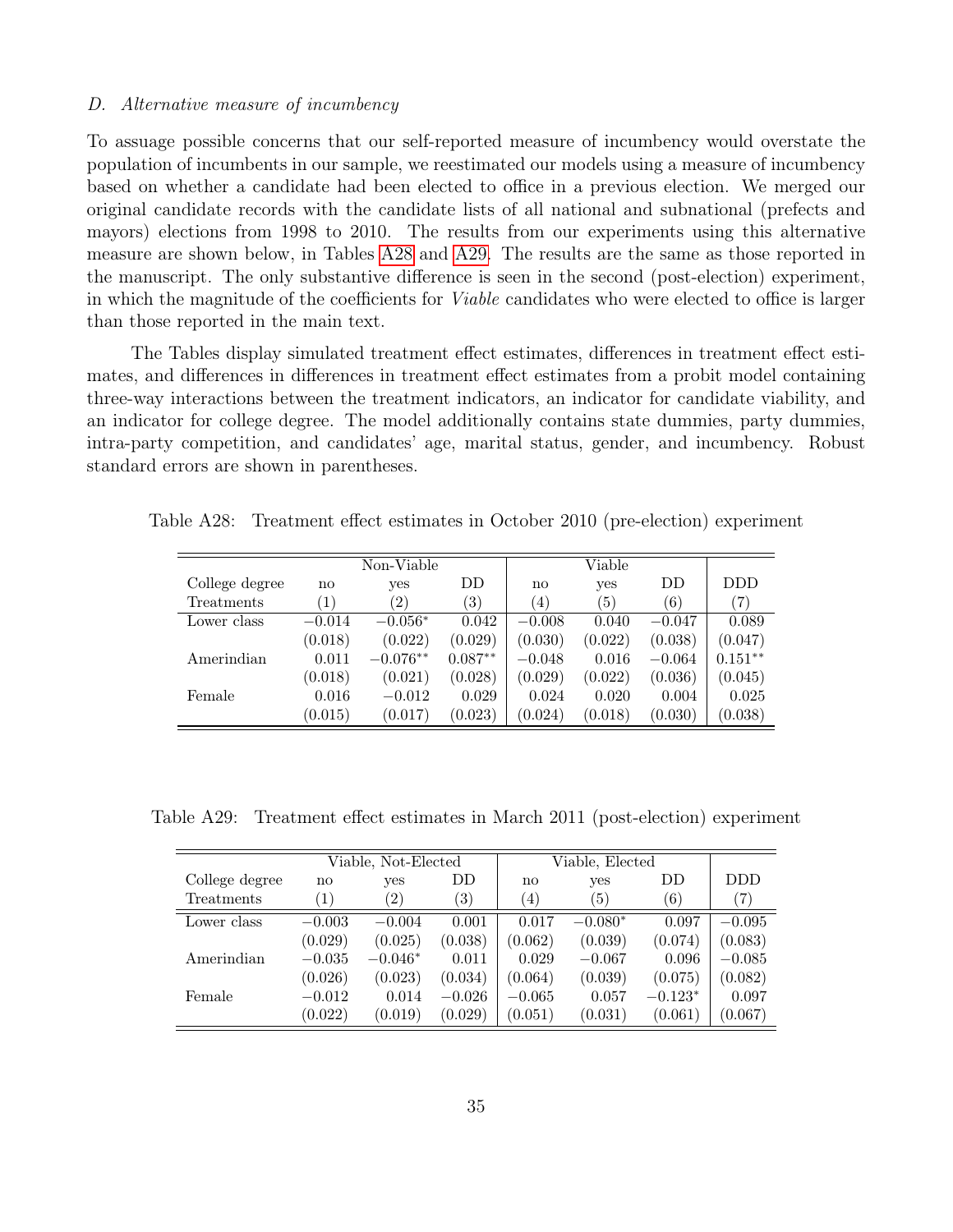# <span id="page-38-0"></span>E. Analysis Excluding the PPS

Tables [A30](#page-38-1) and [A31](#page-38-2) show the results of our analysis when the small party who expressed skepticism of our email is omitted. The results are unchanged.

<span id="page-38-1"></span>

|                    |                   | Non-Viable        |                   |                   | Viable  |          |                   |
|--------------------|-------------------|-------------------|-------------------|-------------------|---------|----------|-------------------|
| College degree     | no                | yes               | DD                | $\mathbf{no}$     | yes     | DD       | <b>DDD</b>        |
| Treatments         | $\left( 1\right)$ | $\left( 2\right)$ | $\left( 3\right)$ | $\left( 4\right)$ | (5)     | (6)      | $\left( 7\right)$ |
| tab <sub>3</sub> a |                   |                   |                   |                   |         |          |                   |
| Lower class        | $-0.012$          | $-0.065**$        | 0.053             | $-0.011$          | 0.039   | $-0.050$ | $0.104*$          |
|                    | (0.018)           | (0.022)           | (0.029)           | (0.031)           | (0.023) | (0.038)  | (0.048)           |
| Amerindian         | 0.016             | $-0.081**$        | $0.097**$         | $-0.043$          | 0.019   | $-0.062$ | $0.159**$         |
|                    | (0.019)           | (0.022)           | (0.029)           | (0.029)           | (0.023) | (0.037)  | (0.047)           |
| Female             | 0.015             | $-0.016$          | 0.031             | 0.022             | 0.022   | 0.000    | 0.031             |
|                    | (0.015)           | (0.018)           | (0.023)           | (0.024)           | (0.019) | (0.031)  | (0.039)           |

Table A30: Treatment effect estimates in October 2010 (pre-election) experiment

Table A31: Treatment effect estimates in October 2010 (pre-election) experiment

<span id="page-38-2"></span>

|                |                        | Non-Viable        |                   |                        | Viable            |                  |                   |
|----------------|------------------------|-------------------|-------------------|------------------------|-------------------|------------------|-------------------|
| College degree | $\mathbf{n}\mathbf{o}$ | yes               | DD.               | $\mathbf{n}\mathbf{o}$ | yes               | DD               | <b>DDD</b>        |
| Treatments     | $\left(1\right)$       | $\left( 2\right)$ | $\left( 3\right)$ | $^{(4)}$               | $\left( 5\right)$ | $\left(6\right)$ | $\left( 7\right)$ |
| tab5a          |                        |                   |                   |                        |                   |                  |                   |
| Lower class    | $-0.008$               | 0.003             | $-0.011$          | 0.023                  | $-0.083*$         | 0.106            | $-0.117$          |
|                | (0.030)                | (0.026)           | (0.040)           | (0.056)                | (0.036)           | (0.066)          | (0.077)           |
| Amerindian     | $-0.037$               | $-0.046$          | 0.009             | 0.027                  | $-0.070*$         | 0.097            | $-0.087$          |
|                | (0.027)                | (0.024)           | (0.036)           | (0.056)                | (0.035)           | (0.066)          | (0.076)           |
| Female         | $-0.015$               | 0.017             | $-0.032$          | $-0.067$               | 0.052             | $-0.119*$        | 0.087             |
|                | (0.023)                | (0.020)           | (0.031)           | (0.045)                | (0.027)           | (0.053)          | (0.061)           |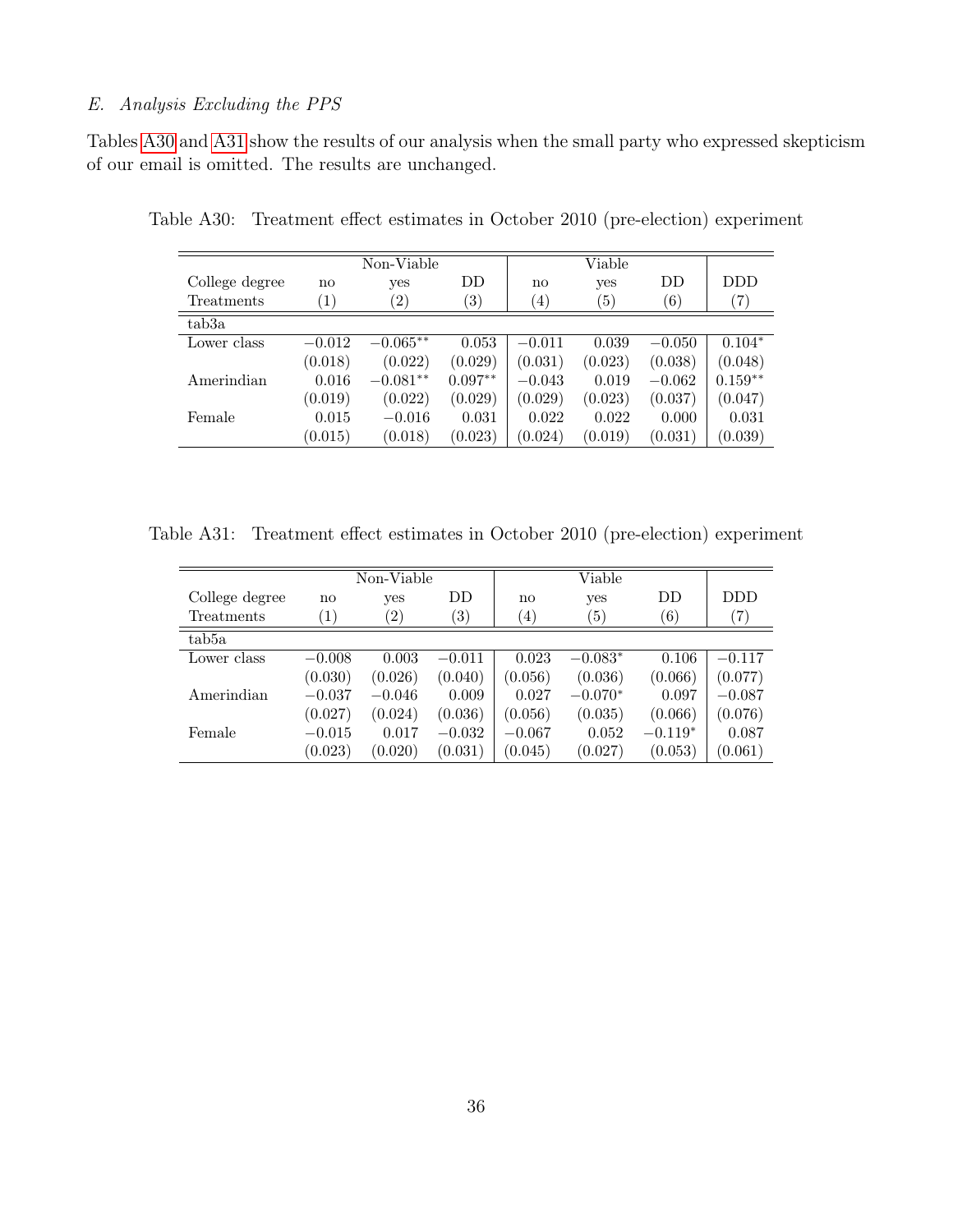## XI. Response Rates: Subgroups and Comparable Studies

<span id="page-39-0"></span>We report here the baseline response rates for each of the subgroups of theoretical interest in our study. In the lower panel of the Table [A32,](#page-39-1) we also report the response rates for comparable experimental studies of elites' behavior. We acknowledge our response rate is substantially lower than similar studies of U.S. politicians, but on par with comparable studies conducted in Brazil or other developing countries, such as South Africa. Though we cannot definitively explain this divergence, we speculate that the lower response rate is due to lower professionalism amongst Brazilian legislative candidates and deputies (Samuels 2003), and because our policy-related inquiry required some substantive response.

| Author                            | Sample                                                   | Baseline Response Rate |
|-----------------------------------|----------------------------------------------------------|------------------------|
| Anonymous                         | 7,687 Brazilian state $&$ federal legislative candidates | 19.6%                  |
|                                   | 2,816 Viable candidates                                  | 14.2\%                 |
|                                   | 4,871 Non-Viable candidates                              | 22.8%                  |
|                                   | 4,218 College educated candidates                        | 21.4\%                 |
|                                   | 3,469 Non-College educated candidates                    | 17.5%                  |
| Anonymous                         | 2,816 formerly viable candidates                         | 14.2\%                 |
|                                   | 854 Elected candidates                                   | 14.2\%                 |
|                                   | 1,962 Non-Elected candidates                             | 14.0%                  |
|                                   | 4,218 College educated candidates                        | 15.3%                  |
|                                   | 3,469 Non-College educated candidates                    | 12.0%                  |
|                                   |                                                          |                        |
| Broockman (2013)                  | 5,593 U.S. state legislators                             | 42.3\%                 |
| Butler and Broockman (2011)       | 4,859 U.S. state legislators                             | 56.5%                  |
| Butler, Karpowitz and Pope (2012) | 1,036 letters sent to 489 different legislative offices  | 51\%-28\%              |
| Distelhorst and Hou (2016)        | 1,225 China's local political officials                  | 43.4\%                 |
| McClendon(2016)                   | 1,229 South African city councilors                      | 20.9%                  |
| Spada and Guimarães (2013)        | 1,008 Brazilian municipal level candidates               | 28.7%                  |
| White, Nathan and Faller (2015)   | Over 7,000 county and municipal election officials       | 71\%                   |

<span id="page-39-1"></span>

| Table A32: Response Rates in Field Experiments on Elite Behavior |  |  |  |  |  |
|------------------------------------------------------------------|--|--|--|--|--|
|                                                                  |  |  |  |  |  |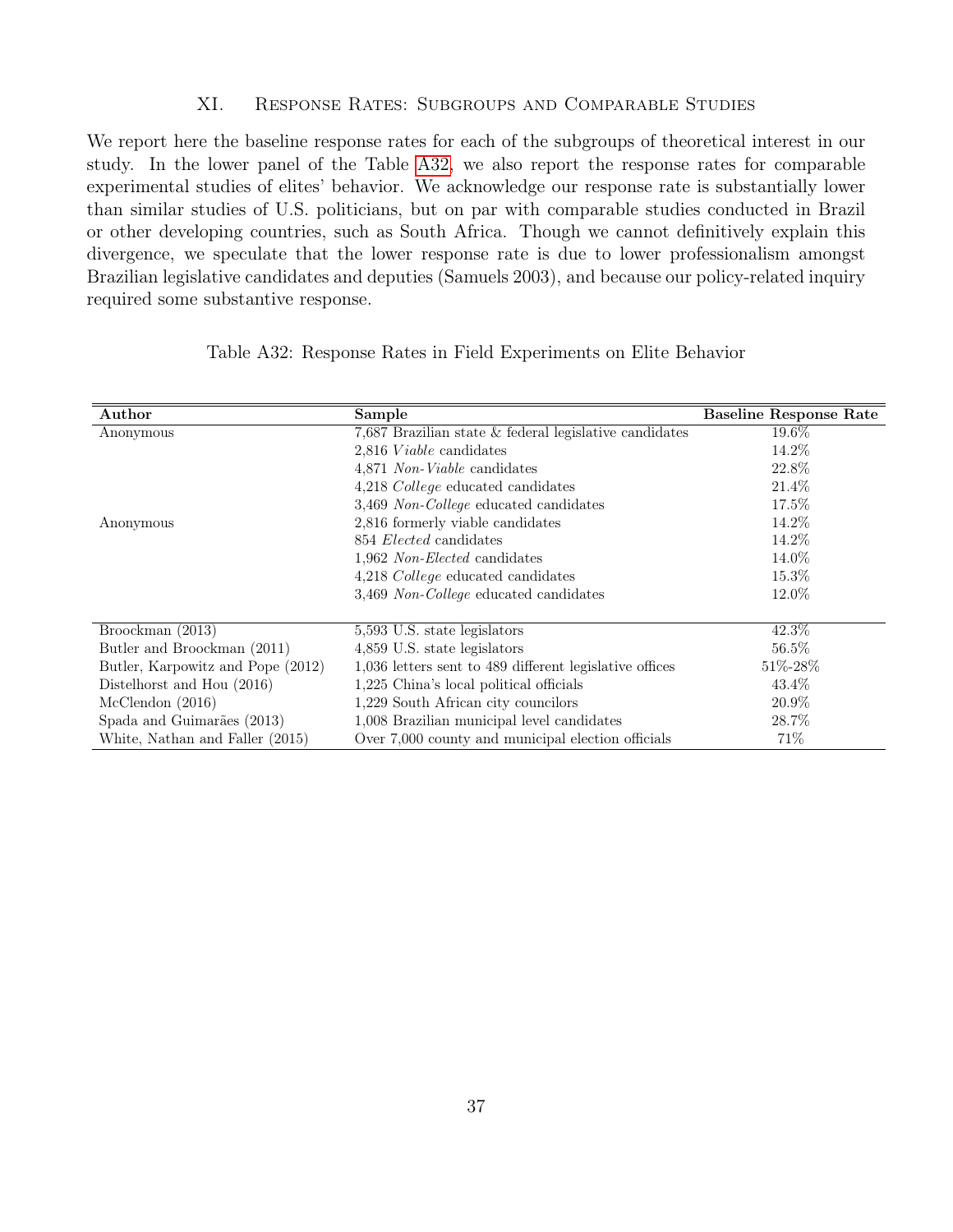# XII. Examples of Candidates' Responses

<span id="page-40-0"></span>In what follows, we provide the English translation of six candidates' responses to our emails from the pre-election experiment. The emails provided were selected at random, we drew one from each of our experimental subgroups (male no treatment, male lower class, male indigenous, female no treatment, female lower class, female indigenous). Some emails have been lightly edited for the purposes of clarification. Please recall that in order to be included in our study, the email had to contain at minimum some indication of a personalized response—mechanized or automated replies, such as rote additions to the candidates' mailing lists or Facebook network were excluded from the analysis. The following gives an example of the sorts of emails we received.

Figure A2: Random Sample of Candidates' Responses, English Translations

#### Response to Pedro Aparecido, no treatment male name:

| Subject: RE: A question about unemployment from one of your supporters                                                                                                                                                                                                                                              |  |
|---------------------------------------------------------------------------------------------------------------------------------------------------------------------------------------------------------------------------------------------------------------------------------------------------------------------|--|
| Good afternoon.                                                                                                                                                                                                                                                                                                     |  |
| Pedro, I'm doing well, thank you. How about you?                                                                                                                                                                                                                                                                    |  |
| With regard to the 1st job, we ought to establish technical courses that will lead to<br>automatic hiring by the companies upon graduation.                                                                                                                                                                         |  |
| With regard to people with low qualifications, we should give a minimum salary<br>to cover their basic needs and allow them to take job skills training, offering tax<br>exemptions to employers who hire them.                                                                                                     |  |
| Regarding people over 40, 50 years old, we should propose a law directed to companies<br>so that they hire as part of their staff, besides quality young employees, a percentage<br>of older people too.                                                                                                            |  |
| Bringing resources will be my biggest goal when elected. My area of action will be:<br>environment, more jobs, safety, fighting for Constitutional Amendment Proposal 300,<br>full-time education, health, construction of more infrastructure for first aid facilities<br>and several medical specialties centers. |  |
| I propose a project to include eye exams for elementary school children in order to detect<br>wigual problems that prevent good school performance and I'm also very sensitive about                                                                                                                                |  |

visual problems that prevent good school performance and I'm also very sensitive about animals dumped on public roads. I already have been working on this problem.

Hugs,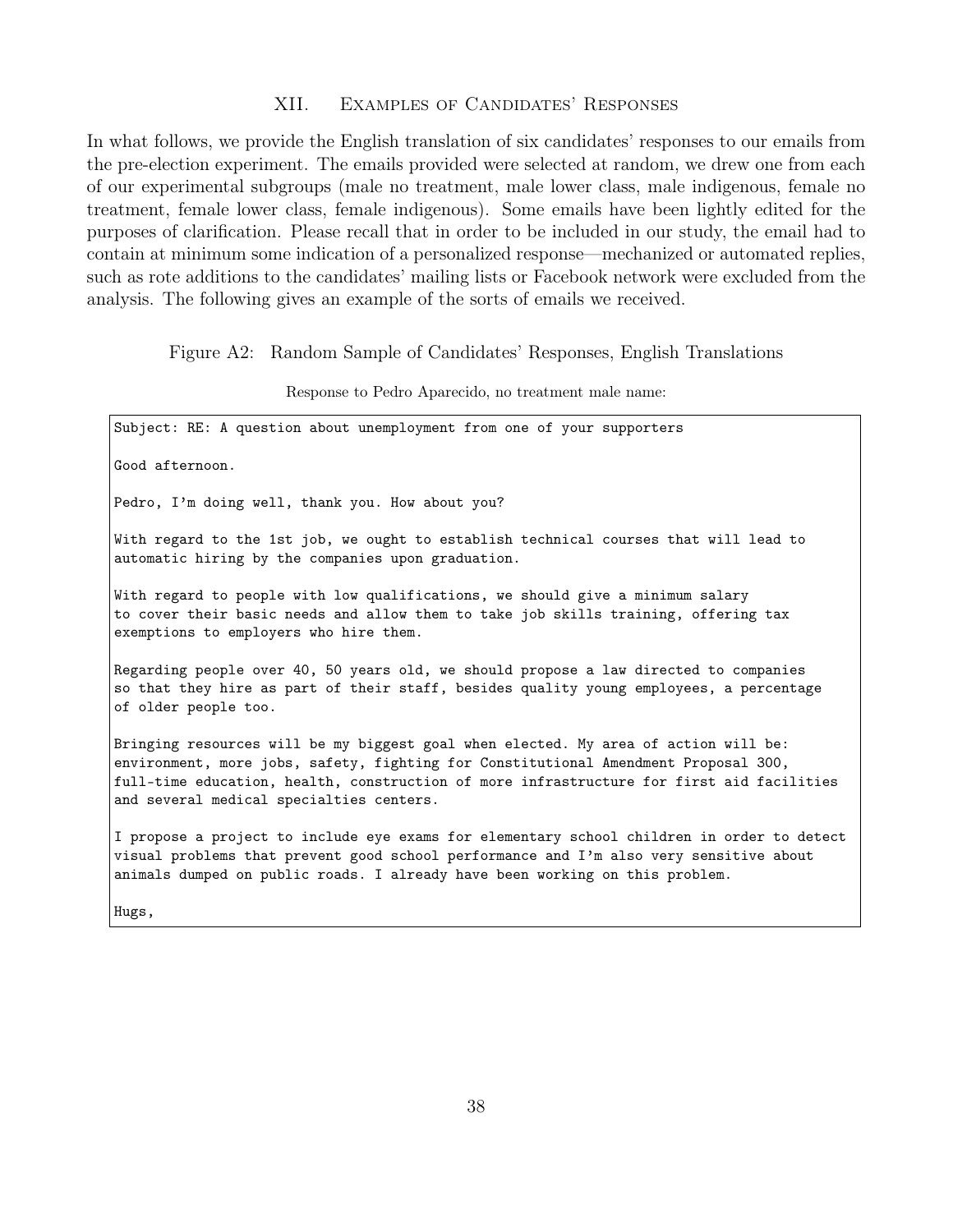Response to Macmillian Barbosa, lower socioeconomic class male name:

Subject: RE: A question about unemployment from one of your supporters

Dear Macmaillan Barbosa, I'm well and resolute about our endeavor. Thank you for the support and the confidence vote. This will be a vote for structural change and, above all, ethical behavior in Roraima politics.

I answer your question based on the economy of the state, its salaries, and on my own academic training as a public manager, as well as experience in social struggles. Therefore, I support:

1. The fight for investment of the state of Roraima in the technical training directed to economic development activities, like fish farming; 2. Young people and graduates from universities and colleges, with the help from the Promotion Agency of the state of Roraima- AFER, allocating 1% to support collective and individual projects - for example: for physiotherapists to set up clinics; accountants their offices; agronomists and so on; 3. To invest in autonomous projects to generate jobs and income. I refer here to the rubber workers, seamstresses, ice cream vendors, cooks, hairdressers, street vendors, manicures. Note: To advance these projects we will fight for micro credit as an alternative to official banks. The rules should focus on the creation

of jobs and income. 4. To defend civil service exams for all areas of the public administration, with hiring of all approved. If I got elected, I'll help to create a committee to carry out these projects.

I hope that my response has helped you to continue to support my candidacy.

Thank you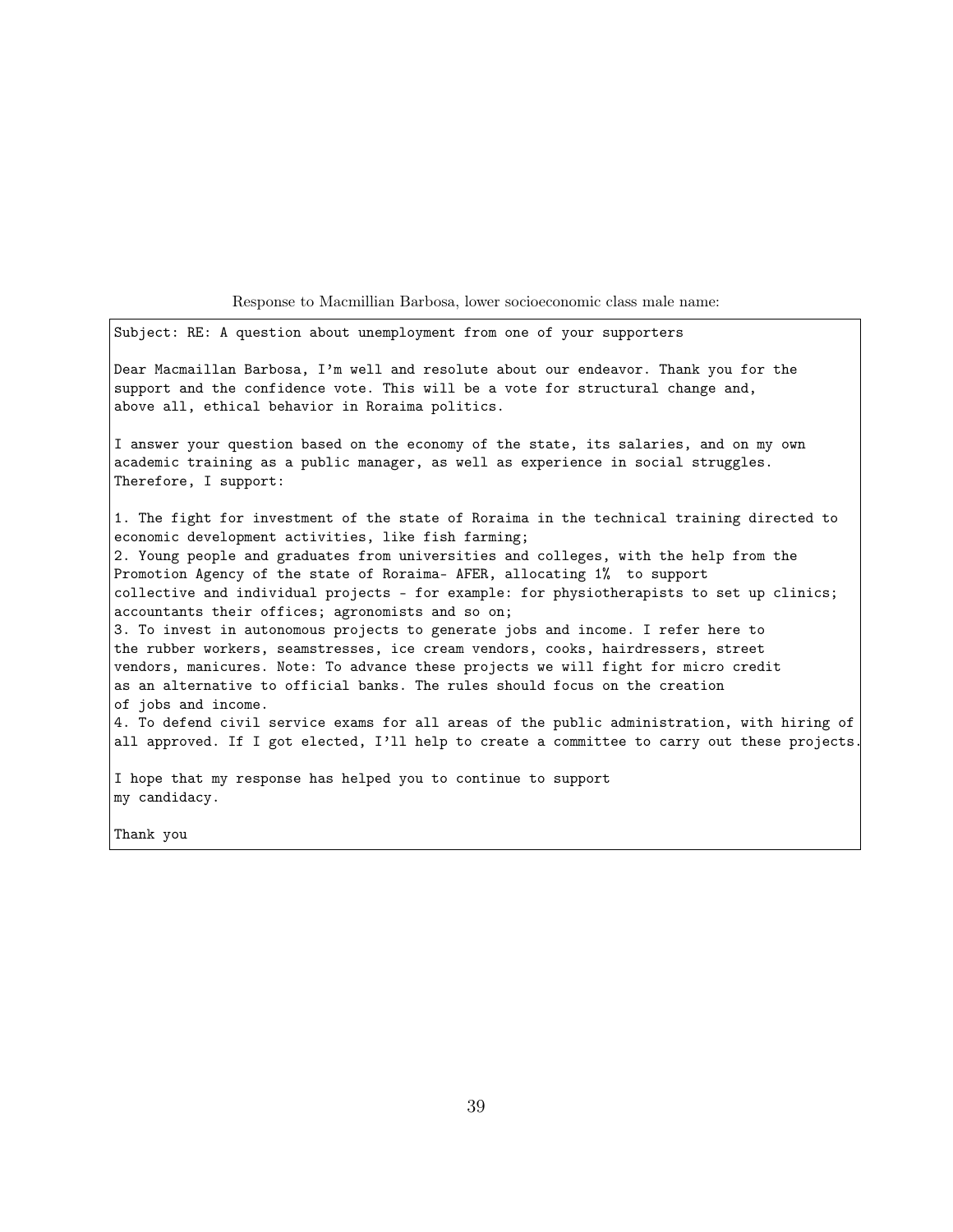Response to Cauré Guajajara, indigenous male name:

Subject: RE: A question about unemployment from an undecided voter Good night Caure! I'm happy to receive your message and to see your preoccupation with public policies. Unemployment must be tackled in a comprehensive way: --Improving education, ending this policy of automatic grade promotion and implementing full-time elementary education. --Expanding technical courses to create better jobs. --Supporting public policies for motivating family farming and small producers. --Giving incentives to small and medium entrepreneurs to create more jobs. --Broadening access to higher education. Regards,

Response to Sônia Texeira, no treatment female name:

Subject: RE: A question about unemployment from one of your supporters

Mrs. Sonia,

Good evening,

Yes, I have a plan. As part of my proposals, one of them, is the creation of commercial guards, which will generate around 30,000 jobs, with a course for the profession. Moreover, by reducing poverty, companies will be able to hire more employees.

Together with the next governor, I will provide benefits to street vendors, manicures, shoemakers, and informal sector workers, to generate new jobs. To incentivize outsourced supermarket grocery packers' companies for the whole capital district.

I'll be on the streets with the population and community leaders listening to the proposals from those communities regarding the generation of new jobs.

Thanks for the support, contact me if you want any clarification of these proposals, I'll be happy to respond.

Thanking you,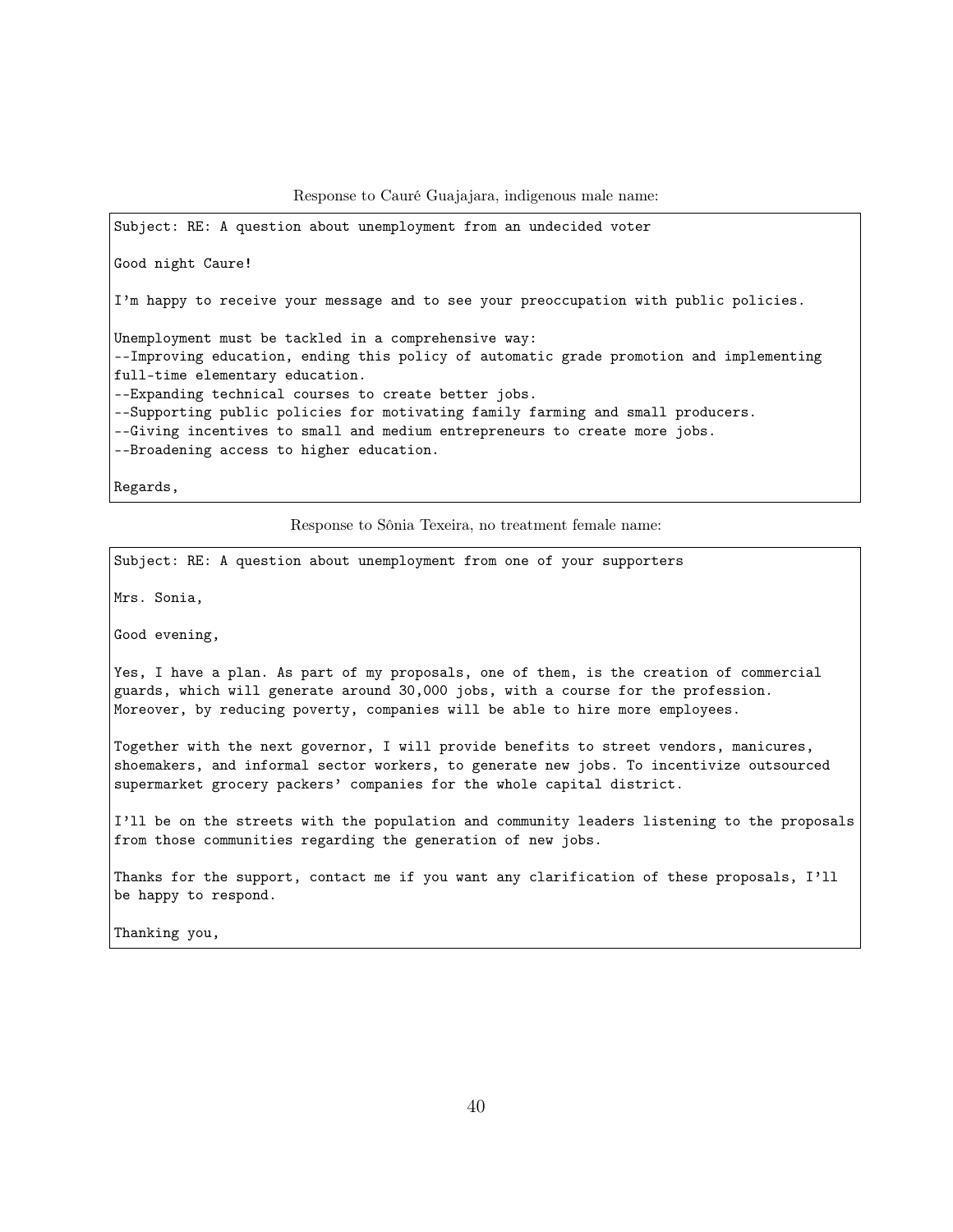Response to Lyndiane Ferreira, lower socioeconomic class female name:

Subject: RE: A question about unemployment from one of your supporters

My friend Lyndiane,

Thank you very much for your interest.

As a state deputy, I'll push the State Government to give more tax incentives so that companies settle in the state and can create jobs.

In addition, I'm going to develop projects for entrepreneurs from all sectors to invest more in the hiring of young people, with the first job, and also for people between the ages of 40 and 60 who are losing space in the market but who're still productive.

Kind Regards.

Response to Anajá Obeima, indigenous female name:

Subject: RE: A question about unemployment

Hi Anaja Obeima, how are you?

Thank you so much for stopping by and having seen my program. First, every society needs to prepare its citizen to meet its demands, when I speak in helping citizens, I want to say to train them, to qualify the workforce, this is called investment in intellectual capital. And this is done with a good education. Offering a quality school with technical and higher education courses. We miss it in our state, because it's bankrupt at the moment. But while that does not happen, we must believe in the poor people, those who have never had opportunities - the mechanic, the seamstress, the baker, the potter, the ice-cream maker, in sum, all self-employed workers and vendors who do not have access to a line of credit to be able to have a working capital to start their own businesses. All of these that I have mentioned are humble, unemployed people who need opportunities. And this can be a solution for reducing unemployment in our state.

Thanks for the attention and I'm sorry if it did not meet your expectation.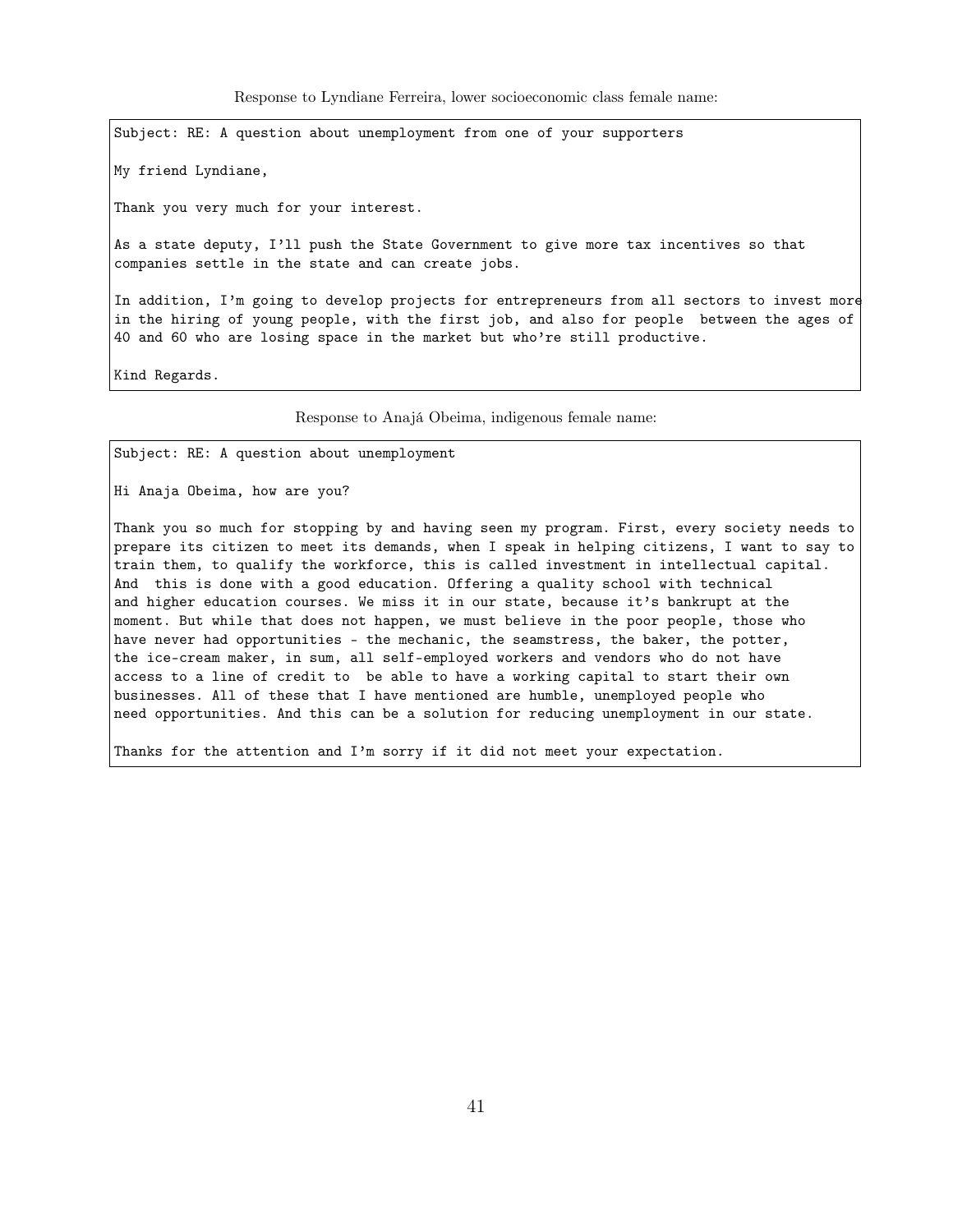# XIII. Bibliography

<span id="page-44-0"></span>ABEP. 2012. Critério de Classifição Econômica Brasil. São Paulo: Associação Brasileira de Empresas de Pesquisa.

Aggio, Camilo. 2010. "Campanhas Online: O percurso de formação das questões, problemas e configurações a partir da literatura produzida entre 1992 e 2009." Opinião Pública 16 (2): 426–445.

Aldé, Alessandra. 2011. "O internauta casual: notas sobre a circulação da opinião política na internet." Revista USP, 90: 24–41.

Ames, Barry. 1995a. "Electoral Rules, Constituency Pressures, and Pork Barrel: Bases of Voting in the Brazilian Congress." Journal of Politics 57 (2): 324–343.

Ames, Barry. 1995b. "Electoral Strategy Under Open-list Proportional Representation." American Journal of Political Science 39 (2): 406–433.

Braga, Sergio. 2011. "O Uso da Internet nas campanhas eleitorais: o balanço do debate e algumas evidências sobre o Brasil." Revisa USP 90(junio/agosto):58–73.

Cox, Gary W. and Mathew D. McCubbins. 1986. "Electoral Politics as a Redistributive Game." Journal of Politics 48 (2): 370–389.

Brandão Jr., Francisco de Assis Fernandes. 2008."Palanques virtuais: a campanha presidencial pela Internet nas eleições de 2006," Masters Thesis, Political Science Institute, University of Brasília.

IBGE. 2010. "Censo Demográfico," Rio de Janeiro: Instituto Brasileiro de Geografia e Estatística.

IBGE PNAD. "Acesso à Internet e Posse de Telefone Móvel Celular para Uso Pessoal." Brasília: Pesquisa Nacional por Amostra de Domicílios.

ICT. 2010. "ICT Households and Enterprises." Brasília: Brazilian Internet Steering Committee.

ICT. 2012. "ICT Households and Enterprises." Brasília: Brazilian Internet Steering Committee.

Klein, Tatiane and Nicodème de Renesse. 2014. "O que dizem (e pensam) os índios sobre as políticas de inclusão digital?" Povos Indígenas No Brasil (Indigenous People of Brazil), https://pib.socioambiental.org/pt. Accessed: February 28, 2017.

Lindbeck, Assar and Jörgen W. Weibull. 1987. "Balanced-Budget Redistribution as the Outcome of Political Competition." Public Choice 52 (3): 273–297.

Lucas, Kevin and David J. Samuels. 2010. "The Ideological "Coherence" of the Brazilian Party System, 1990-2009." The Journal of Politics in Latin America 2(3): 39–69.